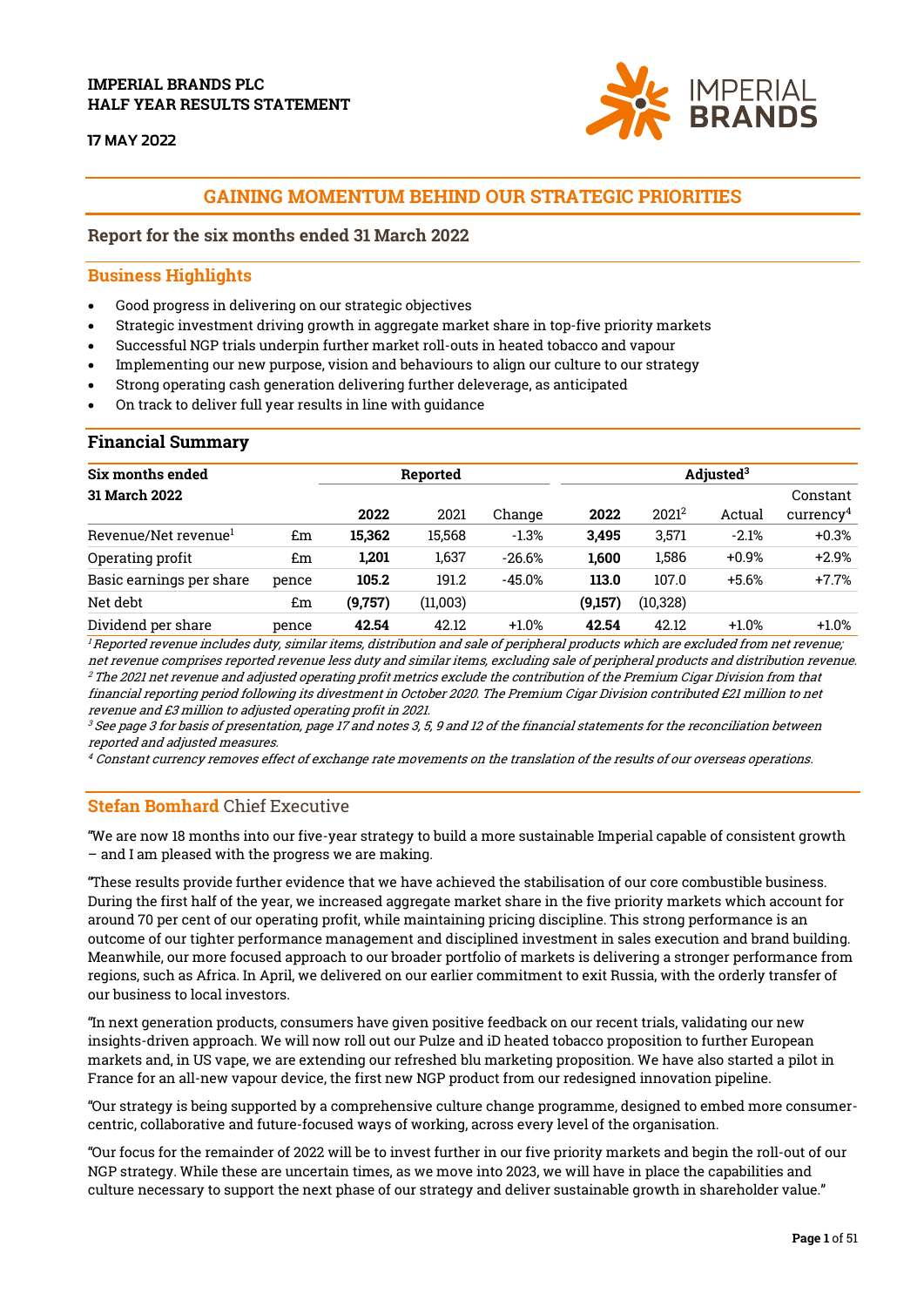# Delivering Against our Strategic Priorities

# Focus on priority combustible markets

- Investment in operational levers drives 25 bps growth in aggregate market share in priority combustible markets
- Share gains in USA, UK and Australia more than offset declines in Germany and Spain
- Investing in sales execution activities:
	- o Enhancing sales force capabilities, e.g. in the USA and Germany
	- o Strengthening our key account management, e.g. in the USA
	- Investing in multiple brand equity building initiatives:
	- $\circ$  Building brand equity in premium segment, e.g. Winston pack change and new campaign in USA
	- $\circ$  Optimising our approach to the value segment, e.g. launch of Lambert & Butler in Australia
	- o Maximising fine cut opportunities, e.g. development of West in Germany; Riverstone in UK and Australia

# Build a targeted NGP business

- Successful consumer trials validate our approach and strengthen our confidence in our NGP strategy
- Heated tobacco trial results from the Czech Republic and Greece support further launches into new markets
- Positive trial results of new marketing proposition for blu in the USA supports further roll-out
- Trials underway of all-new blu vapour device into selected French cities

# Drive value from our broader market portfolio

- Market prioritisation driving improved operational and financial performance
- Clear portfolio strategy in Africa delivering share gains and growth in net revenue and profit
- Concluded our exit from Russia, with a transfer of our business to local investors

# Transforming our ways of working through our critical enablers

- Strategy supported by structured culture change programme to embed more consumer-centric, collaborative and future focused ways of working
- Programme will be rolled out across our whole Group by the end of the year
- Simplified and efficient operations: on track to deliver cost savings in line with our strategic plan
- Our environmental, social and governance strategy has been refreshed, underpinning our new ambitions

# Results Overview\*

# Net revenue

- Net revenue up +0.3%, tobacco +0.1%, NGP +8.7%; reported revenue reduced -1.3%, due to lower excise duty in Europe
- Tobacco price mix of +0.8% reflects pricing of +1.2% and adverse mix of -0.4% (product mix in the Americas and market mix in AAA)
- Recent price increases in Q2 (+3.8%) support improved price mix in second half of the year
- Overall volumes down -0.7%: reflecting strong volume performance in the USA, Middle East and Australia, offsetting declines in Europe as COVID-19 restrictions ease
- NGP net revenue growth +8.7%, to £101m, driven by strong progress across all categories in Europe

# Progress in improving profitability

- Group adjusted operating profit growth of 2.9%, driven by reduced losses in NGP reflecting prior year market exits
- Reported operating profit of £1,201m is lower by £436m, driven by charges related to our exit from Russia and
- associated markets (£201m) and non-recurrence of gains on disposal of Premium Cigar Division (£281m)
- Tobacco adjusted operating profit at a similar level to last year reflecting increased investment in strategy
- NGP adjusted operating losses reduced by +49.9% vs HY21, against comparator period that included exit from AAA
- Adjusted EPS up +7.7% driven by growth in adjusted operating profit and a reduction in tax rate to 21.9% following favourable developments in several tax authority audits and a lower adjusted finance charge
- Reported EPS down -45.0%, with lower reported operating profit and lower finance income as we reduced our exposure to unhedged currency exposures on financial instruments, partly offset by higher reported tax rate

Strong cash conversion supports year-on-year deleverage

- Strong 12-month cash conversion at +102%
- Adjusted and reported net debt both reduced by £1.2bn (12-month basis) driven by free cash flow
- Adjusted net debt to EBITDA improved to 2.4x in line with expectations (HY21: 2.6x), reflecting usual seasonality
- Maintaining our deleverage momentum to deliver further net reduction at the full year
- Interim dividend per share up 1%, consistent with our progressive dividend policy

\* All measures at constant currency unless otherwise stated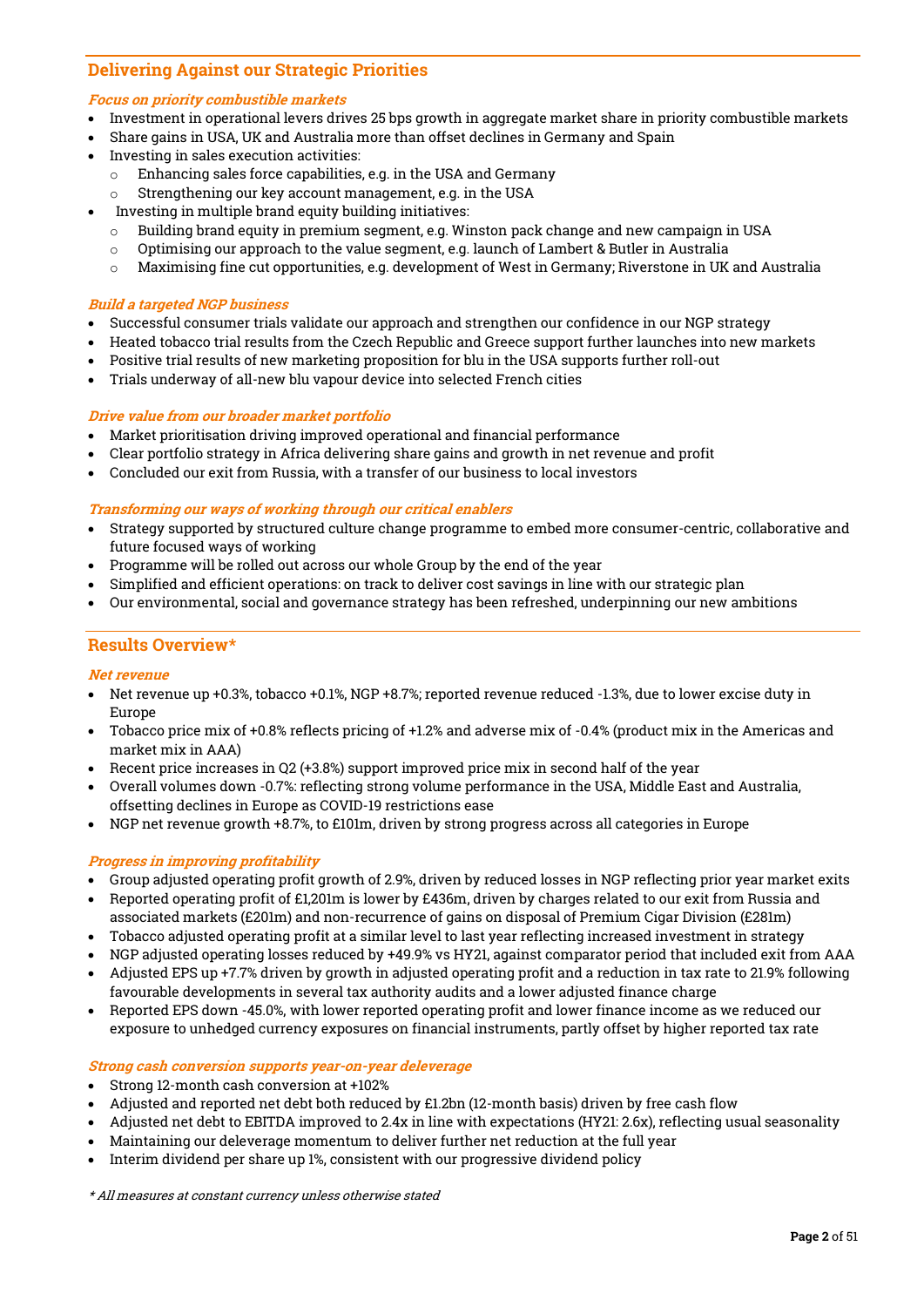# Basis of Presentation

- To aid understanding of our results, we use 'adjusted' (non-GAAP) measures as we believe they provide a better comparison of performance from one period to the next. Reconciliations between adjusted and reported (GAAP) measures are also included in the relevant notes. Further definitions of adjusted measures are provided in Note 1 of these accounts. Change at constant currency removes the effect of exchange rate movements on the translation of the results of our overseas operations. References in this document to percentage growth and increases or decreases in our adjusted results are on a constant currency basis unless stated otherwise. These are calculated by translating current year results at prior year exchange rates.
- Stick Equivalent (SE) volumes reflect our combined cigarette, fine cut tobacco, cigar and snus volumes.
- Market share is presented as a 6-month average to the end of March (MHT moving half-year trend), unless otherwise stated. Aggregate market share is a weighted average across markets within our footprint.

# Other Information

| <b>Investor Contacts</b> |                      | <b>Media Contacts</b> |                      |
|--------------------------|----------------------|-----------------------|----------------------|
| Peter Durman             | +44 (0) 7970 328 093 | Jonathan Oliver       | +44 (0) 7740 096 018 |
| James King               | +44 (0) 7581 052 880 | Simon Evans           | +44 (0) 7967 467 684 |
| Jennifer Ramsey          | +44 (0) 7974 615 739 |                       |                      |

# Analyst Presentation Webcast

Imperial Brands PLC will be hosting a live webcast at 09:00 (BST) for investors and investment analysts following the publication of our results on 17 May 2022. The webcast will be hosted by Stefan Bomhard, Chief Executive, and Lukas Paravicini, Chief Financial Officer. The presentation will be followed by a question and answer session. The presentation slides will be available o[n www.imperialbrandsplc.com](http://www.imperialbrandsplc.com/) from 07.00 (BST). An archive of the webcast and the presentation script and slides will also be available.

Please either listen to the Q&A session via the webcast link: <https://edge.media-server.com/mmc/p/i7adfq8m> or to ask a question, please use the dial-in details below. Please dial-in at least 10 minutes prior to the start time to provide sufficient time to access the event. You will be asked to provide the conference ID number below.

## Conference ID No: 7855858

United Kingdom: 44 (0) 20 7192 8338 or toll free: 0800 279 6619 USA: +1 646 741 3167 or toll free: +1 877 870 9135 Germany local call: 069 2222 2625 Switzerland local call: 044 580 71 45

# Cautionary Statement

Certain statements in this announcement constitute or may constitute forward-looking statements. Any statement in this announcement that is not a statement of historical fact including, without limitation, those regarding the Company's future expectations, operations, financial performance, financial condition and business is or may be a forward-looking statement. Such forward-looking statements are subject to risks and uncertainties that may cause actual results to differ materially from those projected or implied in any forward-looking statement. These risks and uncertainties include, among other factors, changing economic, financial, business or other market conditions. These and other factors could adversely affect the outcome and financial effects of the plans and events described in this announcement. As a result, you are cautioned not to place any reliance on such forward-looking statements. The forward-looking statements reflect knowledge and information available at the date of this announcement and the Company undertakes no obligation to update its view of such risks and uncertainties or to update the forwardlooking statements contained herein. Nothing in this announcement should be construed as a profit forecast or profit estimate and no statement in this announcement should be interpreted to mean that the future earnings per share of the Company for current or future financial years will necessarily match or exceed the historical or published earnings per share of the Company. This announcement has been prepared for, and only for the members of the Company, as a body, and no other persons. The Company, its Directors, employees, agents or advisers do not accept or assume responsibility to any other person to whom this announcement is shown or into whose hands it may come, and any such responsibility or liability is expressly disclaimed.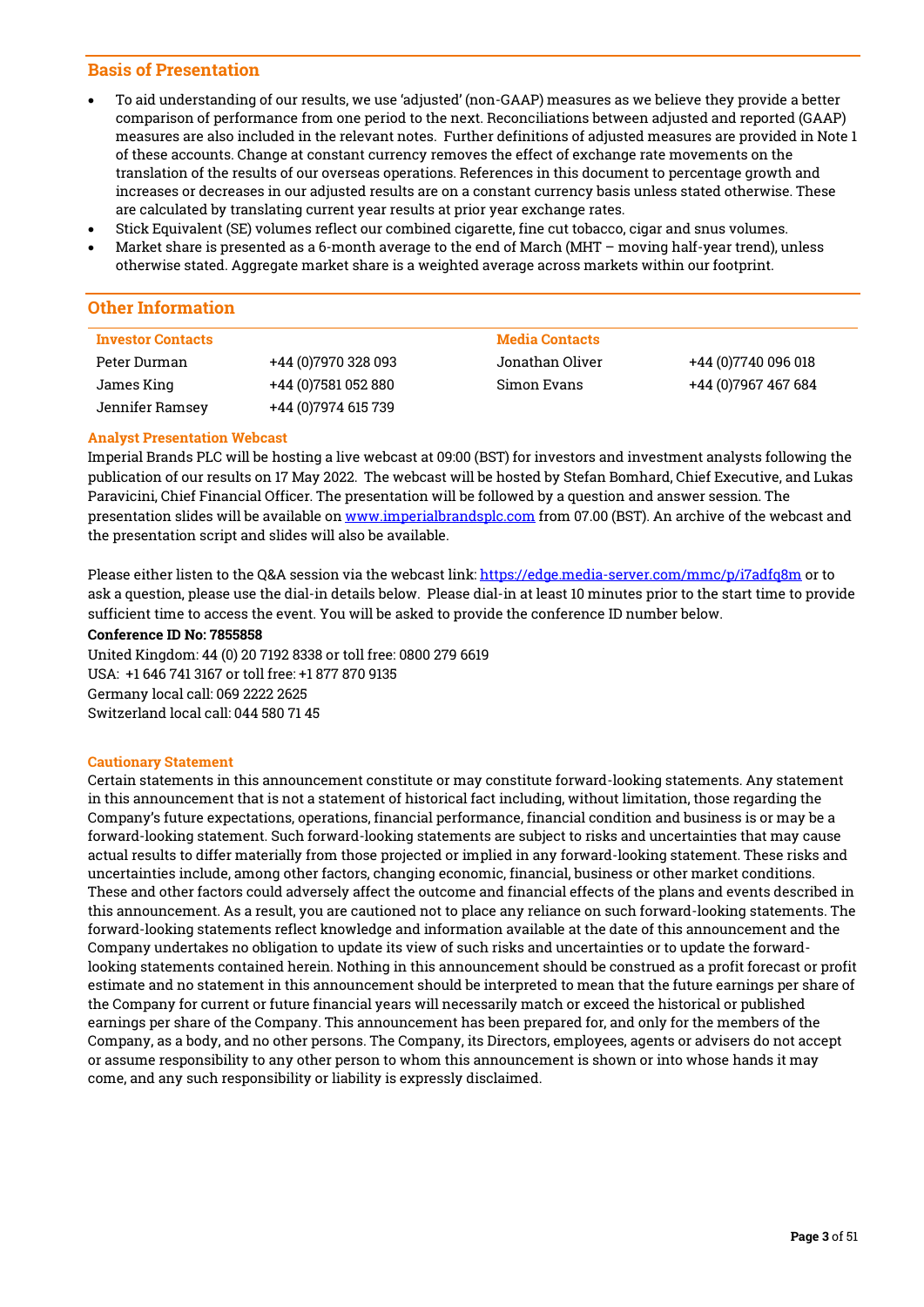# CHIEF EXECUTIVE'S STATEMENT

## **Overview**

These results cover an important six months in the strengthening phase of our five-year strategy to transform Imperial into a more sustainable business capable of consistent growth – year in, year out.

The essential foundations of this new strategy – a consumer mindset, a rigorous high-performance culture and a desire to challenge the status quo – are fast taking shape. And already we are seeing the fruits of these new ways of working and our focused investments in new capabilities. In particular, these results provide further evidence of the stabilisation of our core combustible business. In the first half, while maintaining pricing discipline, we delivered aggregate market share gain across the five priority markets, which account for around 70 per cent of our operating profit.

In next generation products (NGP), consumers have given positive feedback to the pilots we launched in the second half of last year. We now intend to roll out our Pulze and iD heated tobacco proposition in further European markets and, in the US vapour segment, we are extending our new blu consumer marketing proposition.

All this progress has been achieved by our people during a challenging period characterised by growing macroeconomic pressures, amplified by Russia's invasion of Ukraine. I would like to pay special tribute to the dedication of our teams working to keep safe our 600 Ukrainian colleagues and their families. Since the war began in February, we have been providing transport and accommodation to enable them to escape the areas most heavily affected by war, and resettlement assistance for those who have left Ukraine. Meanwhile, in April, we delivered on our commitment to fully exit Russia, with the orderly transfer of our business to local investors.

# Our results

These results reflect a further step up in investment to build these new foundations during the two-year strengthening phase of our five-year strategy. Price mix was relatively weak in the first quarter but improved markedly in our second quarter as we achieved price increases in several of our key markets, which will support a stronger price mix performance in our second half. Our NGP business delivered top-line growth and reduced losses as we focused investment behind our new trials.

Adjusted Group operating profit grew 2.9 per cent at constant currency driven by reduced losses in NGP. Reported operating profit was 26.6 per cent lower, driven primarily by exit charges related to the divestment of our Russian business and the non-recurrence of gains on last year's divestment of the Premium Cigar Division. Our cash generation has remained strong supporting further debt reduction on a 12-month basis.

# Developing the right culture

Building the right culture is essential to the successful delivery of our strategy. In 2021, we developed a new statement of purpose: "Forging a path to a healthier future for moments of relaxation and pleasure". Alongside this our vision statement "To build a strong challenger business powered by responsibility, focus and choice" underpins our strategy. We are embedding this purpose, and vision, together with our new behaviours through all levels of the business. So far over 400 of our senior leadership team have participated in extensive training sessions and a further 900 will take part in the next three months. These sessions are focused on helping our people work in ways which are more consumer-centric, collaborative, accountable, inclusive, and future focused. By the end of this year, all of our people will have had training in these behaviours.

# Building our consumer capabilities

Having last year set up a new Group Consumer Office led by Andy Dasgupta, we are now embedding consumer packaged goods best practice in our insights, marketing and sales. Our investor webinar in March showcased how our largest market, the US, was successfully combining deep consumer research, creative marketing executions and new digital sales systems to drive stronger business performance. This more rigorous, integrated approach is being replicated across our key markets. Andy has now completed his senior team with new hires who are adopting a different approach based more on partnerships with third parties and informed by consumer insight to develop the pipeline for new products in both tobacco and NGP.

#### Becoming a strong challenger

As the smallest of the global tobacco businesses, we need to work more nimbly than our competitors. This means identifying value pools others overlook and innovating swiftly to satisfy unmet consumer needs. Recently, I have seen diverse examples of this challenger approach in action. In Australia, we achieved something rare in a dark market: the successful launch of a new brand, Lambert & Butler, which meets a consumer need for affordable quality. In Spain, we are taking a different approach to our competitors by building on the success of our investment behind our local jewel brand, Nobel. We are now extending this approach to our other Spanish local brands, Fortuna and Ducados. Even in some smaller markets in Africa and Eastern Europe, we have built share by addressing underserved niches, including different-sized products, pricing segments or brand positioning.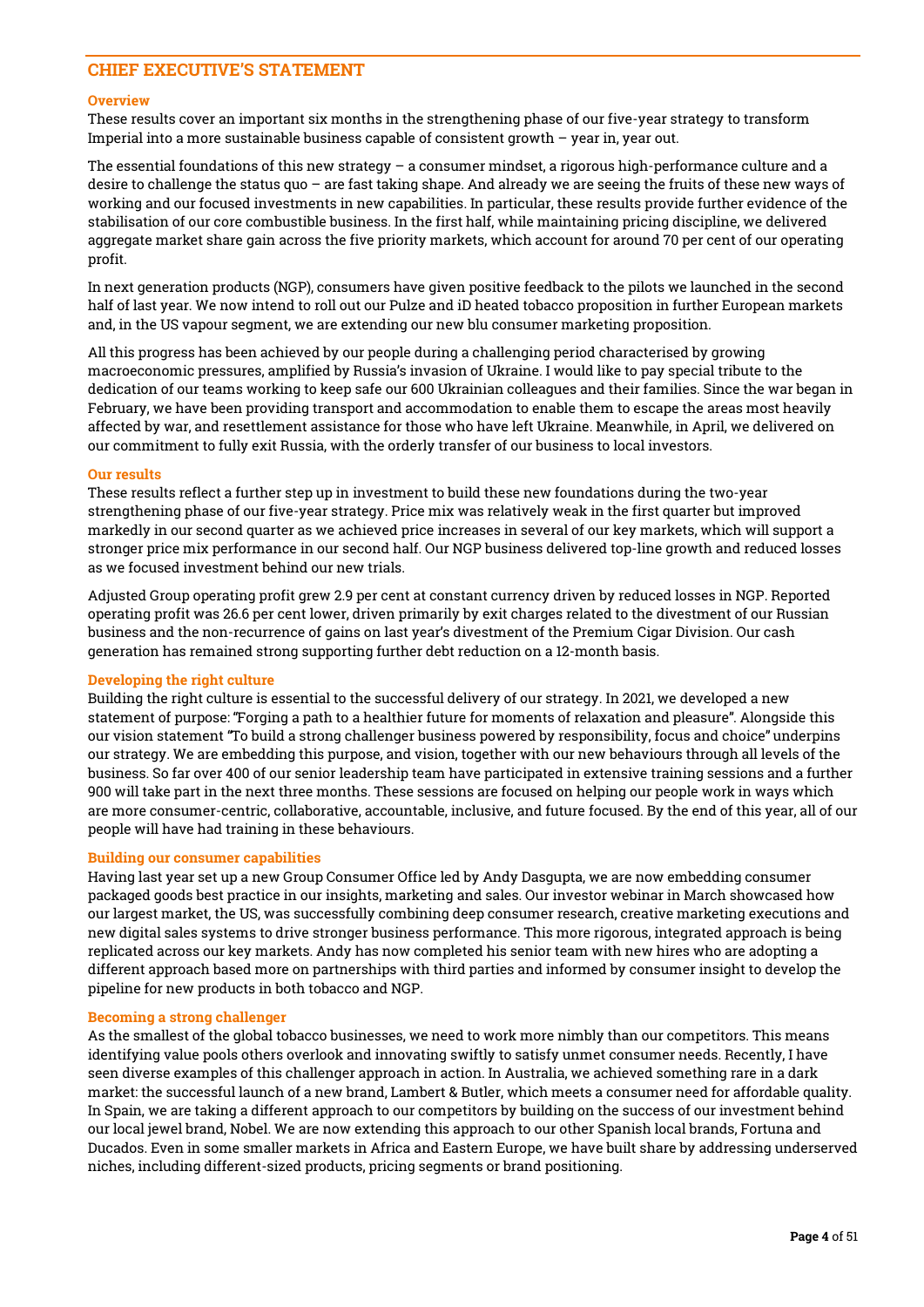# Focusing on priority combustible markets

In combustibles, we remain focused on driving performance in our five largest markets: the US, Germany, UK, Australia and Spain. Historically, we posted annual double-digit declines in aggregate share – making us the sector's largest share donor. In FY21, thanks to our renewed focus on the priority markets, that decline was stabilised. And during the first half of 2022, we recorded a 25 basis point increase in share while maintaining pricing discipline. This outperformance has been driven by a tighter operational management and the focused investment initiatives in these five priority markets.

We grew share in the US, UK and Australia, which more than offset declines in Germany and Spain. We manage these markets as a portfolio where we recognise the mix of market performance will vary from period to period. For example, we recognise that Germany is likely to take longer to address after more than a decade of share declines. However, at the same time, we will have opportunities to outperform, such as we have done in the US market, where we quickly mobilised our team to capture some of the share made available by KT&G's exit from the US. This opportunity will not be repeated and therefore we expect our share performance momentum to moderate in the second half.

# Driving value from our broader portfolio

We are applying the same disciplined focus to how we manage the rest of our combustible markets. Here we are prioritising investment behind the best growth opportunities in regions, while applying the same strict standards of responsible marketing to existing adult smokers.

The new divisional structure with Paola Pocci leading the Africa, Asia and Australasia region now provides a greater management focus and the specific skill-set needed to unlock value from these markets. For example, the Africa region, where we have strong positions in five markets, has performed well again in the first half with market share gains and profitable growth.

# Building a targeted NGP business

In NGP, we continue to execute on our strategic objective to rebuild our business as a focused, sustainable, consumercentric enterprise. We have received positive consumer feedback from trials of our Pulze heated tobacco system in Greece and the Czech Republic. While we will continue to innovate on our marketing proposition, device technology and the range and quality of our iD heat sticks, consumer data has validated our approach and strengthened our confidence in our NGP strategy. Heated tobacco remains a nascent market, where consumers have yet to form strong brand loyalties and they are willing to experiment with different propositions as they search for potentially less-risky alternatives to smoking, which best suit their personal preferences. In line with our strategy, we are now developing plans to roll out Pulze to additional European markets.

In vape in the US, we have been following a similar test-and-learn approach. A local pilot of an improved consumer marketing proposition has received positive consumer feedback and we now plan to extend to further territories in the US. The new proposition includes improved packaging and a new marketing approach targeting "next steppers" looking to migrate from combustibles. We were disappointed with the FDA's decision to issue Marketing Denial Orders for some of our myblu products in early April and we are currently seeking to overturn the decision through the administrative appeals process. Our products will remain in the market during the appeals process.

In April, we began piloting an all-new vape device, blu 2.0, in selected cities in France. We will evaluate consumer feedback from this pilot before moving to a wider roll-out in Europe.

In modern oral nicotine, we continue to focus on the Nordic markets, where we have achieved strong growth in Sweden and Norway, as well as Austria, where there is a heritage of oral tobacco.

# Managing our Environmental, Social & Governance responsibilities

An important element of the foundation-building phase of our strategy has been a refresh of our approach to environmental, social & governance (ESG) responsibilities

Imperial has a long tradition of responsible business with a good track record of preventing under-age access, combating illicit trade and continually reducing its carbon footprint.

Our recent ESG review has focused on prioritising our activities to ensure they fully align with our new strategy, purpose and vision and meet the evolving expectation of stakeholders.

A full materiality study, which combined both quantitative data-led analysis and qualitative stakeholder interviews, highlighted eight key areas of focus.

We have grouped these into three broad categories:

- •Healthier futures – comprising consumer health, climate change and packaging & waste;
- •Positive contribution to society – comprising farmer livelihoods & welfare, sustainable & responsible sourcing and human rights; and
- • A safe and inclusive workplace – comprising employee health, safety & wellbeing and diversity, equity & inclusion.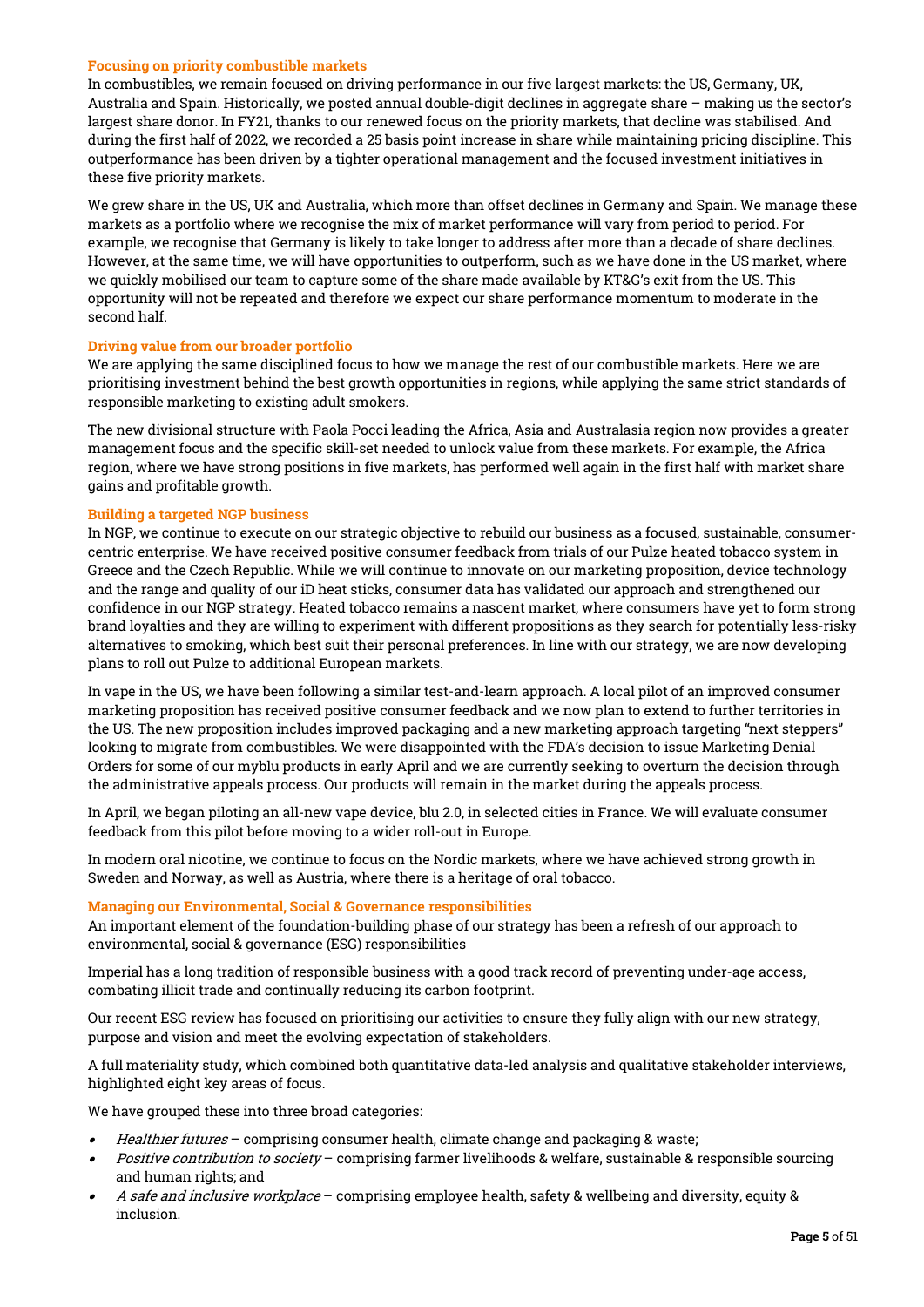In some areas, we have already defined targets and begun the work required to meet these goals. In climate change, for example, we have pledged to become a net zero company by 2040 and have set intermediate objectives in order help us to track our progress. We are developing initiatives across the value chain to decarbonise our business at pace. More than 90 per cent of our electricity is now supplied by traceable renewable sources. Our first carbon neutral factory, the Skruf plant in Savsjo, Sweden, is now acting as an example for our other facilities as they work to further improve their energy efficiency and sustainable sourcing. Meanwhile, we will be launching a pilot salary-sacrifice scheme to encourage uptake of electric cars among our UK-based staff, which we will extend to other markets where enabled by local tax rules.

We are developing detailed metrics and targets for all ESG focus areas, including consumer health, and these will be integrated into our executive remuneration policy during this financial year. We will provide an update to investors and analysts at an ESG webinar in September.

# Allocating capital with discipline

We have a clear capital allocation framework to support investment in our strategy and to maximise returns for shareholders, with four clear capital priorities:

- Invest behind the new strategy to deliver the growth initiatives.
- Deleverage to support a strong and efficient balance sheet with a target leverage towards the lower end of our net debt to EBITDA range of 2-2.5 times.
- A progressive dividend policy with dividend growing annually taking into account underlying business performance.
- Surplus capital returns to shareholders to be considered once target leverage has been achieved.

We delivered another strong cash performance supporting a further reduction in our leverage with our adjusted net debt/EBITDA improving by 0.2 times to 2.4 times, in line with expectations and reflecting usual seasonal variations. We are on track to deliver a year-on-year improvement in our full year leverage.

We have announced a 1 per cent increase in the dividend for this year, consistent with our progressive dividend policy taking into account underlying performance and our broader capital allocation priorities.

# Outlook

We are making good progress in implementing our five-year plan and we remain on track to deliver against expectations.

We expect to deliver full-year net revenue growth of around 0-1 per cent and adjusted operating profit growth of around 1 per cent, at constant currency.

Our net revenue will benefit from a stronger price mix in the second half although we expect volume declines to revert to historic norms as pandemic-related restrictions are now largely lifted in the majority of our markets.

We are mindful of the inflationary pressures and growth headwinds all businesses are facing across the economy. While we are not immune as a tobacco company, Imperial is well placed to manage these through the balance of this year through cost initiatives, high gross margins and pricing.

Our full year adjusted earnings per share will now benefit from a lower adjusted tax rate of c. 22 per cent and a reduced finance charge of around £330 million. At current exchange rates, foreign exchange translation is expected to be a c. 1.5 per cent benefit to earnings per share.

Our five-year plan to transform Imperial is divided into two distinct periods. We are now into the final year of the two-year *strengthening phase*. During the remainder of 2022 we will make further investment in our five priority markets and begin full roll-out of our new focused NGP strategy and the embedding of new ways of working and cost-saving initiatives. I am confident that, as we move into 2023, we will have in place the capabilities and culture necessary to support the subsequent *acceleration phase*, delivering sustainable growth in shareholder value.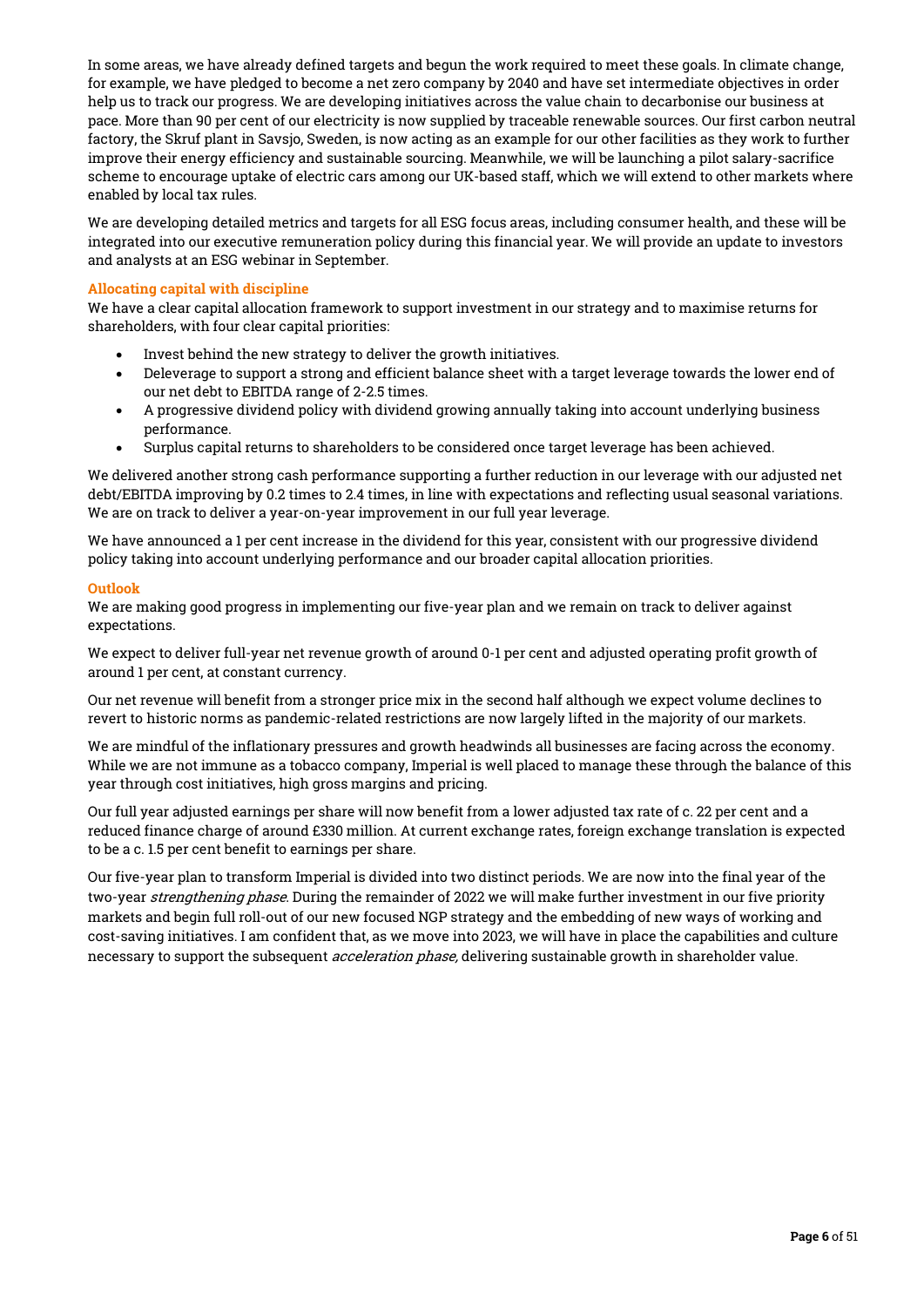# OPERATING REVIEW

# EUROPE REGION

|                           |       | <b>Half Year Result</b><br>Change |       |          |          |
|---------------------------|-------|-----------------------------------|-------|----------|----------|
|                           |       |                                   |       |          | Constant |
|                           |       | 2022                              | 2021  | Actual   | Currency |
| Tobacco volume            | bn SE | 57.8                              | 60.0  | $-3.6%$  |          |
| Total net revenue         | £m    | 1,569                             | 1,670 | $-6.1%$  | $-2.2%$  |
| Tobacco net revenue       | £m    | 1,492                             | 1,615 | -7.6%    | $-3.8%$  |
| NGP net revenue           | £m    | 77                                | 55    | +39.5%   | $+44.7%$ |
| Adjusted operating profit | £m    | 671                               | 750   | $-10.6%$ | $-7.3%$  |

**Headlines** 

- Share growth in the UK driven by local jewel brands strategy; share declines in Germany and Spain
- Increased travel begins to repatriate volumes to historical channels and markets
- Price/mix relatively weak reflecting price phasing and adverse geographic/product mix
- Price increases secured in key markets support a stronger second half
- Pulze heated tobacco trials support plans for further market roll-outs
- Pilot of new vape device underway in France

Our first half European results faced a strong comparator as we began to see an unwind of the COVID-19 impacts on consumer buying patterns with the lifting of restrictions and increased travel.

Investment behind our strategic initiatives in the UK, particularly the continued growth of local jewel brand, Embassy, supported strong market share growth in the UK. In Germany, our share remains under pressure with the investment initiatives to rejuvenate JPS and West, as well as sales execution, expected to take time. We have repositioned heritage brands in our portfolio to further enhance our consumer offering across the price segments as a result of increased consumer preferences for value for money offerings. In Spain, we achieved price increases early in the period although this adversely impacted our market share performance in the first quarter. Encouragingly, this is the first notable price increase taken in Spain in several years.

Volumes for the region declined 3.6 per cent, as sales are beginning to be repatriated to historical markets and channels as restrictions ease. Tobacco net revenue was down 3.8 per cent at constant currency with negative price mix of 0.2 per cent reflecting price phasing and adverse geographic mix as the COVID-19 related shifts in market and channel buying patterns began to unwind. Recently implemented price increases in key markets such as Germany and the UK will support a stronger price mix in the second half. Our global duty free business and our travel retail sales in the holiday destinations in Southern Europe have begun to recover as cross-border travel resumes, helping to offset volume declines in Northern European markets such as Germany and the UK.

Our focus in Ukraine, which has been affected by the conflict with Russia, has been on the safety and wellbeing of our 600 Ukrainian colleagues and their families. It is a fast-moving situation, which we are monitoring closely.

Our NGP portfolio has performed well with NGP net revenue up 44.7 per cent at constant currency reflecting a strong performance across all three categories: heated tobacco, modern oral and vapour. We have received positive consumer feedback from trials of our Pulze heated tobacco system in Greece and the Czech Republic and we are now developing plans to roll out Pulze to additional European markets later this year. Our blu share in several markets such as the UK, France and Italy remains relatively stable despite lower levels of investment. In modern oral nicotine, we have continued to achieve strong growth in Sweden, Norway and Austria, while also launching ZoneX in the global duty free channel.

In April, we began piloting a new blu vape device in selected cities in France. We will evaluate consumer feedback from this pilot before determining further market roll-outs.

Adjusted operating profit declined 7.3 per cent at constant currency reflecting the lower tobacco net revenue driven by price phasing and adverse geographic mix, as well as increased investment behind our new strategy. This was partially offset by reduced losses in our NGP business.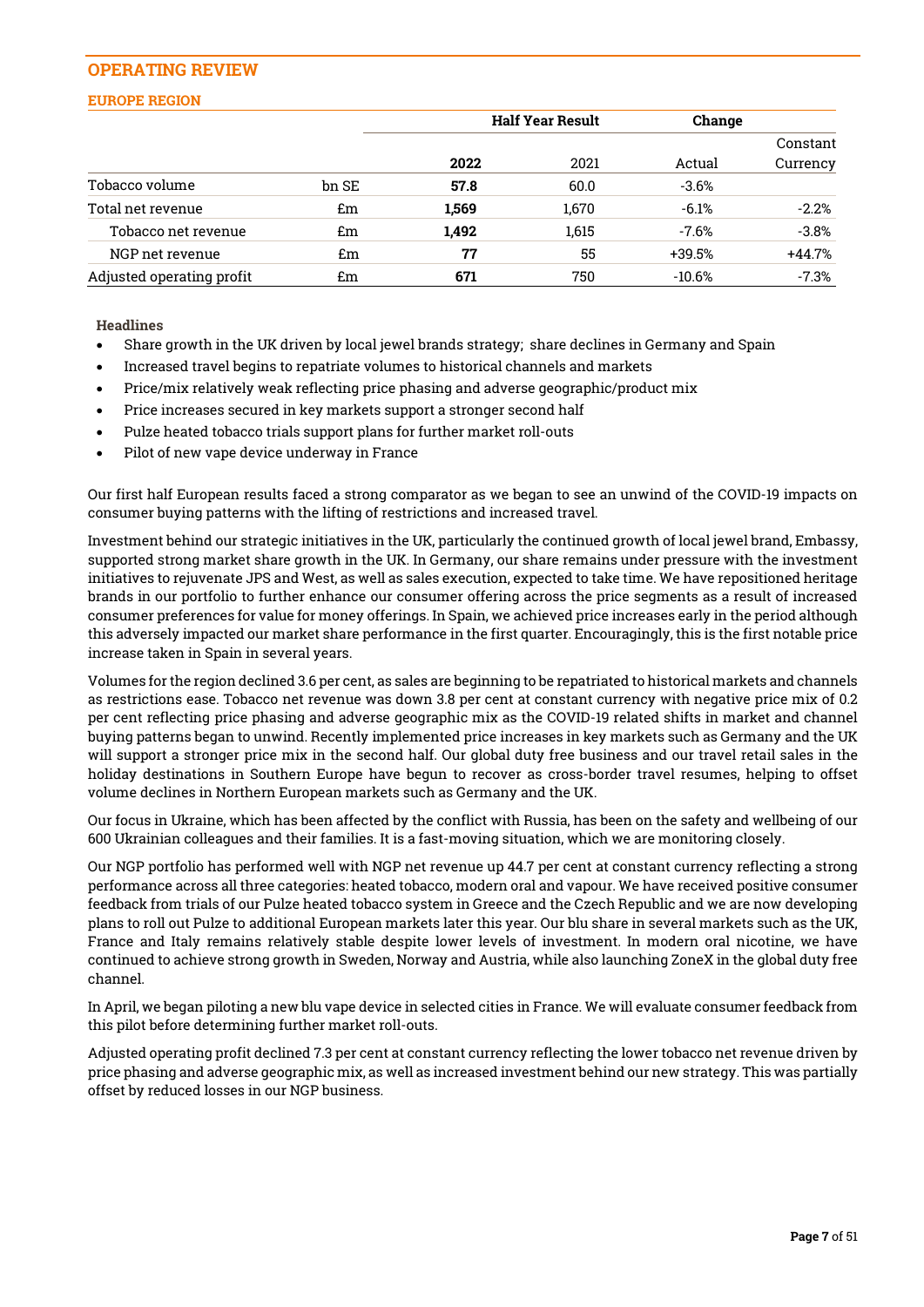| <b>Priority Market</b><br>Tobacco Share                   | Performance                                                                                                                                                                                                                                                                                                                                                                                                                                                                                                                                                                                                                                                                                                          |
|-----------------------------------------------------------|----------------------------------------------------------------------------------------------------------------------------------------------------------------------------------------------------------------------------------------------------------------------------------------------------------------------------------------------------------------------------------------------------------------------------------------------------------------------------------------------------------------------------------------------------------------------------------------------------------------------------------------------------------------------------------------------------------------------|
| Germany<br>19.1% (-80 bps)<br>13% of Group net<br>revenue | Market size declined 4.6% on a six-month basis against a strong prior-year comparator which<br>benefited from COVID-19 travel restrictions. Our market share declined despite increased<br>investment behind our strategy. Our brand portfolio is well positioned across price segments<br>having taken action to tier Gauloises variants within premium and repositioned portfolio<br>heritage brands within the lower-tier value segment to offer consumers choice in both<br>cigarettes and fine-cut. We continue to invest behind JPS and West to rejuvenate brand<br>equity, with targeted point-of-sale marketing campaigns coupled with retailer advocacy<br>programmes driving increased consumer awareness. |
| UK<br>41.8% (+105 bps)<br>8% of Group net<br>revenue      | Tobacco industry volumes are beginning to revert to historic declines, as COVID-19 related travel<br>restrictions begin to unwind and there is growth in illicit trade. Our strong market share gains<br>benefited from investment in our portfolio, particularly behind the local jewel brand, Embassy,<br>and as we invested in new sales effectiveness initiatives to enhance on-shelf availability with<br>retailers. We increased prices towards the end of the period, the first increases in two years.                                                                                                                                                                                                       |
| Spain<br>28.2% (-45 bps)<br>4% of Group net<br>revenue    | Tobacco market volumes have started to recover following two years of decline as tourism<br>recovers. Spain has a stable excise regime and for the first time in five years we achieved price<br>increases across key product lines. This led to some share loss at the beginning of the period<br>although our share has since begun to recover. We continue to invest behind our local jewel<br>brands and to capture downtrading through our super-king variant of our West brand.                                                                                                                                                                                                                                |

# AMERICAS REGION

|                           |       | <b>Half Year Result</b> |       | Change   |          |
|---------------------------|-------|-------------------------|-------|----------|----------|
|                           |       |                         |       |          | Constant |
|                           |       | 2022                    | 2021  | Actual   | Currency |
| Tobacco volume            | bn SE | 9.7                     | 9.4   | $+3.9%$  |          |
| Total net revenue         | £m    | 1,160                   | 1,131 | $+2.6%$  | $+2.2%$  |
| Tobacco net revenue       | £m    | 1,136                   | 1,098 | $+3.5%$  | $+3.2%$  |
| NGP net revenue           | £m    | 24                      | 33    | $-28.0%$ | $-28.1%$ |
| Adjusted operating profit | £m    | 453                     | 426   | $+6.4%$  | $+6.0%$  |

# Headlines

- Cigarette share growth up 70 basis points to 9.8 per cent
- Investment in initiatives driving operational improvements
- Revenue growth reflects strong cigarette pricing offset by adverse product mix
- NGP net revenue declined as we did not participate in the category price discounting
- Successful trial of new consumer marketing proposition for blu supports further roll-out
- Adjusted operating profit growth reflects lower litigation costs and higher investment

We delivered a strong combustible tobacco performance in the US, which is our largest single market, contributing around 34 per cent of Group net revenue.

Tobacco volumes grew by 3.9 per cent against an industry volume decline of 6.8 per cent. This outperformance primarily reflects the improvement in our US cigarette market share of 70 basis points, to 9.8 per cent with the benefit of our increased investment in sales execution and our brands, as well as our agile response to capture share following KT&G's exit from the US market. We estimate our underlying share growth, excluding the KT&G-related share gains, was around 50 basis points. Our volumes also reflect an increase in wholesaler customer inventories of around 250 million sticks at the period end as wholesalers pulled forward orders ahead of anticipated price increases. In addition, wholesaler inventories at the beginning of this financial period were c. 150 million sticks lower than the equivalent point in the prior year. Excluding these inventory movements, our volumes were broadly flat on last year.

Industry volume declines of 6.9 per cent are against a strong comparator that benefited from COVID-19 related changes to consumer buying patterns as a result of lockdowns and fiscal stimulus payments. Volume decline rates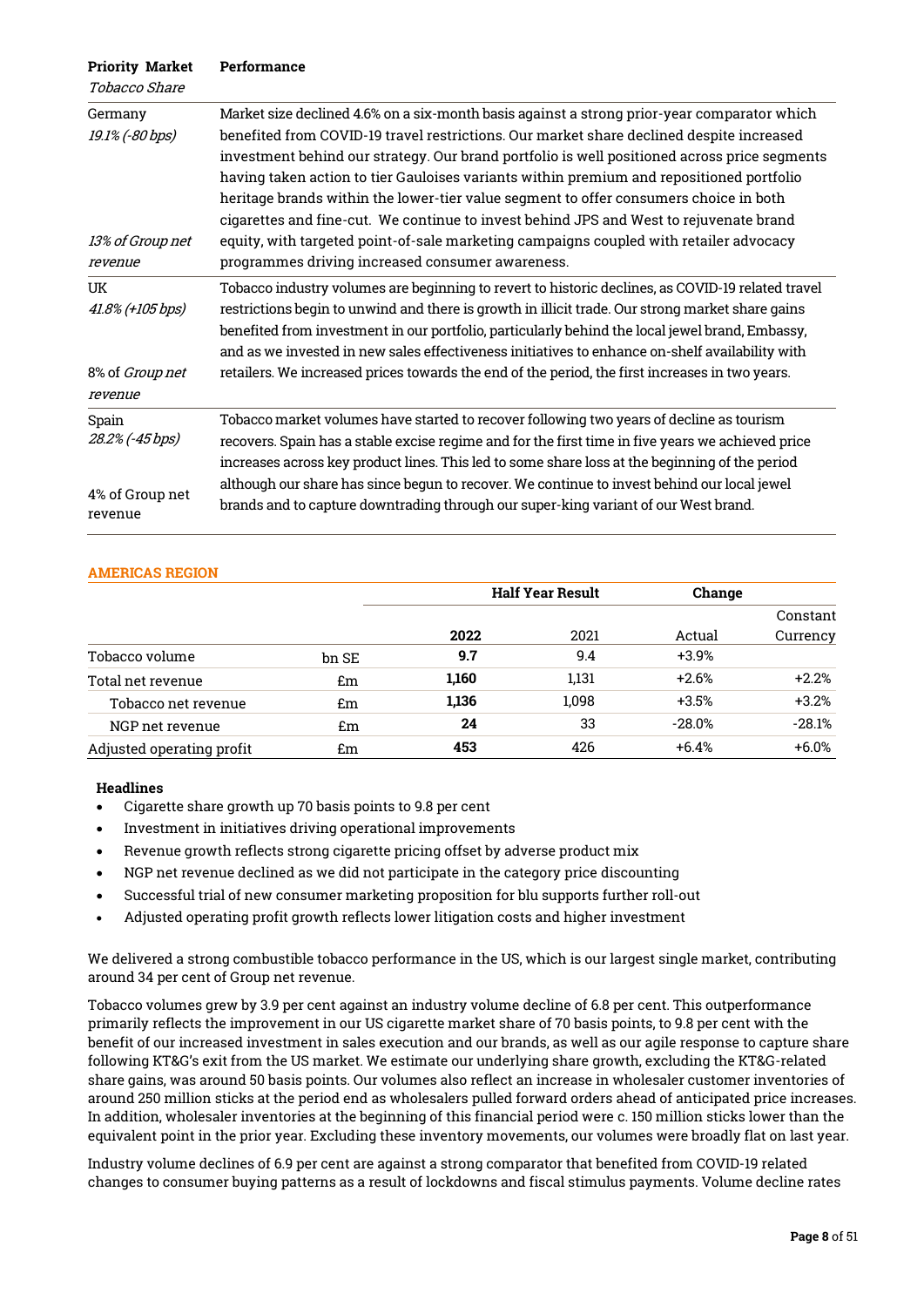have deteriorated further recently, reflecting some increased inflationary pressure on consumer spending, although our brand portfolio is well-placed across key price segments, particularly if downtrading accelerates.

We achieved two price increases in the period. On a constant currency basis, tobacco net revenue increased by 3.2 per cent, benefiting from cigarette pricing offset by adverse product mix with strong growth in the deep discount cigarette segment.

We continue to step up investment in our strategic priorities to strengthen performance. In the premium segment, trials of a new pack design and a new marketing campaign for Winston in Texas have gone well and have now been rolled out nationally and a series of initiatives behind the Kool brand are underway. We have increased our sales force by around a quarter and are investing to improve our sales execution through adopting best practices such as route optimisation and better information systems. We are also achieving improved traction with key accounts following the expansion of our key account team.

Our mass market cigar portfolio achieved further market share gains driven by strong performances by Backwoods and Dutch Leaf. We have strengthened our position as the second largest manufacturer in the US market, having been number four a year ago. Our volumes were broadly flat on last year compared with an industry that experienced volume declines against an exceptionally strong comparator period, which benefited from changes in consumer buying patterns caused by pandemic-related lockdowns. We remain well positioned to capture consumer demand in this category with our portfolio of iconic heritage brands.

Our NGP revenues were down 28.1 per cent on a constant currency basis, reflecting the continued competitive environment with greater discounting in the category. Our trial of the refreshed consumer marketing proposition for blu in Charlotte has performed well and we now plan to roll-out to other territories in the US. We were disappointed with the FDA's decision to issue Marketing Denial Orders for some of our myblu products in early April and we are currently seeking to overturn the decision through the administrative appeals process. Our products will remain in the market during the appeals process.

Adjusted operating profit was 6.0 per cent higher at constant currency driven by market share gains, the benefit of trade inventory phasing and lower NGP costs. The non-repeat of the litigation settlement cost in Minnesota and Texas in the prior period more than offset the increased investment to support our strategic priorities, the inflationindexed increase in Master Settlement Agreement costs and higher leaf costs in mass market cigars.

|                           |       |      | <b>Half Year Result</b> |           |           |  |
|---------------------------|-------|------|-------------------------|-----------|-----------|--|
|                           |       |      |                         |           | Constant  |  |
|                           |       | 2022 | *2021                   | Actual    | currency  |  |
| Tobacco volume            | bn SE | 42.4 | 41.3                    | $+2.6%$   |           |  |
| Total net revenue         | £m    | 766  | 770                     | $-0.6%$   | $+3.1%$   |  |
| Tobacco net revenue       | £m    | 766  | 763                     | $+0.4%$   | $+4.1%$   |  |
| NGP net revenue           | £m    | 0    | 7                       | $-101.1%$ | $-101.1%$ |  |
| Adjusted operating profit | £m    | 357  | 286                     | $+25.0%$  | $+25.8%$  |  |

# AFRICA, ASIA AND AUSTRALASIA REGION

\* The 2021 net revenue and adjusted operating profit metrics exclude the contribution of the Premium Cigar Division from that financial reporting period following its divestment in October 2020. The Premium Cigar Division contributed £21 million to net revenue and £3 million to adjusted operating profit in 2021.

# **Headlines**

- Strong financial delivery driven by Africa and Middle East regions
- Clear portfolio focus in Africa delivered gains in market share and financial performance
- Investment in Australian portfolio driving market share gains
- NGP revenue declines reflect last year's market exits from Japan and Russia
- Successful transfer of Russian operation as a going concern to investors based in Russia

Our Africa, Asia and Australasia region performed strongly with growth in tobacco volumes and constant currency growth in total net revenue and adjusted operating profit. This reflects the benefit of a more focused approach under the new regional structure and leadership team.

We turned around our share performance in Australia, the region's priority combustible market, as we focused our investment behind sales execution and marketing in line with our strategy. We invested behind our brand portfolio with the launch of Lambert & Butler in the fifth price tier, which enabled us to ensure we had a clear brand offering at each of the key price points. We also invested in our sales execution, particularly in key accounts, and reinforced our supply chain to enhance customer delivery.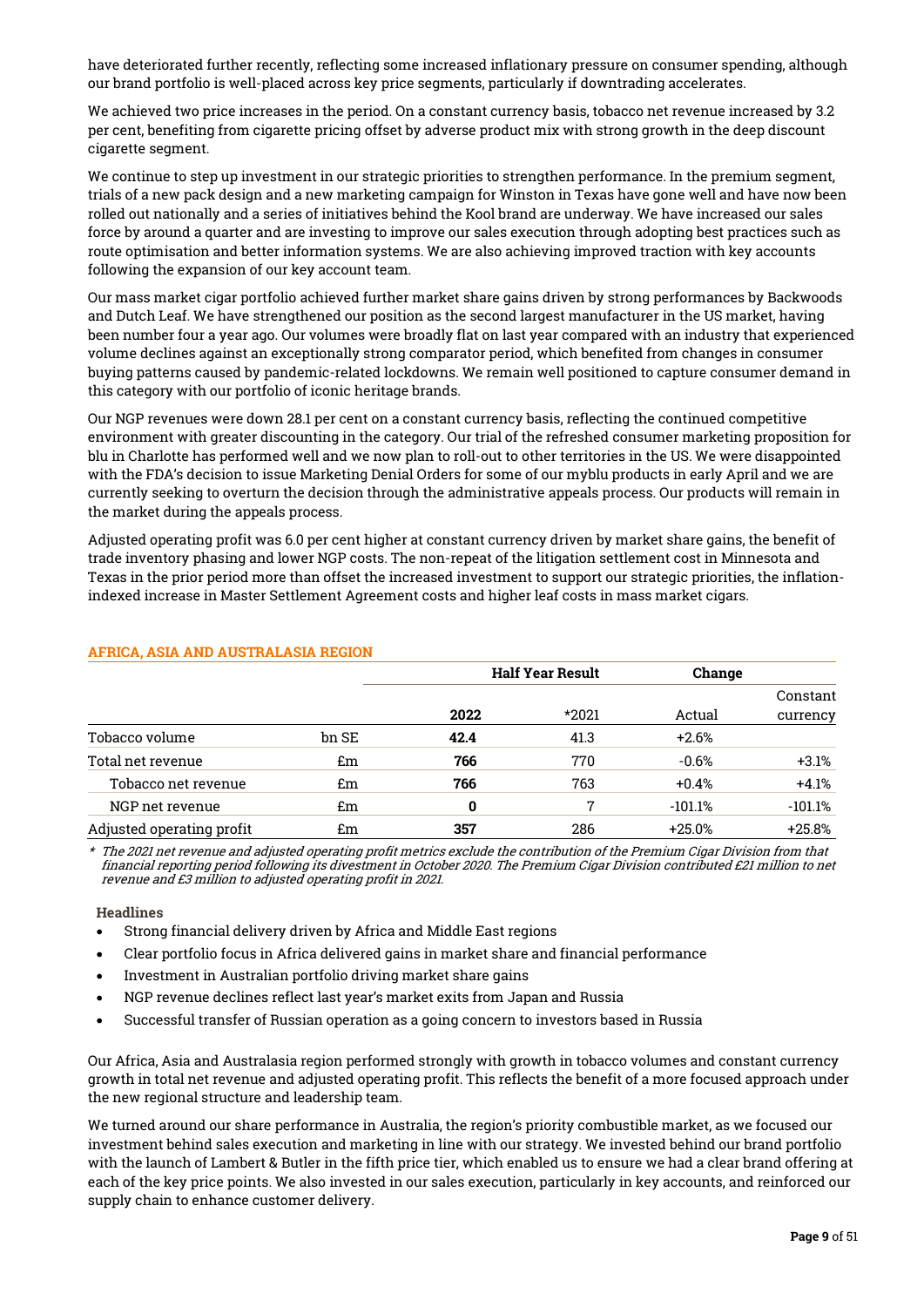Our African portfolio of markets performed strongly with further market share gains in the region and continued growth in revenue and profit. This has been driven by a clear portfolio focus, which is leveraging key international brands, such as Gauloises in targeted markets, as well as harnessing the power of our local jewel brands with adult smokers.

Our Middle East business performed well as pandemic-related travel restrictions lifted in the region and customer buying patterns normalised. In Asia, we delivered a strong financial performance driven primarily by Taiwan, where we grew share through Davidoff Absolute and West 25s.

Our performance in Russia was affected by our decision to initially suspend operations and then exit the market. We have now completed the transfer of our Russian business as a going concern to investors based in Russia, which concludes Imperial's operations in Russia. In FY21, Russia represented around 1.5 per cent of net revenues and 0.2 per cent of adjusted operating profit.

Tobacco volumes were 2.6 per cent higher, driven by a strong volume performance in the Middle East as the region recovered from some COVID-19 related disruption in the prior period. As expected, volumes also benefited from a normalisation in Australia shipment patterns, following the Australian Government's decision last year to step away from the 12.5 per cent annual excise duty accelerator.

Tobacco net revenue grew 4.1 per cent at constant currency, driven by the improved volumes and price mix of 1.5 per cent. Our net revenue was partially impacted by last year's changes to the Australian excise regime, which benefited the prior period net revenue and adjusted operating profit by about £41 million.

NGP net revenue declined to zero, following our decision to exit the vapour market in Japan and Russia and the heated tobacco market in Japan. This is consistent with our more targeted approach to NGP as we have increased investment in other regions, particularly behind the heated tobacco trials in Europe.

Adjusted operating profit was up 25.8 per cent at constant currency, driven by a strong financial performance in Africa and the Middle East, as well as lower NGP investment in the region, compared to the same period last year.

| <b>Priority Market</b><br><i>Tobacco Share</i> | Performance                                                                                                                          |
|------------------------------------------------|--------------------------------------------------------------------------------------------------------------------------------------|
|                                                |                                                                                                                                      |
| Australia                                      | We grew share through investment in our total portfolio strategy to meet consumer needs. We                                          |
| $31.6\%$ (+70 bps)                             | launched Lambert & Butler in the fifth price tier in November, enabling a clear differentiation with                                 |
|                                                | Parker & Simpson at the higher price tier. We also invested in improving sales force effectiveness                                   |
| 4% of Group net                                | and strengthened our supply chain to ensure on-shelf availability. While the market remains                                          |
| revenue                                        | highly competitive, the market dynamics have stabilised following changes to the excise regime<br>and as COVID-19 restrictions ease. |

# **Distribution**

|                                               |    | <b>Half Year Result</b> |      | Change     |            |
|-----------------------------------------------|----|-------------------------|------|------------|------------|
|                                               |    |                         |      |            | Constant   |
|                                               |    | 2022                    | 2021 | Actual     | Currency   |
| Net revenue                                   | £m | 502                     | 533  | $-5.8%$    | $-0.6%$    |
| Adjusted operating profit                     | £m | 121                     | 121  | $+0.3%$    | $+5.5%$    |
| Adjusted operating margin                     | %  | 24.1                    | 22.7 | $+140$ bps | $+145$ bps |
| Eliminations                                  | £m | (2)                     | 3    | $-174.9%$  | $-179.0\%$ |
| Adjusted operating profit (inc. eliminations) | £m | 119                     | 124  | $-4.0%$    | $+1.0%$    |

COVID-19 related travel restrictions have now largely been lifted for the markets in which Logista operates. While inflation has been exacerbated by the Russian invasion of Ukraine and transport union strikes have impacted economic growth in Spain, the business has been able to mitigate these pressures.

Net revenues at £502 million were 0.6 per cent lower on a constant currency basis as strong performance in Iberia was offset by weaker performance in France and Italy.

In Iberia net revenue growth was driven by tobacco and related products which benefited from an increase in pricing without an increase in excise tax, transport with growth in Logista Parcel and higher B2B activity at parcel delivery business (Nacex), and pharmaceutical distribution as the business expanded both its customer base and product offering. In Italy, net revenues were weaker as the distribution of tobacco and related products cycled against a tough comparator period with higher stock profit last year than in the current period. A reduction in tobacco volumes with no significant change in prices led to weaker net revenue in France.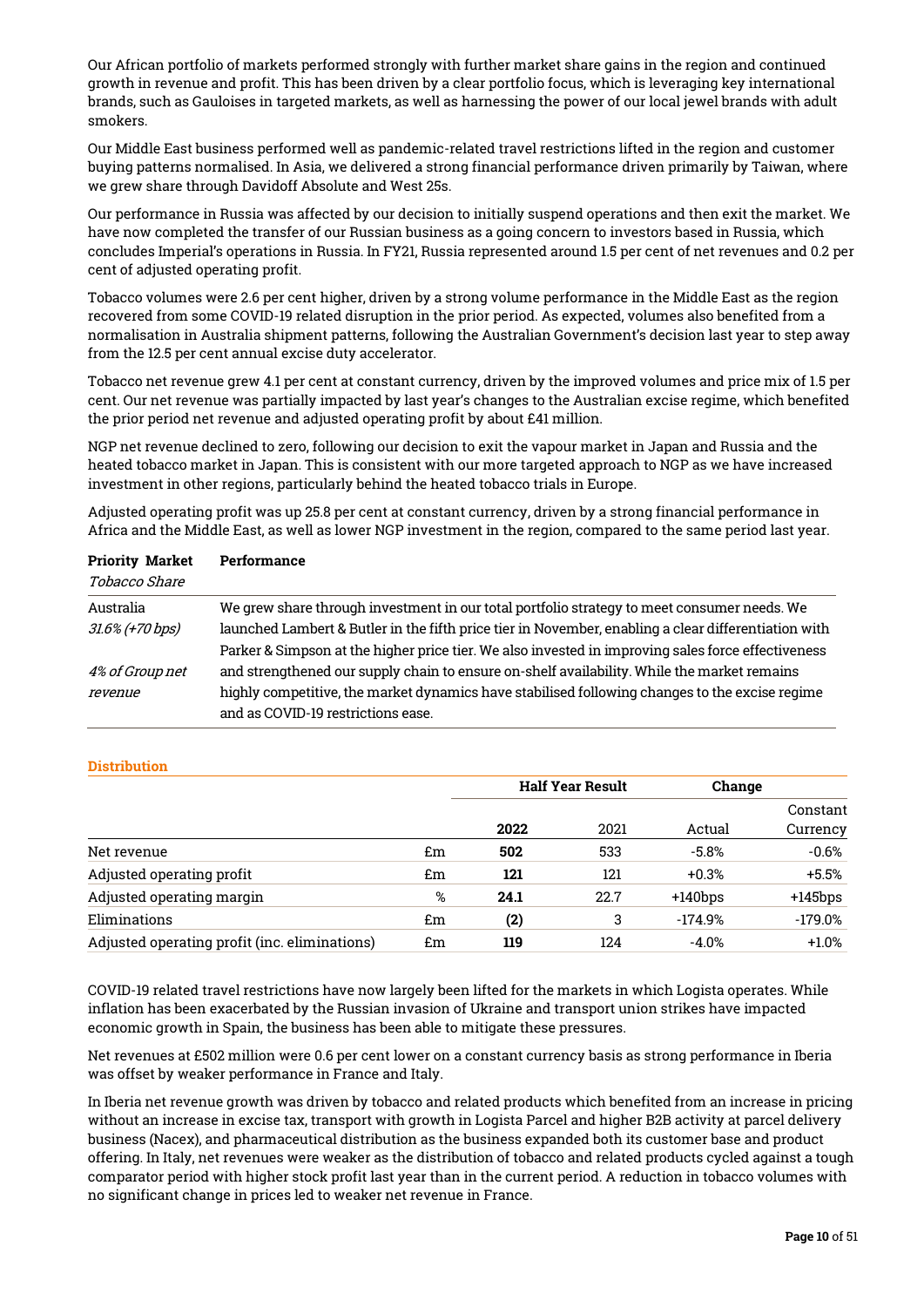The adjusted operating profit contribution to the Group, after eliminations, increased 1.0 per cent on a constant currency basis, as a focus on cost control and contracts that allow increased costs to be passed through, mitigated inflationary pressures and enabled margin expansion.

During the period, Logista announced the acquisition of 70 per cent of Speedlink Worldwide Express B.V, a Dutch express courier company and disposed of Supergroup S.A.S, a subsidiary in France, that had already been classified as held for sale at the end of the last financial year.

In line with other Imperial owned entities, we continue to benefit from an intercompany cash pooling arrangement with Logista, which further enhances the Group's liquidity. On a 12-month basis, the daily average cash balance loaned to the Group by Logista was £1.9 billion, with movements in the cash position during the 12-month period varying from a high of £2.2 billion to a low of £1.3 billion, primarily due to the timing of excise duty payments. At 31 March 2022, the loan position was £1.8 billion compared to £1.8 billion at 30 September 2021.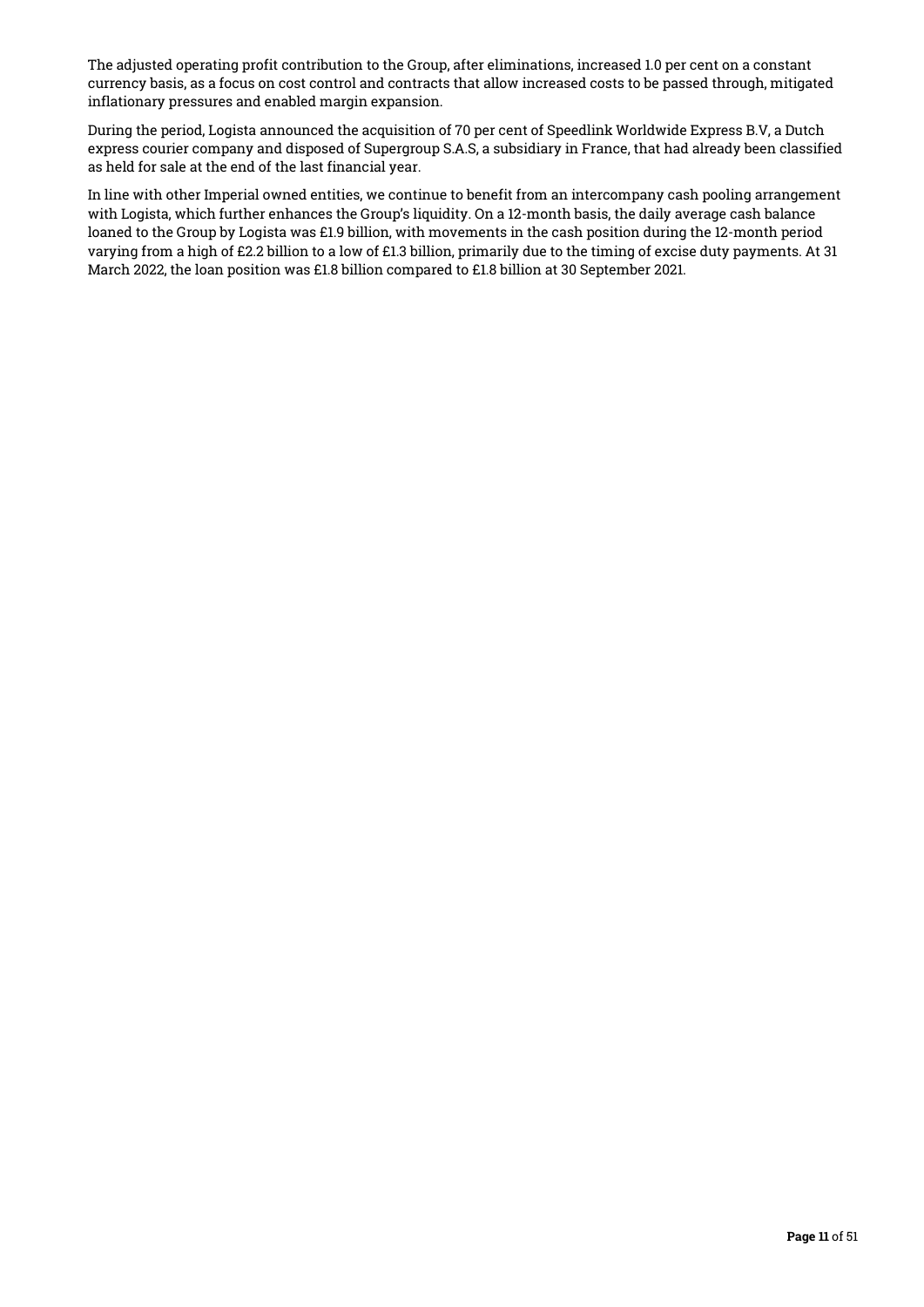# FINANCIAL REVIEW

These financial results demonstrate our continued progress against our strategic priorities as we enter the latter part of the two year strengthening phase of our five-year strategy. In the period, Group net revenues grew 0.3 per cent and Group adjusted operating profit rose 2.9 per cent, both on a constant currency basis.

Reported operating profit reduced 26.6 per cent, mainly due to exit charges related to the Russian asset disposal (£201 million) and the non-recurrence of gains on disposal of the Premium Cigar Division (£281 million) in the comparator period.

We have had favourable developments in several tax authority audits, which have reduced uncertainty for the current financial year. As a result our adjusted effective tax rate for the period was 21.9 per cent and is expected to remain at a similar level for the rest of the current financial year. Our reported effective tax rate was 17.6 per cent.

Our focus on cash generation supported the delivery of £336 million of free cash flow in the seasonally weaker first half of the year, with 102 per cent operating cash conversion on a 12-month basis. This enabled us to reduce reported net debt by £1.2 billion to £9.8 billion.

Capital allocation remains a key value lever and we achieved a further reduction in net debt, with adjusted net debt / EBITDA reducing by 0.2-2.4 times on a 12-month basis. We are making good progress towards meeting our target leverage at the lower end of 2.0-2.5 times adjusted net debt to EBITDA range.

We are also reshaping the finance function to become a more effective business partner to support the Group as we build the foundations for future growth.

# SUMMARY INCOME STATEMENT

|                                                                            | <b>Half Year Results</b> |       |          |       |  |
|----------------------------------------------------------------------------|--------------------------|-------|----------|-------|--|
|                                                                            | Reported                 |       | Adjusted |       |  |
| <b>£</b> million (unless otherwise indicated)                              | 2022                     | 2021  | 2022     | *2021 |  |
|                                                                            |                          |       |          |       |  |
| <b>Net Revenue</b>                                                         |                          |       |          |       |  |
| Tobacco & NGP Net Revenue                                                  | 3,495                    | 3,592 | 3,495    | 3,571 |  |
| Distribution Net Revenue                                                   | 502                      | 533   | 502      | 533   |  |
| <b>Operating Profit</b>                                                    |                          |       |          |       |  |
| Total Tobacco & NGP                                                        | 1,124                    | 1,560 | 1,481    | 1,462 |  |
| Distribution                                                               | 79                       | 74    | 121      | 121   |  |
| Eliminations                                                               | (2)                      | 3     | (2)      | 3     |  |
| Group operating profit                                                     | 1,201                    | 1,637 | 1,600    | 1,586 |  |
| Net finance income/(costs)                                                 | 75                       | 414   | (165)    | (206) |  |
| Share of (loss)/profit of investments accounted for using<br>equity method | (20)                     | 8     | 4        | 4     |  |
| Profit before tax                                                          | 1,256                    | 2,059 | 1,439    | 1,384 |  |
| Tax                                                                        | (221)                    | (215) | (316)    | (318) |  |
| Profit for the period                                                      | 1,035                    | 1,844 | 1,123    | 1,066 |  |
| Earnings per ordinary share (pence)                                        | 105.2                    | 191.2 | 113.0    | 107.0 |  |
| Dividend per share (pence)                                                 | 42.54                    | 42.12 | 42.54    | 42.12 |  |

\* The 2021 net revenue and adjusted operating profit metrics exclude the contribution of the Premium Cigar Division from that financial reporting period following its divestment in October 2020. The Premium Cigar Division contributed £21 million to net revenue and £3 million to adjusted operating profit in 2021.

# Adjusted performance measures

When managing the performance of our business we focus on non-GAAP measures, which we refer to as adjusted measures. We believe they provide a useful comparison of underlying performance from one period to the next as GAAP measures can include one-off, non-recurring items and recurring items that relate to earlier acquisitions. These adjusted measures are supplementary to, and should not be regarded as a substitute for, GAAP measures, which we refer to as reported measures. The basis of our adjusted measures is explained in our accounting policies accompanying our financial statements.

Reconciliations between reported and adjusted measures are included in the appropriate notes to our financial statements. Percentage growth figures for adjusted results are given on a constant currency basis, where the effects of exchange rate movements on the translation of the results of our overseas operations are removed.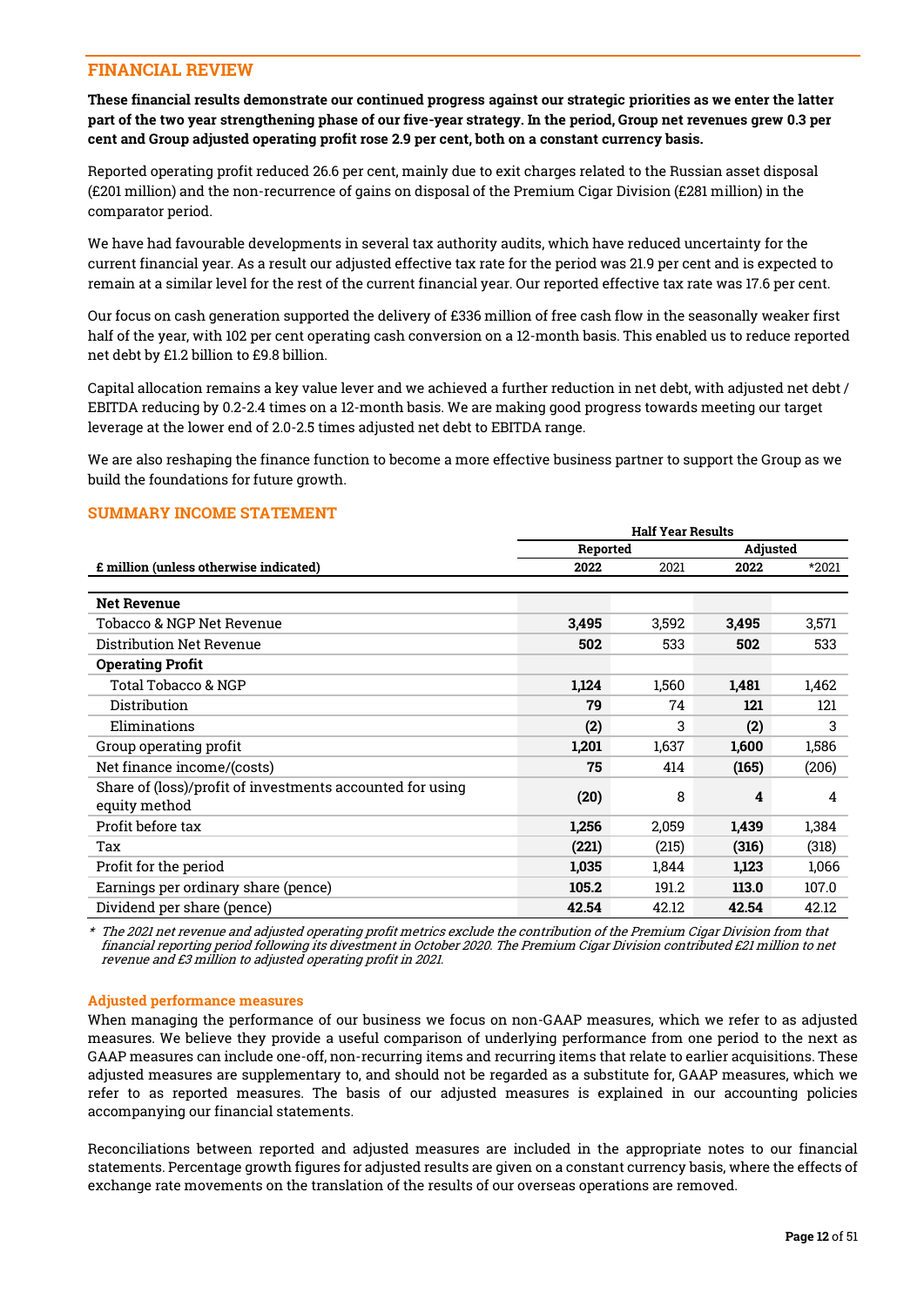While we believe that adjusted performance measures can provide helpful information which supplements reported measures we are also aware of the need to ensure that an appropriate balance is maintained between the two sets of reporting metrics with adjusted disclosures not being given greater prominence than GAAP measures. In line with this we have made a number of changes to our adjusted performance measures this year, reducing the total number used.

# SUMMARY CASH FLOW STATEMENT – STATUTORY RECONCILIATION

|                                                         | <b>Half Year Result</b> |                             |       |          |
|---------------------------------------------------------|-------------------------|-----------------------------|-------|----------|
|                                                         |                         | <b>Adjusted</b><br>Reported |       |          |
| £ million (unless otherwise indicated)                  | 2022                    | 2021                        | 2022  | 2021     |
| <b>Group Operating Profit</b>                           | 1,201                   | 1,637                       | 1,600 | 1,589    |
| Depreciation, amortisation and impairments              | 356                     | 372                         | 125   | 161      |
| <b>EBITDA</b>                                           | 1,557                   | 2,009                       | 1,725 | 1,750    |
| Loss/(profit) on disposal of subsidiaries               | 16                      | (281)                       |       | 0        |
| Other non-cash movements                                | 52                      | (125)                       | (45)  | (101)    |
| Operating Cash Flows before movement in Working Capital | 1,625                   | 1,603                       | 1,680 | 1,649    |
| Working capital                                         | (652)                   | (1, 331)                    | (665) | (1, 331) |
| Tax cash flow                                           | (273)                   | (431)                       | (273) | (431)    |
| <b>Cash Flows from Operating Activities</b>             | 700                     | (159)                       | 742   | (113)    |
| Net capex                                               | (64)                    | (61)                        | (64)  | (61)     |
| Restructuring                                           |                         |                             | (42)  | (46)     |
| Cash interest                                           | (242)                   | (255)                       | (242) | (255)    |
| Minority interest dividends                             | (58)                    | (63)                        | (58)  | (63)     |
| <b>Free Cash Flow</b>                                   | 336                     | (538)                       | 336   | (538)    |
| Acquisitions / disposals                                | 44                      | 626                         | 44    | 626      |
| Shareholder dividends                                   | (917)                   | (906)                       | (917) | (906)    |
| Purchase of ESOT shares                                 | (1)                     |                             | (1)   |          |
| <b>Net Cash Flow</b>                                    | (538)                   | (818)                       | (538) | (818)    |

# GROUP RESULTS – ADJUSTED CONSTANT CURRENCY ANALYSIS

| £ million<br>(unless otherwise indicated)           | <b>Half</b> year<br>ended 31<br>March 2021* | Foreian<br>exchange | <b>Movement</b> at<br>constant | <b>Half</b> year<br>ended<br>currency 31 March 2022 | Change   | Constant<br>currency<br>change |
|-----------------------------------------------------|---------------------------------------------|---------------------|--------------------------------|-----------------------------------------------------|----------|--------------------------------|
| <b>Tobacco &amp; NGP Net Revenue</b>                |                                             |                     |                                |                                                     |          |                                |
| Europe                                              | 1,670                                       | (63)                | (38)                           | 1,569                                               | $-6.1%$  | $-2.2%$                        |
| Americas                                            | 1,131                                       | 3                   | 26                             | 1,160                                               | 2.6%     | 2.2%                           |
| Africa, Asia and Australasia                        | 770                                         | (28)                | 24                             | 766                                                 | $-0.6%$  | 3.1%                           |
| Total Group                                         | 3,571                                       | (88)                | 12                             | 3,495                                               | $-2.1%$  | 0.3%                           |
| <b>Tobacco &amp; NGP Adjusted Operating Profit</b>  |                                             |                     |                                |                                                     |          |                                |
| Europe                                              | 750                                         | (24)                | (55)                           | 671                                                 | $-10.6%$ | -7.3%                          |
| Americas                                            | 426                                         |                     | 26                             | 453                                                 | 6.4%     | 6.0%                           |
| Africa, Asia and Australasia                        | 286                                         | (3)                 | 74                             | 357                                                 | 25.0%    | 25.8%                          |
| Total Group                                         | 1,462                                       | (26)                | 45                             | 1,481                                               | 1.3%     | 3.1%                           |
| <b>Distribution</b>                                 |                                             |                     |                                |                                                     |          |                                |
| Net revenue                                         | 533                                         | (28)                | (3)                            | 502                                                 | $-5.8%$  | $-0.6%$                        |
| Adjusted operating profit including<br>eliminations | 124                                         | (6)                 | 1                              | 119                                                 | $-4.0%$  | $+1.0%$                        |
| <b>Group Adjusted Results</b>                       |                                             |                     |                                |                                                     |          |                                |
| Adjusted operating profit                           | 1,586                                       | (32)                | 46                             | 1,600                                               | 0.9%     | 2.9%                           |
| Adjusted net finance costs                          | (206)                                       |                     | 40                             | (165)                                               | 19.8%    | 19.3%                          |
| Adjusted EPS (pence)                                | 107.0                                       | (2.2)               | 8.2                            | 113.0                                               | 5.6%     | 7.7%                           |

\* The 2021 net revenue and adjusted operating profit metrics exclude the contribution of the Premium Cigar Division from that financial reporting period following its divestment in October 2020. The Premium Cigar Division contributed £21 million to net revenue and £3 million to adjusted operating profit in 2021.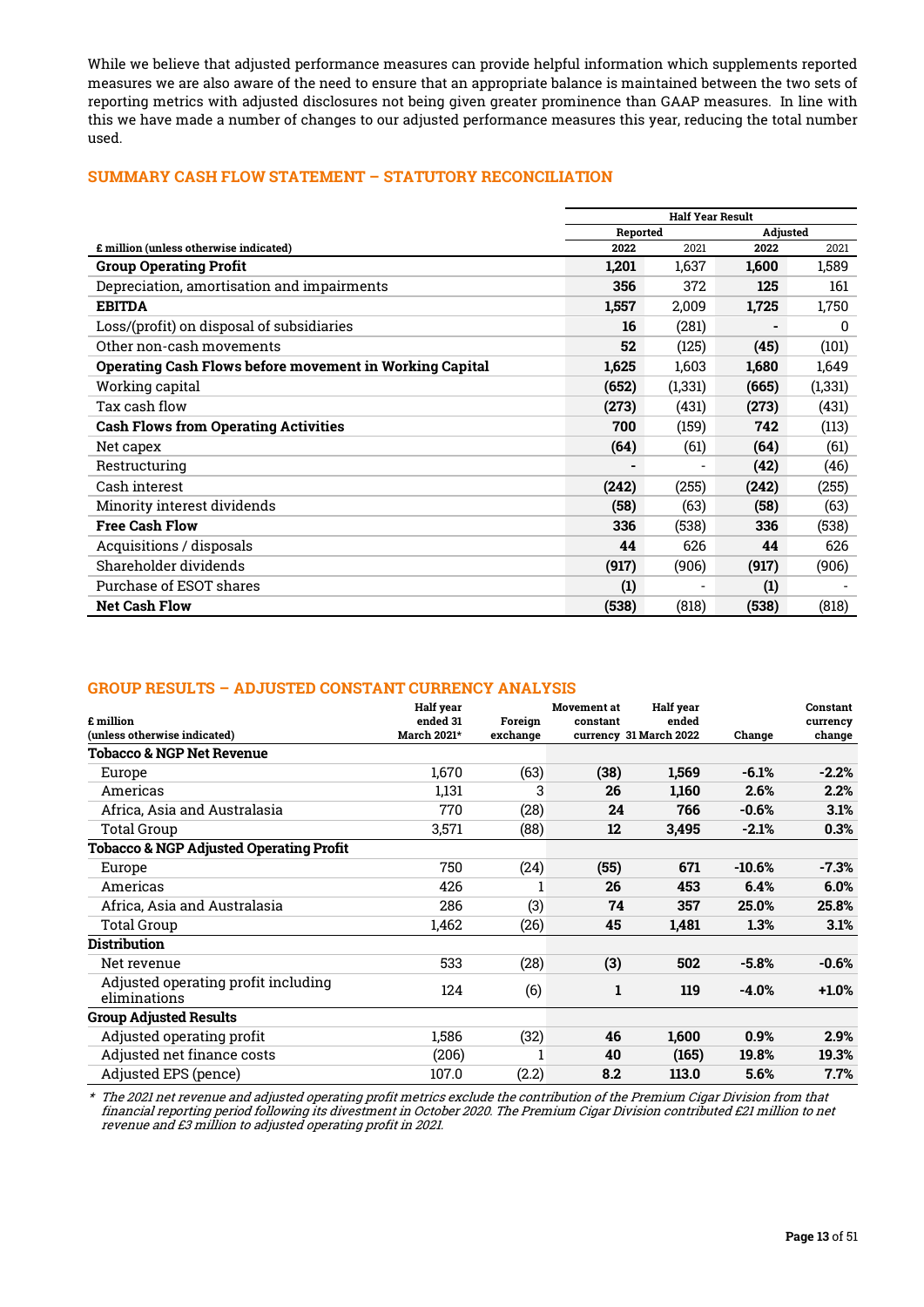# SALES PERFORMANCE

REPORTED REVENUE

# -1.3%

ADJUSTED NET REVENUE

# +0.3%

- Reported revenue declined -1.3% due to a reduction in duty and similar items.
- Adjusted net revenue grew 0.3% at constant currency comprising +0.1% from tobacco and +8.7% from NGP.
- Tobacco volume was down -0.7%, reflecting volumes declines in Europe as COVID-19 restrictions begin to unwind, partly offset by a strong volume performance in the Americas and Africa, Asia and Australasia region • Aggregate market share growth in our top-five priority market of +25bps (HY21: +6bps).
- Tobacco price mix of 0.8% was below historical levels, due to price phasing, product mix in the Americas and market mix in AAA. Price increases in the latter part of the first half support a stronger price mix in the second half of the year.
- NGP adjusted net revenue increased 8.7% at constant currency with growth across all three categories in Europe (heated, modern oral & vapour), partly offset by strategic market exits in AAA.
- Translation FX was adverse due to sterling strengthening against the euro.



The net revenue of £3,571m for 2021 excludes a £21m contribution from the Premium Cigar Division following its divestment in September 2020.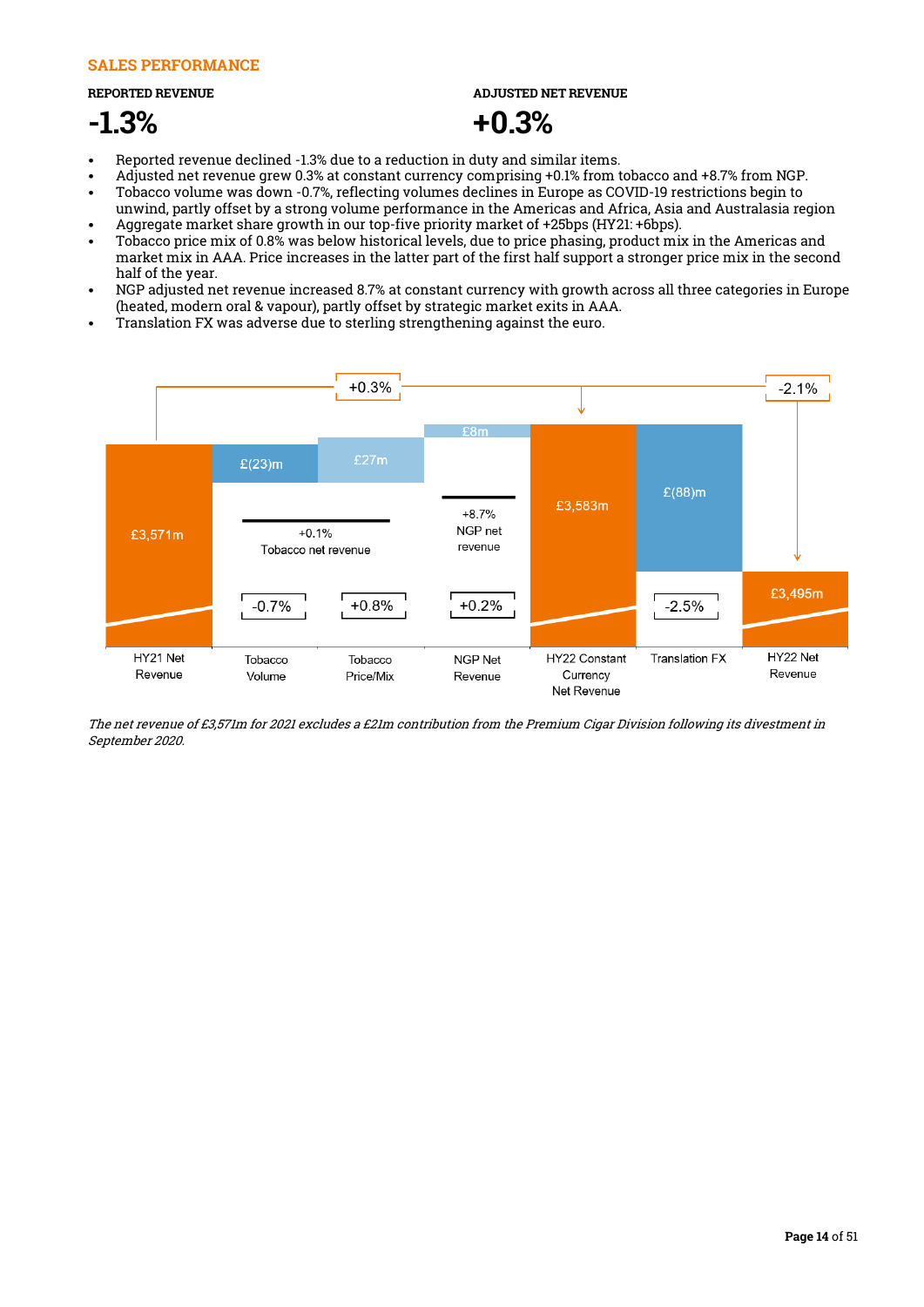# OPERATING PROFIT

### REPORTED OPERATING PROFIT

# -26.6%

ADJUSTED OPERATING PROFIT



- Reported Group operating profit of £1,201m declined 26.6%, primarily driven by exit charges related to the Russian asset disposal (£201m) and the non-recurrence of gains on disposal of Premium Cigar Division (£281m).
- Adjusted Group operating profit increased 2.9% at constant currency due to reduced losses in NGP as we reprioritised investment.
- Tobacco adjusted operating profit was broadly flat at constant currency. Profit growth in the AAA and Americas was offset by Europe where price phasing was weighted towards the end of the period. Tobacco adjusted profit benefited from lower US state litigation costs which was offset by higher investment in strategic initiatives.
- The reduction in NGP losses drove the majority of improvement in Group profit growth as we benefited from exiting loss making markets and rationalised investments
- Translation FX was adverse due to sterling strengthening against the euro.



The adjusted operating profit figure of £1,586m for 2021 excludes a £3m contribution from the Premium Cigar Division following its divestment in September 2020.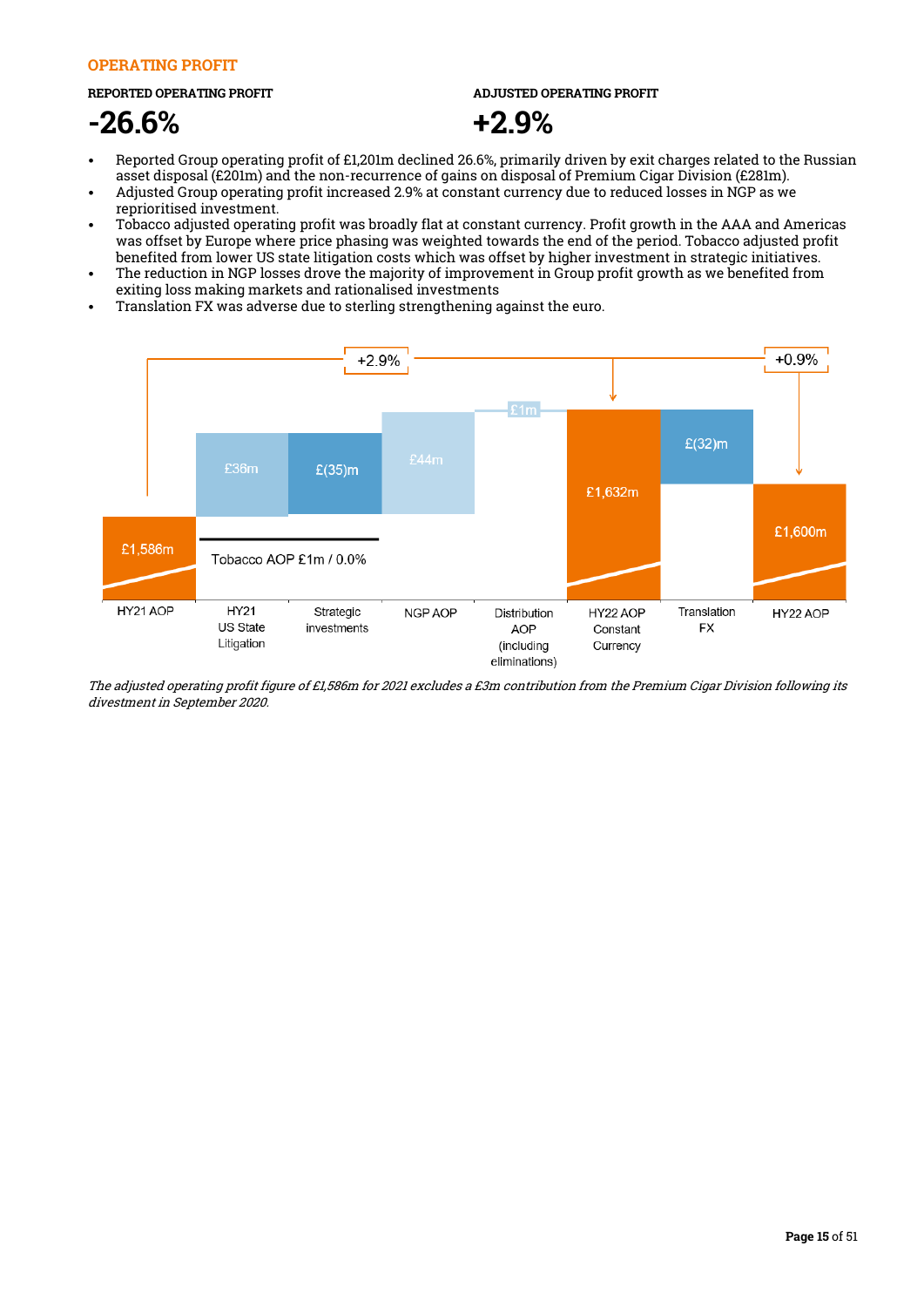# REPORTED EPS

-45.0%

ADJUSTED EPS



- Reported EPS declined 45.0% to 105.2 pence driven by the lower reported operating profit and lower net finance income as we reduced our exposure to the marked to market foreign exchange accounting gains on unhedged financial instruments, partly offset by a higher reported tax rate.
- Adjusted EPS was 113.0 pence, up 7.7% at constant currency due to increased adjusted operating profit, lower adjusted interest costs due to a reduction in net debt driven by last year's US bond repayment and a lower adjusted tax rate, following favourable developments in several tax authority audits.



The adjusted earnings per share figure of 107.0p for 2021 excludes a 0.6p contribution from the Premium Cigar Division following its divestment in September 2020.

# CASH FLOW

Cash flows from operating activities were £700 million (2021: £(159) million).

The year-on-year improvement in free cash flow to £336 million (2021: £(538) million) was driven by a lower working capital outflow as duty payment dates at Logista return to normal following changes to duty payment dates in preceding years, and a lower cash tax payment after a one off payment in 2021 of £101m for Controlled Foreign Company (CFC) state aid in the UK.

While the net cash outflow of £538 million (2021: £(818) million) improved year-on-year, the improvement was impacted by lower disposal proceeds than in the same period in 2021 which benefitted from the sale of the Premium Cigar Division. Disposal proceeds in the first half of 2022 were mainly related to the divestment of Supergroup, a French subsidiary of Logista. The La Romana factory sale is now expected to be delayed into the second half of the current financial year. Shareholder dividend payments of £917 million, are weighted towards the first half of the year in line with past practice.

Capital expenditure of £64 million was similar to the prior year (2021: £61 million) but is anticipated to increase in the second half of the year in line with our full year guidance of c. £300 million, with investments in projects to support our strategic plan.

Cash conversion was 102 per cent on a 12-month basis (2021: 122 per cent) driven by neutral working capital over the period and lower capital expenditure. Cash conversion in the comparator period was temporarily inflated by duty deferrals in Logista, which led to a significant working capital inflow in the second half of 2020.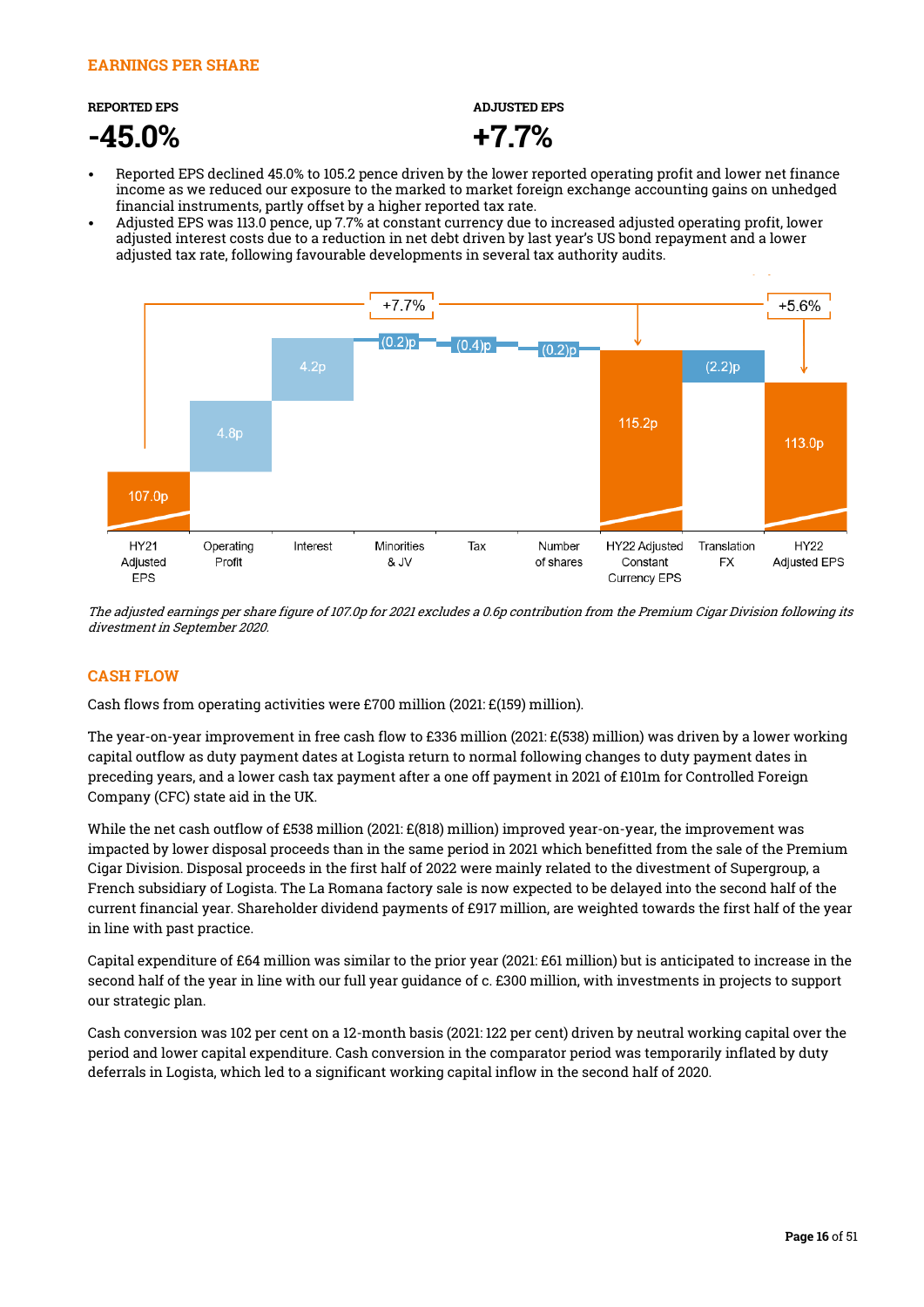|                                                         |       | Half Year Result |
|---------------------------------------------------------|-------|------------------|
| £ million (unless otherwise indicated)                  | 2022  | 2021             |
| Cash flow from operating activities                     | 700   | (159)            |
| Free cash flow                                          | 336   | (538)            |
| Net cash flow                                           | (538) | (818)            |
| Cash Conversion (all numbers below on a 12 month basis) |       |                  |
| Adjusted operating profit                               | 3.584 | 3,647            |
| Adjusted operating cash flow                            | 3,643 | 4,437            |
| Adjusted operating cash conversion                      | 102%  | 122%             |

# ADJUSTED NET DEBT/EBITDA

Active capital discipline remains a key value lever for our strategic plan. The strong cash generation of the business on a 12-month basis delivered a 0.2 times reduction on adjusted net debt/EBITDA to 2.4x from 2.6x. Adjusted net debt has reduced by £1.2 billion on a 12-month basis, driven by strong cash generation.

We remain on track to reduce our gearing to the lower end of 2.0x to 2.5x.

Reported net debt reduced by £1,246 million to £9,757 million (2021: £11,003 million). Excluding accrued interest, lease liabilities and the fair value of derivative financial instruments providing commercial hedges of interest risk, Group adjusted net debt was £9,157 million (2021: £10,328 million).

|                                         |         | <b>Half Year Result</b> |  |  |
|-----------------------------------------|---------|-------------------------|--|--|
| £ million                               | 2022    | 2021                    |  |  |
| Reported net debt                       | (9,757) | (11,003)                |  |  |
| Accrued interest                        | 68      | 81                      |  |  |
| Lease liabilities                       | 241     | 269                     |  |  |
| Fair value of interest rate derivatives | 291     | 325                     |  |  |
| <b>Adjusted net debt</b>                | (9,157) | (10, 328)               |  |  |

# RECONCILIATION BETWEEN REPORTED AND ADJUSTED PERFORMANCE MEASURES

|                                                      | <b>Half Year Results</b> |                          |                          |                                      |        |                               |  |
|------------------------------------------------------|--------------------------|--------------------------|--------------------------|--------------------------------------|--------|-------------------------------|--|
| £ million unless otherwise indicated                 | Operating profit         |                          |                          | <b>Net finance</b><br>income/(costs) |        | Earnings per share<br>(pence) |  |
|                                                      | 2022                     | 2021                     | 2022                     | 2021                                 | 2022   | 2021                          |  |
| Reported                                             | 1,201                    | 1,637                    | 75                       | 414                                  | 105.2  | 191.2                         |  |
| Russian and associated markets exit                  | 201                      |                          |                          |                                      | 21.3   |                               |  |
| Acquisition and disposal costs                       | 5                        | $\overline{\phantom{0}}$ | ۰.                       | $\blacksquare$                       | 0.5    |                               |  |
| Amortisation & impairment of acquired<br>intangibles | 182                      | 211                      |                          |                                      | 18.4   | 21.1                          |  |
| Excise tax provision                                 | (10)                     | (1)                      | $\blacksquare$           | $\overline{\phantom{a}}$             | (1.1)  | (0.1)                         |  |
| Fair value adjustment of loan receivable             | (2)                      | (17)                     | ۰                        | $\overline{\phantom{a}}$             | (0.2)  | (1.8)                         |  |
| Loss/(profit) on disposal of subsidiaries            | 16                       | (281)                    | ۰                        |                                      | 1.0    | (30.4)                        |  |
| Restructuring costs                                  | $\overline{7}$           | 40                       | $\overline{\phantom{a}}$ | $\overline{\phantom{a}}$             | 0.4    | 3.3                           |  |
| Fair value & FX movements on financial               |                          |                          | (236)                    | (619)                                | (25.2) | (74.9)                        |  |
| instruments                                          |                          |                          |                          |                                      |        |                               |  |
| Post-employment benefits net financing costs         | ۰.                       | $\overline{\phantom{a}}$ | (4)                      | (1)                                  | (0.4)  | (0.1)                         |  |
| Brand impairment in equity accounted JV              | ۰.                       | $\blacksquare$           | $\blacksquare$           |                                      | 2.5    |                               |  |
| Uncertain tax positions                              | ٠                        | $\overline{\phantom{0}}$ | ۰                        |                                      | (6.0)  |                               |  |
| Deferred tax on unremitted earnings                  | ٠.                       | $\blacksquare$           | ۰                        | $\overline{a}$                       | (2.7)  |                               |  |
| Tax on unrecognised losses                           |                          | $\overline{\phantom{0}}$ | ۰                        |                                      | 0.8    | 1.1                           |  |
| Adj. above attributable to non-controlling           |                          |                          |                          |                                      | (1.5)  | (1.8)                         |  |
| interests                                            |                          |                          |                          |                                      |        |                               |  |
| Adjusted                                             | 1,600                    | 1,589                    | (165)                    | (206)                                | 113.0  | 107.6                         |  |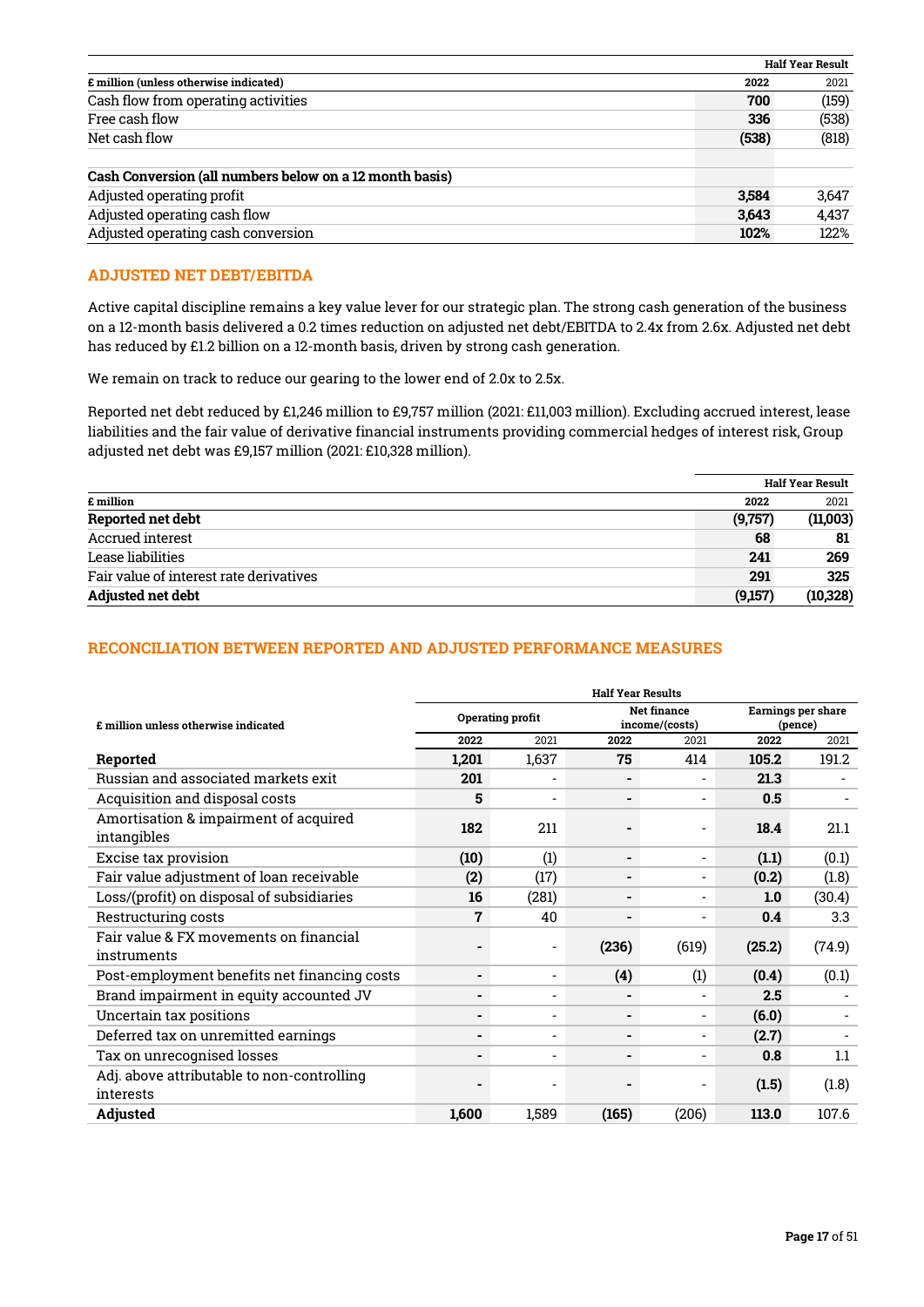# Adjusting items

The adjusting items are set out in the table above. Please refer to notes 5, 9 and 12 of the financial statements for a full reconciliation of adjusted performance measures including cash and debt.

The Group announced in April its exit and sale of its Russian business and associated markets. In the period, the exit charges at the operating profit level total £201 million, with an additional £24 million recognised in profit before tax. These are outlined below:

- The Russian businesses met the criteria to be shown as an asset held for sale in the Group balance sheet at 31 March 2022. The Russian assets have been revalued on a 'fair value less cost of disposal' basis to £16 million. An impairment charge of £166 million arises on revaluation.
- The planned exit from a limited number of associated markets has resulted in the recognition of asset impairments provisions and exit costs currently estimated at £35 million.
- Joint venture Jadé impairment: the Global Horizons joint venture with China Tobacco holds an intangible asset for the Jadé brand, which is sold in Russia. This is now impaired with a charge to the Group of £24 million.

The sale of the Russia business has been disclosed as a post balance sheet event in these results. The transaction has triggered a recycling of foreign exchange losses estimated to be in the range of £150 million to £190 million, which will be recognised in the second half of the current financial year.

Last year we announced the outcome of our strategic review, including an associated and specific time-bound restructuring programme to deliver new ways of working and efficiencies, which we refer to as the 2021 Strategic Review Programme. This is resulting in one-off costs being incurred in order to reshape the business to support delivery of the new strategy. It excludes any costs associated with factory footprint rationalisation. Only the restructuring costs for the 2021 Strategic Review Programme are being treated as an adjusting item in 2022. An overview of the this programme's cumulative charges, cash spend and annualised savings, together with those from the two previous programmes, Cost Optimisation Programme I and Cost Optimisation Programme II, is shown in the section below.

# Restructuring programmes

|                                 | <b>Half Year 2022</b>    |      |  |  |  |
|---------------------------------|--------------------------|------|--|--|--|
|                                 | Income                   |      |  |  |  |
| £m                              | <b>Statement</b>         | Cash |  |  |  |
| Cost Optimisation Programme I   |                          | 6    |  |  |  |
| Cost Optimisation Programme II  | $\overline{\phantom{a}}$ | 12   |  |  |  |
| 2021 Strategic Review Programme |                          | 24   |  |  |  |
| Total                           |                          | 42   |  |  |  |

|                                       | Income Statement Charges |                      | Cash Costs            | Savings              |                       |
|---------------------------------------|--------------------------|----------------------|-----------------------|----------------------|-----------------------|
| Em                                    | Cumulative<br>to date    | Anticipated<br>Total | Cumulative<br>to date | Anticipated<br>Total | Annualised<br>Savings |
| Cost Optimisation Programme I (2013)  | 945                      | 945                  | 577                   | 634                  | 305                   |
| Cost Optimisation Programme II (2018) | 848                      | 848                  | 560                   | 650                  | 320                   |
| 2021 Strategic Review Programme       | 233                      | 375-425              | 72                    | 275                  | 100-150               |

During the course of 2021, the Group announced a restructuring programme as part of delivering its new five-year strategy. This restructuring programme aims to reorganise and simplify the business, unlocking efficiency savings to enable increased investment in our core capabilities such as sales and marketing to support the five-year plan.

The £7 million restructuring charge in this period brings the cumulative costs of this restructuring programme to £233 million. The remainder of this programme is expected to be recognised in the second half of this financial year and will be treated as an adjusting item.

There are ongoing cash costs for all three restructuring programmes as detailed in the table above.

# Finance costs

Adjusted net finance costs were lower at £165 million (HY21: £206 million), reflecting the early repayment of a US bond last year. Reported net finance income was £75 million (HY21: £414 million), incorporating the impact of fair value and foreign exchange gains on financial instruments of £236 million (HY21: £619 million) and post-employment benefits net financing income of £4 million (HY21: £1 million). The gains on financial instruments are due to foreign exchange accounting gains of £164 million mainly resulting from sterling having strengthened against the euro by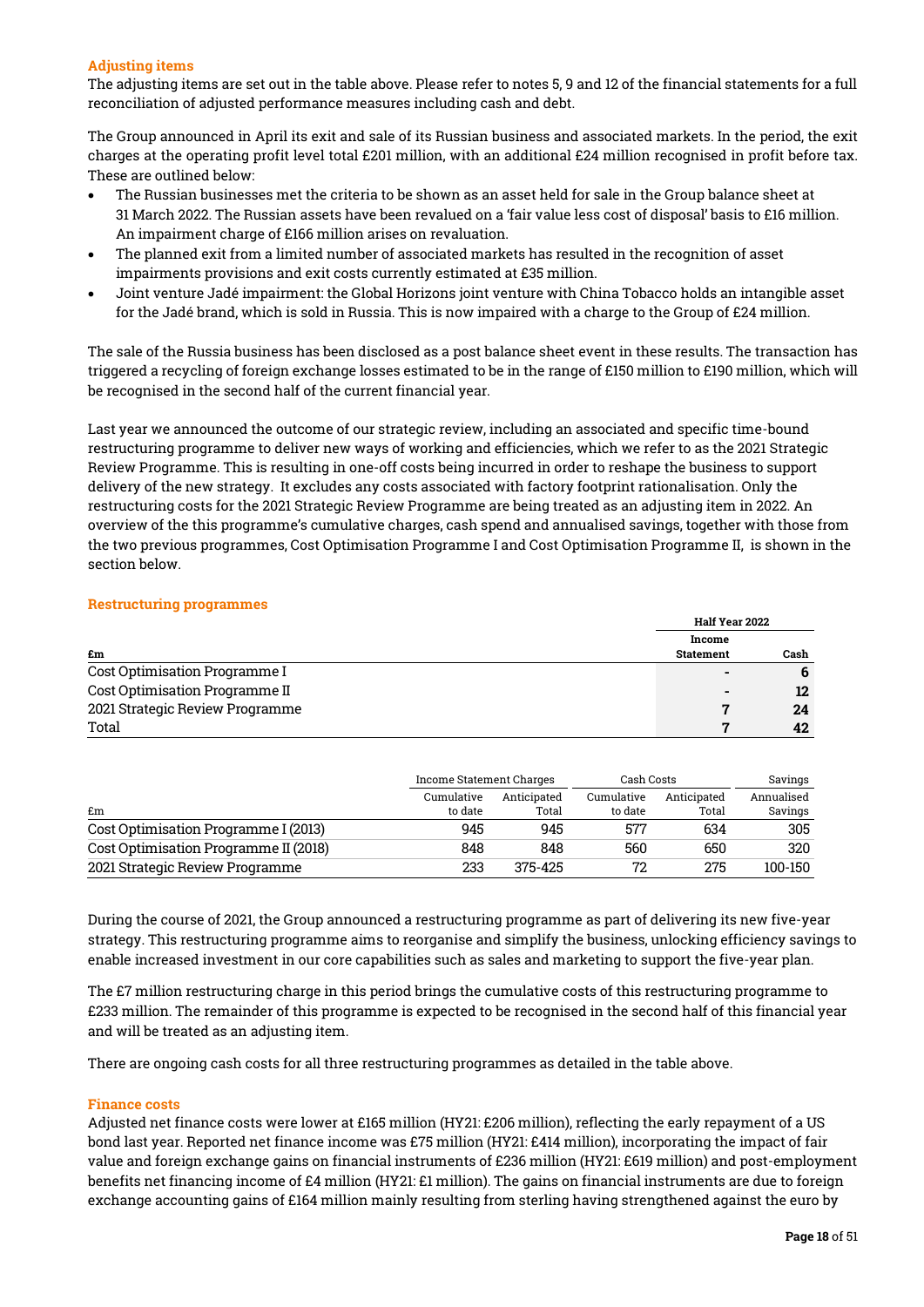1.7 per cent in the period, together with fair value gains on derivative financial instruments of £72 million caused by increasing market interest rates.

Our all-in cost of debt decreased to 3.5 per cent (HY21: 3.7 per cent) in line with continued efficiently controlled debt management.

Our interest cover increased to 10.8 times (HY21: 8.5 times) reflecting the lower adjusted finance costs.

# Taxation

Our adjusted effective tax rate is 21.9 per cent (2021: 23.1 per cent) and the reported effective tax rate is 17.6 per cent (2021: 10.4 per cent). The decrease in the adjusted effective tax rate was due to favourable developments in tax authority audits in several jurisdictions. The adjusted tax rate is higher than the reported rate due to one off releases of provisions for uncertain tax positions partially offset by no tax relief arising on the impairment of Russian assets. The increase in the reported effective tax rate was due to no tax relief arising on the impairment of Russian assets in 2022 and limited tax arising on the gain on the divestment of the Premium Cigar Division in 2021. We expect our adjusted effective tax rate for the year ended 30 September 2022 to be around 22 per cent. Over the medium term, we expect upward pressure on the effective tax rate.

The effective tax rate is sensitive to the geographic mix of profits, reflecting a combination of higher rates in certain markets such as the USA and lower rates in other markets such as the UK. The rate is also sensitive to future legislative changes affecting international businesses such as changes arising from the OECD's (Organisation for Economic Co-operation and Development) Base Erosion and Profits Shifting (BEPS) work. Whilst we seek to mitigate the impact of these changes, we anticipate there will be further upward pressure on the adjusted and reported tax rate in the medium term.

Our Group Tax Strategy is publicly available and can be found in the governance section of our corporate website.

## Exchange rates

Foreign exchange had an adverse impact on Group adjusted operating profit and earnings per share at average exchange rates (1.9 per cent) as sterling strengthened against the Euro (5.5 per cent). Other major currencies remained broadly flat compared to the prior year.

## Dividend payments

The Group paid two dividends of 48.48 pence per share in December 2021 and March 2022.

The Board has approved an interim dividend of 42.54 pence per share which will be paid in two payments of 21.27 pence per share. The first interim dividend payment will be paid on 30 June 2022 to shareholders registered on 27 May 2022. The second interim dividend payment will be paid on 30 September 2022 to shareholders registered on 19 August 2022. This interim dividend is an increase of 1 per cent, or £4 million, in line with the Group's progressive dividend policy.

# Funding and liquidity

During the period, we repaid one bond of £1.0 billion, from a combination of utilising excess cash together with some short term debt drawings. The denomination of our closing adjusted net debt was split approximately 74 per cent euro and 26 per cent US dollar. As at 31 March 2022, the Group had committed financing in place of around £11.7 billion, which comprised 25 per cent bank facilities and 75 per cent raised from capital markets. During the period the maturity date of our existing revolving credit facility of €3.5 billion was extended to March 2025.

The Group remains fully compliant with all our banking covenants and remains committed to retaining our investment grade ratings.

#### Principal Risks and Uncertainties

Risk Management is the responsibility of everyone across the Group. Whilst the Board remain ultimately accountable for Risk Management, our approach is designed to enable our people to proactively identify and assess risks on an ongoing basis and to ensure the effectiveness and appropriateness of related mitigating actions. The business is supported by subject matter experts in our second line of defence to ensure the Group's control frameworks align to achieving our strategic objectives whilst operating within the Board's defined risk appetite.

Over the past six months the Group, in common with other organisations, has had to manage the continuing impacts of COVID-19, as well as those arising from Russia's invasion of Ukraine. The Group's priority remains the safety and welfare of its people and our crisis committee and cross-functional Executive Leadership Team working groups continue to manage our responses to the dynamic environment. They continue to inform the Board of potential and current impacts arising, along with assurance over the continuity and sustainability of the wider business.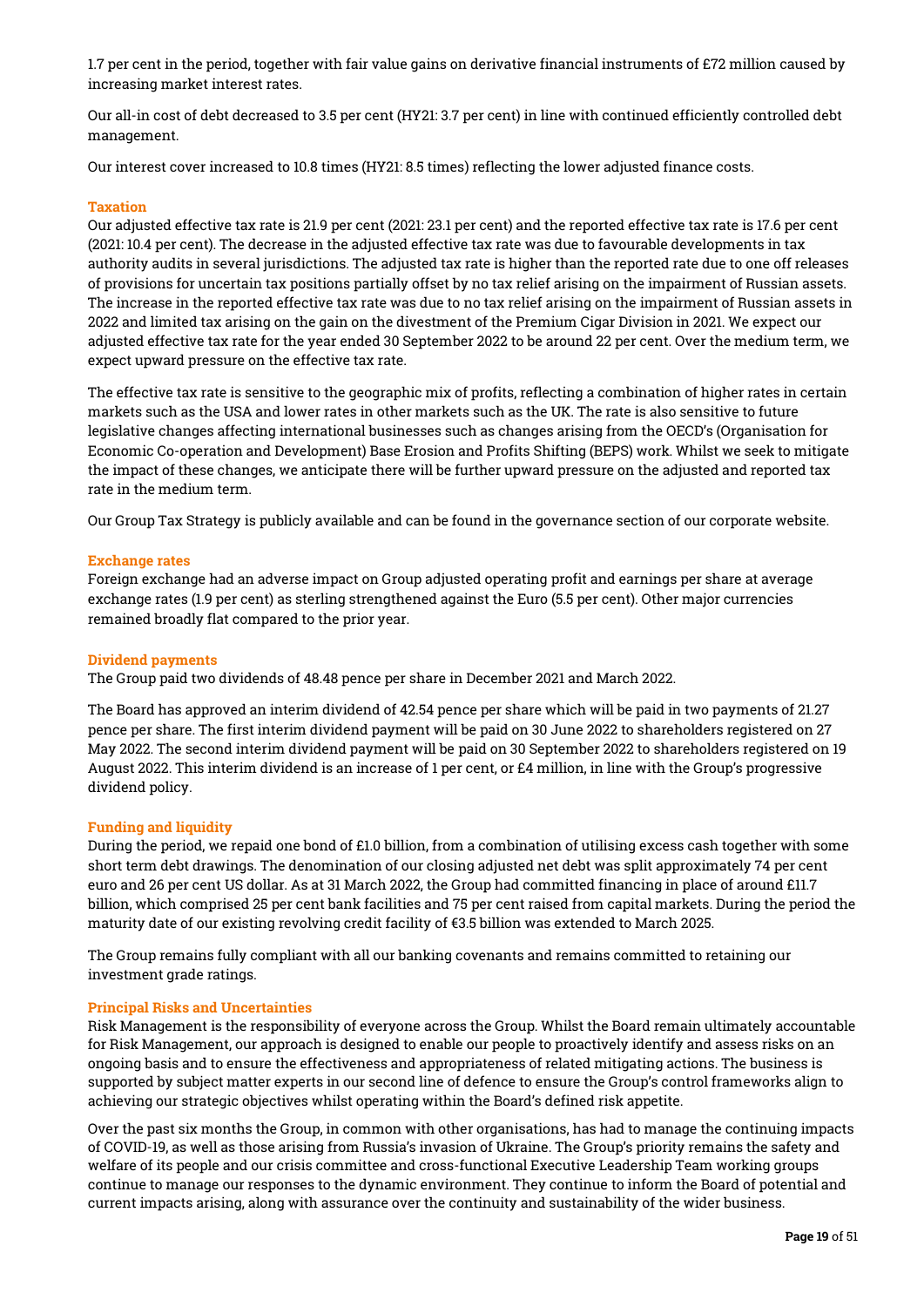The wider socio-economic effects of COVID-19 and the conflict in Ukraine have started to impact businesses and consumers across all goods and services and could impact the commercial environment into the longer-term. Inflationary pressures increase input costs and commodity prices, with further pressure placed upon consumer disposable income from increases in fuel and food prices potentially creating affordability concerns. This, in turn, could result in reduced consumption, consumer downtrading or increased consumption of illicit products. These pressures could adversely impact the size of the legitimate nicotine market with additional impacts from regulatory change, excise tax or increases in other product taxes. Compared to other consumer goods companies, however, the Group has a high gross margin with the low cost of goods sold. The long purchasing terms for tobacco leaf gives the Group visibility of upcoming inflationary pressures and this, combined with the Group's resilient business model, enables the Group to pass on cost inflation through product pricing, which mitigates the Group's inflationary risk.

Additionally, the impacts on global supply chains, financial markets, and businesses in commercial distress are being actively considered and mitigating actions taken across the business. The significant pressures on all consumer markets increases the potential variability of outcomes in commercial decisions as the ability to accurately predict and quantify these risks may be reduced in comparison to previous periods.

Given the recent increase in cyber criminality combined with current geopolitical tensions, the Group increased investments in IT security in the period. The Group continuously evaluates the risk posed by cyber criminals and will continue to monitor the effectiveness of our IT security infrastructure.

The Board continues to monitor the principal risks and uncertainties to which the Group is exposed. The risks and the approach to managing the risks remains consistent with that identified on pages 80-93 of our 2021 Annual Report and Accounts, and covers the following areas:

- Failure to manage the impacts of regulatory change
- Failure to develop commercially sustainable NGP categories
- Inability to develop, execute, and communicate an effective ESG strategy in line with expectations of stakeholders
- Pricing, excise, or other product taxes not in line with business plan assumptions or expectations
- Product portfolio and/or interaction approach not aligned to consumer preferences
- Failure to ensure expected benefits of strategic transformation programmes
- Major incident resulting from cyber or similar technology risk
- Failure to appropriately manage litigation and investigations results in adverse judgements and/or related costs
- Management of liquidity and financing requirements
- Product supply fails to meet market demands (stock issues in market)
- People and organisation

Climate risks are specifically considered across the business in relation to their impact on existing risks, rather than as a risk in itself. This ensures that all risk owners consider the impacts of climate change, notably within our supply chain, on both a current and forward looking basis. Expert second line assistance is provided by our sustainability team along with independent external advice to best understand impacts on our global footprint.

We assess geo-political risks on the same basis as climate above. As a multi-national we are exposed to a wide variety of operating environments and cultures, and so local assessment of risks and impacts form a key input to our ongoing management of geo-political risks, with support available from second line centres of expertise. This approach ensures responsibility for identification, assessment, and mitigation of risks is consistently understood and applied across the business.

The Group continues to successfully progress with its organisational change initiatives. Failure to manage both the potential short and long-term adverse impacts of organisational change could result in material adverse effects on the Group, from both the crystallisation of risks and the failure to seize opportunities in an increasingly dynamic marketplace. Appropriate frameworks and governance continue to be applied to our change programmes to best ensure achievement of intended positive commercial and strategic outcomes.

# Liquidity and Going Concern

The Group's policy is to ensure that we always have sufficient capital markets funding and committed bank facilities in place to meet foreseeable peak borrowing requirements.

The Group recognises that the current political situation in Ukraine and Russia brings uncertainty. During the period of the COVID-19 pandemic, the Group effectively managed operations across the world, and has proved it has an established mechanism to operate efficiently despite uncertainty. The Directors consider that a one-off discrete event with immediate cash outflow is of greatest concern to short term liquidity of the Group.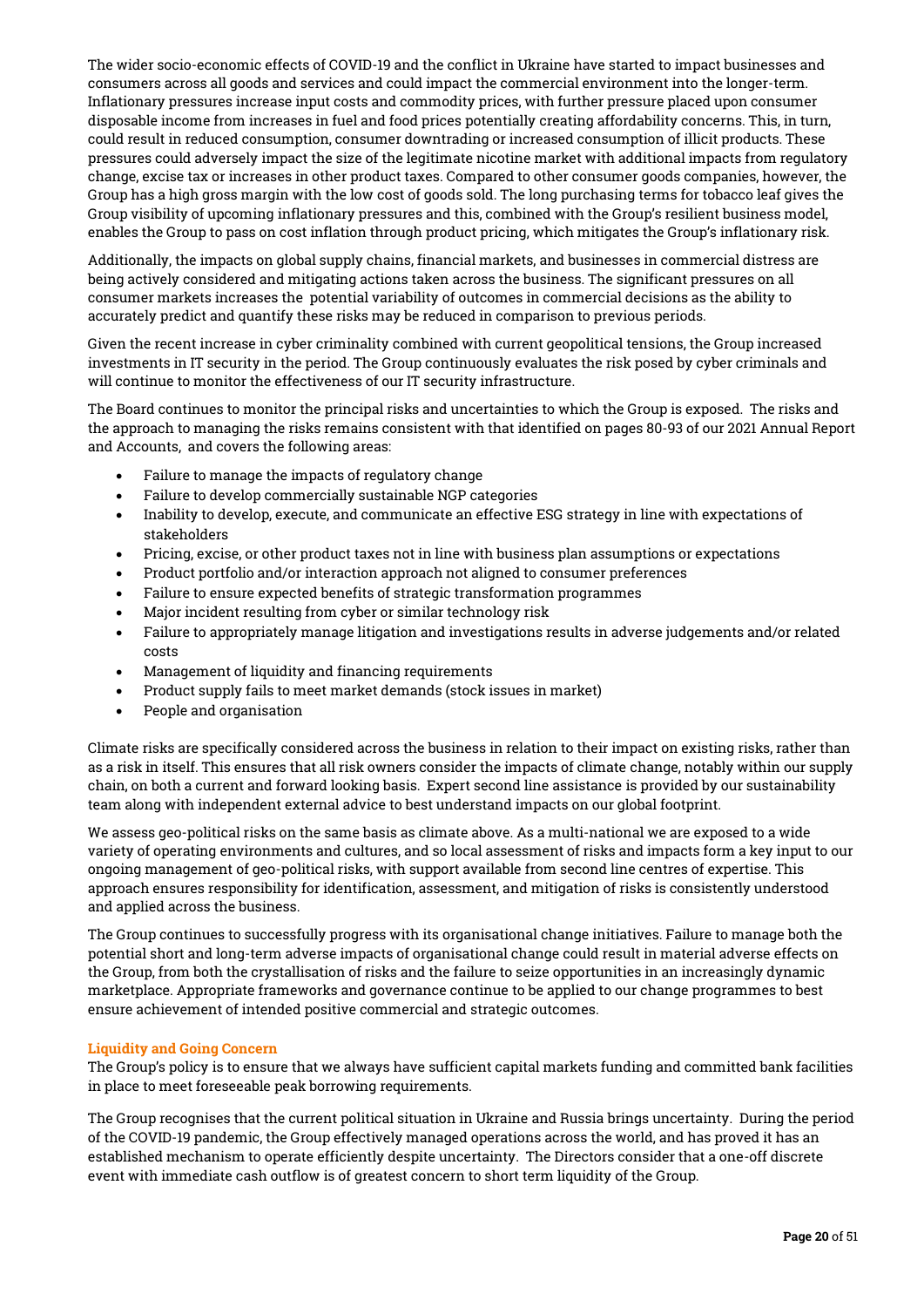The Directors have assessed the principal risks of the business, including stress testing a range of different scenarios that may affect the business. These included scenarios which examined the implications of:

- A one-off discrete event resulting in immediate cash outflow such as unexpected duty or tax payments of c. £900 million.
- A rapid and lasting deterioration to the Group's profitability because markets become closed to tobacco products or there are sustained failures to our tobacco manufacturing and supply chains. These assumed a permanent reduction in profitability of 15 per cent from 1 June 2022.
- The additional impact of potential bad debt risks arising from a recession, of c. £200 million.
- The withdrawal of facilities that provide receivables factoring of c. £660 million.

The scenario planning also considered mitigation actions including reductions to capital expenditure and dividend payments. There are additional actions that were not modelled but could be taken including other cost mitigations such as staff redundancies, retrenchment of leases, and discussions with lenders about capital structure.

Under the worst-case scenario, where the largest envisaged downside scenarios all take place at the same time, the Group would have sufficient headroom until February 2023. The Group believes this worst-case scenario to be highly unlikely given the relatively small impact on our trading performance and bad debt levels during the COVID-19 pandemic. In addition, the Group has a number of mitigating actions available that could be implemented should such a scenario arise.

Based on its review of future cashflows covering the period through to September 2023, and having assessed the principal risks facing the Group, the Board is of the opinion that the Group as a whole and Imperial Brands PLC have adequate resources to meet their operational needs from the date of this Report through to September 2023 and concludes that it is appropriate to prepare the financial statements on a going concern basis.

# Statement of Directors' Responsibilities

The Directors confirm that this condensed consolidated interim financial information has been prepared in accordance with UK-adopted IAS 34 and that the interim management report includes a fair review of the information required by DTR 4.2.7 and DTR 4.2.8, namely: an indication of important events that have occurred during the first six months of the financial year and their impact on the condensed set of financial statements, and a description of the principal risks and uncertainties for the remaining six months of the financial year; and material related party transactions in the first six months of the current financial year and any material changes in the related-party transactions described in the last annual report.

A list of current directors is maintained on the Imperial Brands PLC website: www.imperialbrandsplc.com.

The Directors are responsible for the maintenance and integrity of the Company's website. Legislation in the United Kingdom governing the preparation and dissemination of financial statements may differ from legislation in other jurisdictions.

**LUKAS PARAVICINI** CHIEF FINANCIAL OFFICER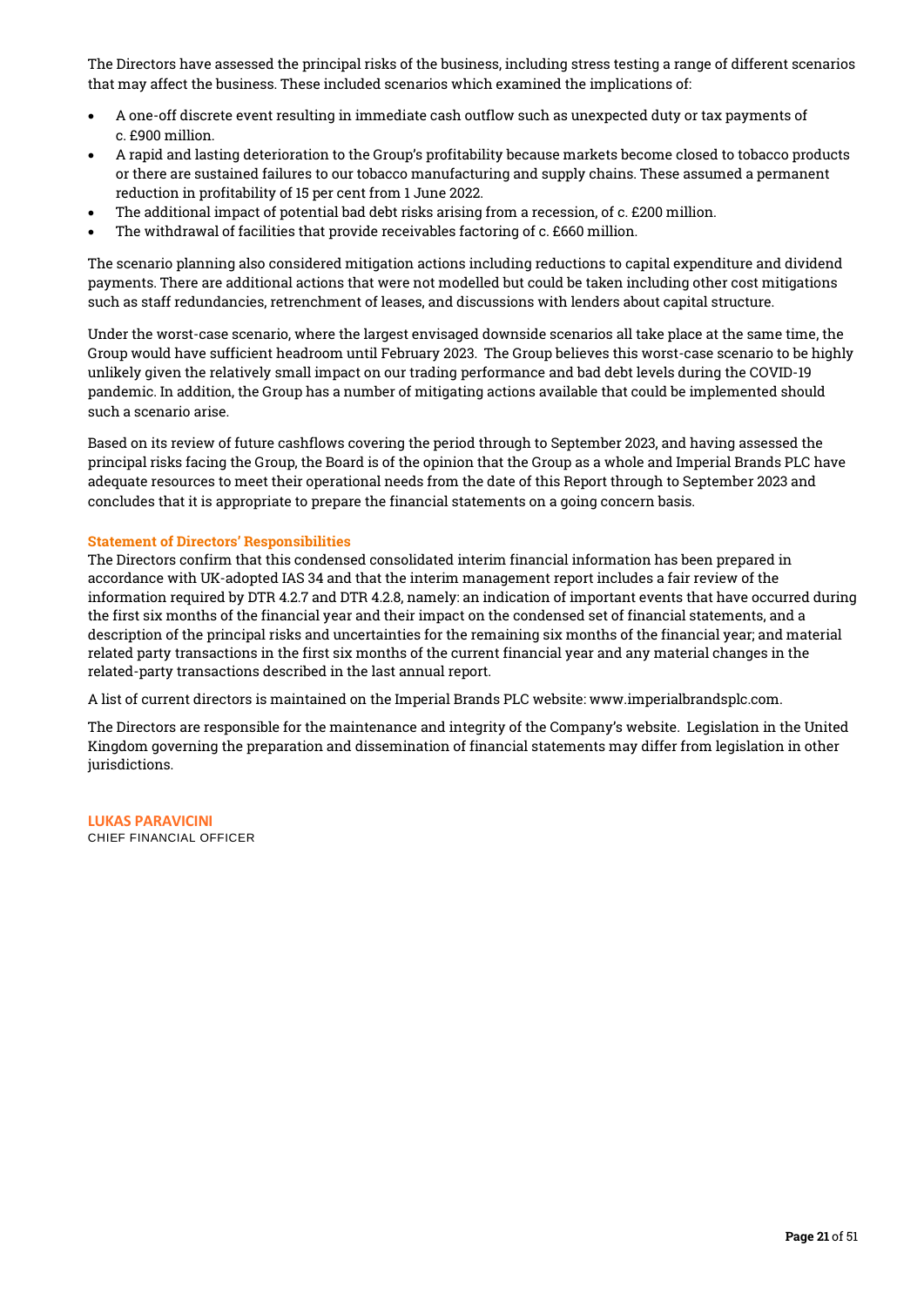# INDEPENDENT REVIEW REPORT TO IMPERIAL BRANDS PLC

# Conclusion

We have been engaged by the Company to review the condensed consolidated set of financial statements in the Half Year Results of Imperial Brands PLC for the six months ended 31 March 2022 which comprises the consolidated income statement, consolidated statement of comprehensive income, consolidated balance sheet, consolidated statement of changes in equity, consolidated cash flow statement and the notes to the financial statements. We have read the other information contained in the Half Year Results and considered whether it contains any apparent misstatements or material inconsistencies with the information in the condensed set of financial statements.

Based on our review, nothing has come to our attention that causes us to believe that the condensed set of financial statements in the half-yearly financial report for the six months ended 31 March 2022 is not prepared, in all material respects, in accordance with UK adopted International Accounting Standard 34 and the Disclosure Guidance and Transparency Rules of the United Kingdom's Financial Conduct Authority.

#### Basis for Conclusion

We conducted our review in accordance with International Standard on Review Engagements 2410 (UK and Ireland) "Review of Interim Financial Information Performed by the Independent Auditor of the Entity" issued by the Auditing Practices Board. A review of interim financial information consists of making enquiries, primarily of persons responsible for financial and accounting matters, and applying analytical and other review procedures. A review is substantially less in scope than an audit conducted in accordance with International Standards on Auditing (UK) and consequently does not enable us to obtain assurance that we would become aware of all significant matters that might be identified in an audit. Accordingly, we do not express an audit opinion.

As disclosed in note 1, the annual financial statements of the group will be prepared in accordance with UK adopted international accounting standards. The condensed set of financial statements included in this half-yearly financial report has been prepared in accordance with UK adopted International Accounting Standard 34, "Interim Financial Reporting".

## Responsibilities of the directors

The directors are responsible for preparing the half-yearly financial report in accordance with the Disclosure Guidance and Transparency Rules of the United Kingdom's Financial Conduct Authority.

# Auditor's Responsibilities for the review of the financial information

In reviewing the half-yearly report, we are responsible for expressing to the Company a conclusion on the condensed set of financial statements in the half-yearly financial report. Our conclusion is based on procedures that are less extensive than audit procedures, as described in the Basis for Conclusion paragraph of this report.

#### Use of our report

This report is made solely to the company in accordance with guidance contained in International Standard on Review Engagements 2410 (UK and Ireland) "Review of Interim Financial Information Performed by the Independent Auditor of the Entity" issued by the Auditing Practices Board. To the fullest extent permitted by law, we do not accept or assume responsibility to anyone other than the company, for our work, for this report, or for the conclusions we have formed.

Ernst & Young LLP London 17 May 2022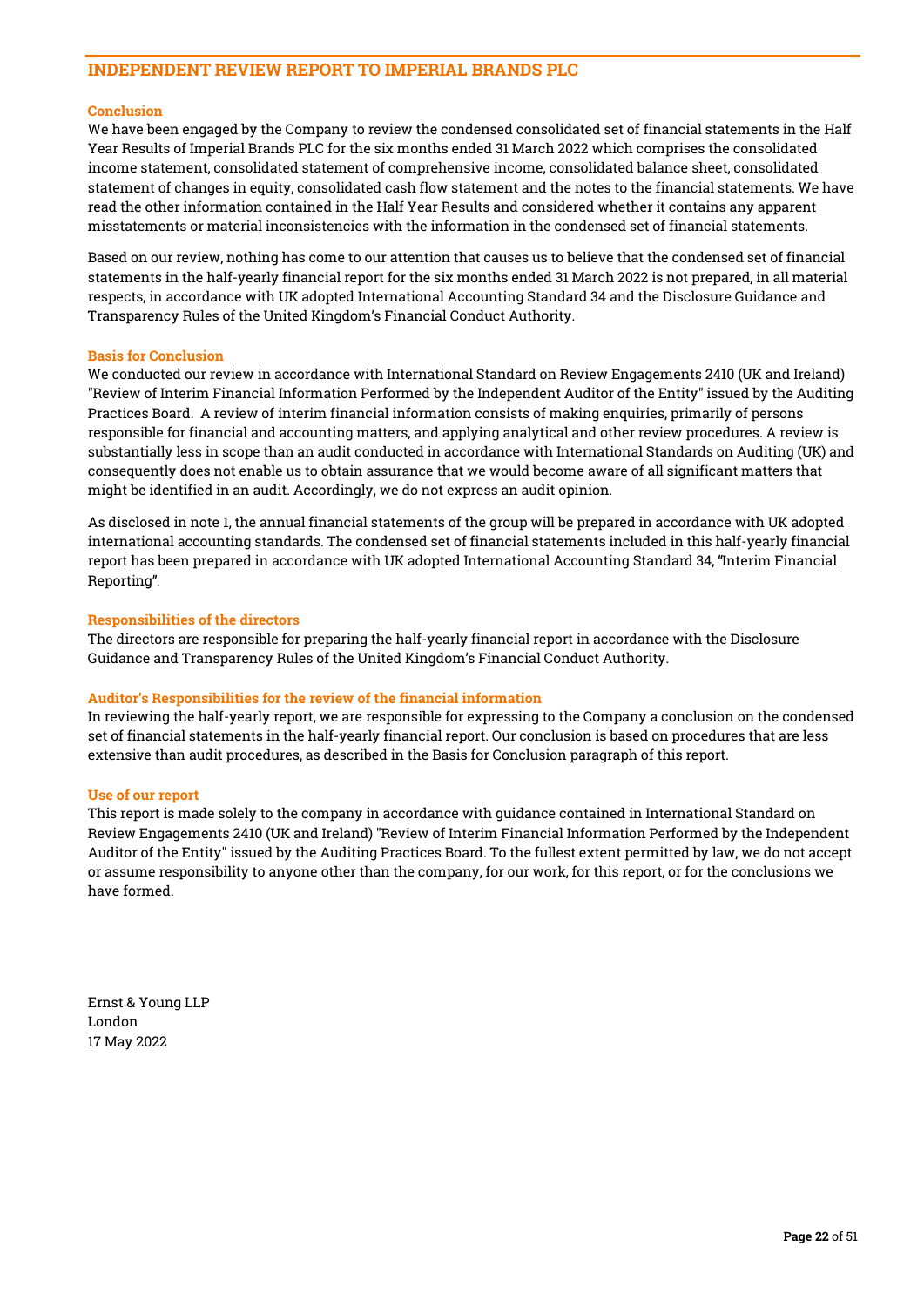# CONDENSED CONSOLIDATED INTERIM FINANCIAL STATEMENTS

# CONSOLIDATED INCOME STATEMENT

|                                                               |              | <b>Unaudited</b>                       | Unaudited                       | Audited                         |
|---------------------------------------------------------------|--------------|----------------------------------------|---------------------------------|---------------------------------|
| £ million unless otherwise indicated                          | <b>Notes</b> | 6 months ended<br><b>31 March 2022</b> | 6 months ended<br>31 March 2021 | Year ended 30<br>September 2021 |
| Revenue                                                       | 3            | 15,362                                 | 15,568                          | 32,791                          |
| Duty and similar items                                        |              | (7,539)                                | (7,640)                         | (16, 229)                       |
| Other cost of sales                                           |              | (5,087)                                | (5,068)                         | (10, 535)                       |
| Cost of sales                                                 |              | (12,626)                               | (12,708)                        | (26, 764)                       |
| Gross profit                                                  |              | 2,736                                  | 2,860                           | 6,027                           |
| Distribution, advertising and selling costs                   |              | (968)                                  | (1,097)                         | (2,118)                         |
| Russian and associated markets exit                           | 10           | (201)                                  |                                 |                                 |
| Amortisation and impairment of acquired intangibles           | 11           | (182)                                  | (211)                           | (450)                           |
| Restructuring costs                                           | 4            | (7)                                    | (40)                            | (257)                           |
| Fair value adjustment of loan receivable                      |              | $\mathbf{2}$                           | 17                              | 15                              |
| (Loss)/profit on disposal of subsidiaries                     | 10           | (16)                                   | 281                             | 281                             |
| Acquisition and disposal costs                                |              | (5)                                    |                                 | (17)                            |
| Excise tax provision                                          |              | 10                                     | $\mathbf{1}$                    | $\mathbf{1}$                    |
| Other expenses                                                |              | (168)                                  | (174)                           | (336)                           |
| Administrative and other expenses                             |              | (567)                                  | (126)                           | (763)                           |
| Operating profit                                              | 3/5          | 1,201                                  | 1,637                           | 3,146                           |
| Investment income                                             |              | 908                                    | 1,071                           | 1,060                           |
| Finance costs                                                 |              | (833)                                  | (657)                           | (979)                           |
| Net finance income                                            | 5            | 75                                     | 414                             | 81                              |
| Share of (loss)/profit of investments accounted for using the |              |                                        |                                 |                                 |
| equity method                                                 |              | (20)                                   | 8                               | 11                              |
| Profit before tax                                             |              | 1,256                                  | 2,059                           | 3,238                           |
| Tax                                                           | 7            | (221)                                  | (215)                           | (331)                           |
| Profit for the period                                         |              | 1,035                                  | 1,844                           | 2,907                           |
| Attributable to:                                              |              |                                        |                                 |                                 |
| Owners of the parent                                          |              | 995                                    | 1,806                           | 2,834                           |
| Non-controlling interests                                     |              | 40                                     | 38                              | 73                              |
| Earnings per ordinary share (pence)                           |              |                                        |                                 |                                 |
| - Basic                                                       | 9            | 105.2                                  | 191.2                           | 299.9                           |
| - Diluted                                                     | 9            | 104.8                                  | 190.9                           | 299.1                           |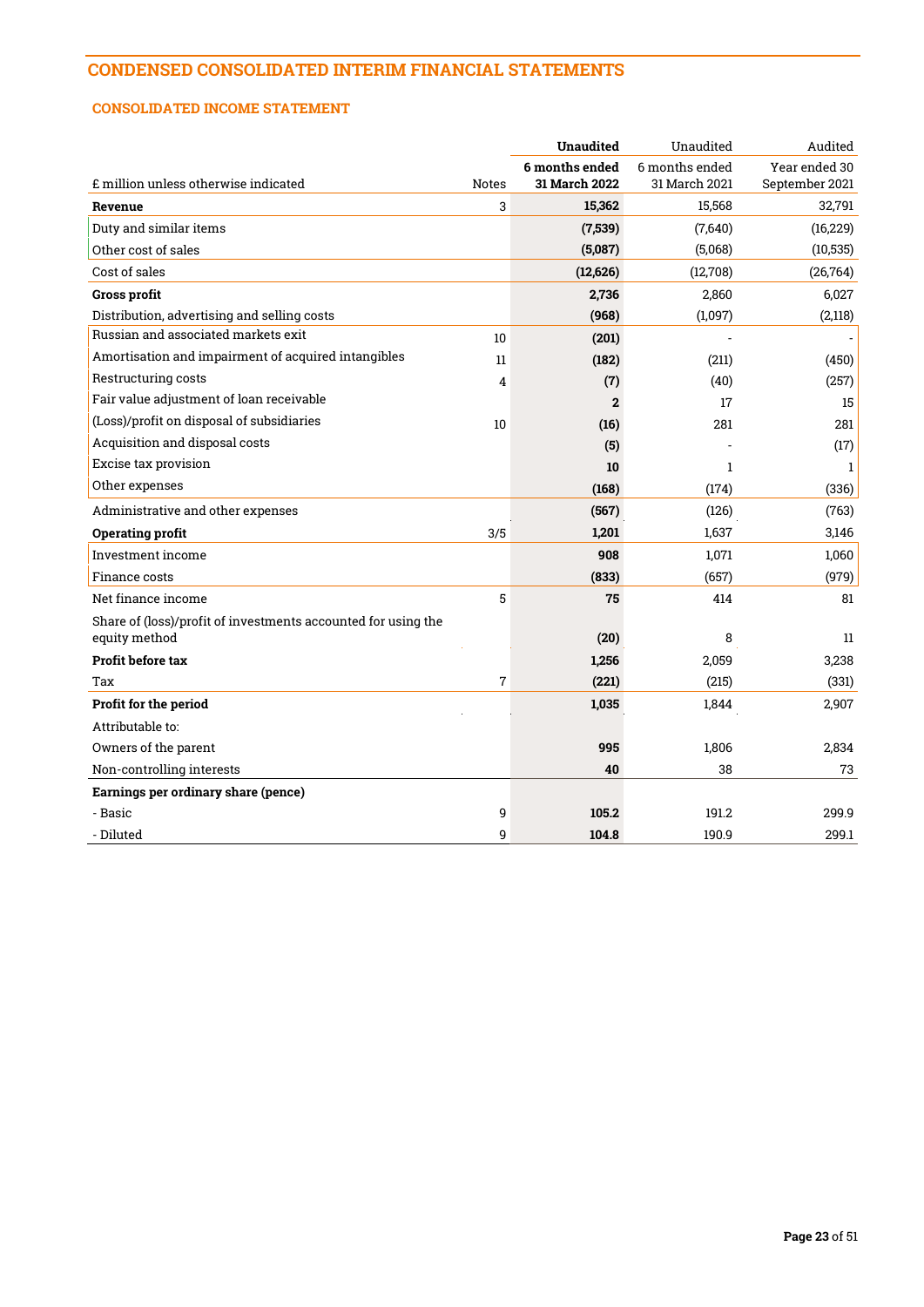# CONSOLIDATED STATEMENT OF COMPREHENSIVE INCOME

|                                                           | <b>Unaudited</b> | Unaudited         | Audited        |
|-----------------------------------------------------------|------------------|-------------------|----------------|
|                                                           | 6 months ended   | 6 months ended 31 | Year ended 30  |
| £ million                                                 | 31 March 2022    | March 2021        | September 2021 |
| Profit for the period                                     | 1,035            | 1,844             | 2,907          |
| Other comprehensive income                                |                  |                   |                |
| Exchange movements                                        | (96)             | (917)             | (680)          |
| Exchange movements recycled to profit and loss upon       |                  |                   |                |
| disposal of subsidiaries                                  |                  | (337)             | (337)          |
| Current tax on hedge of net investments and quasi-equity  |                  |                   |                |
| loans                                                     | (9)              | (130)             | (105)          |
| Deferred tax on hedge of net investments and quasi-equity |                  |                   |                |
| loans                                                     |                  | 2                 | (12)           |
| Items that may be reclassified to profit and loss         | (105)            | (1, 382)          | (1, 134)       |
| Net actuarial (losses)/gains on retirement benefits       | (12)             | 6                 | 41             |
| Current tax relating to net actuarial (losses)/gains on   |                  |                   |                |
| retirement benefits                                       | 10               | 14                | 2              |
| Deferred tax relating to net actuarial (losses)/gains on  |                  |                   |                |
| retirement benefits                                       | (14)             | (12)              | (21)           |
| Items that will not be reclassified to profit and loss    | (16)             | 8                 | 22             |
| Other comprehensive loss for the period, net of tax       | (121)            | (1, 374)          | (1,112)        |
| Total comprehensive income for the period                 | 914              | 470               | 1,795          |
|                                                           |                  |                   |                |
| Attributable to:                                          |                  |                   |                |
| Owners of the parent                                      | 885              | 476               | 1,761          |
| Non-controlling interests                                 | 29               | (6)               | 34             |
| Total comprehensive income for the period                 | 914              | 470               | 1.795          |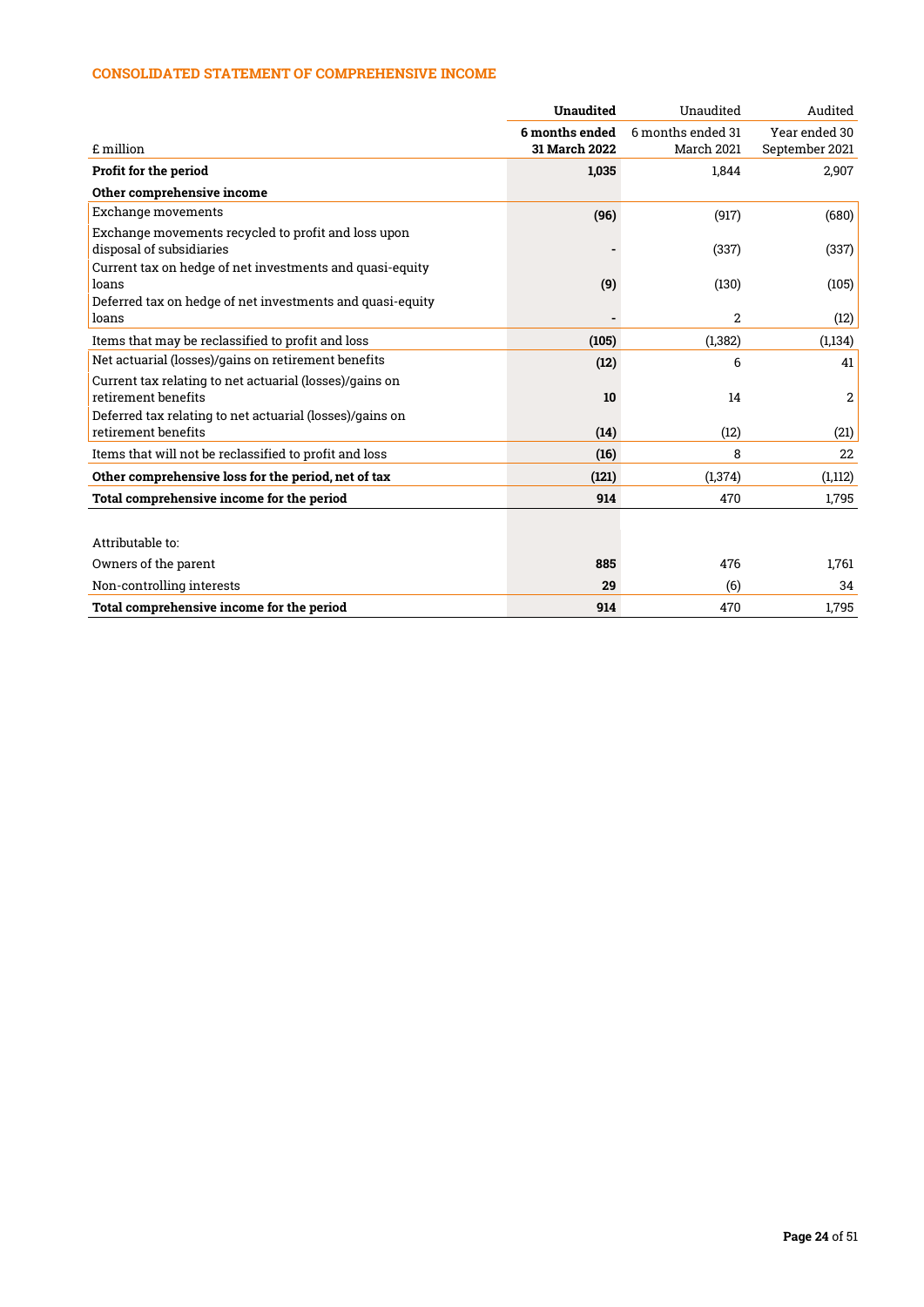# CONSOLIDATED BALANCE SHEET

|                                                   |       | <b>Unaudited</b> | Unaudited     | Audited           |
|---------------------------------------------------|-------|------------------|---------------|-------------------|
| £ million                                         | Notes | 31 March 2022    | 31 March 2021 | 30 September 2021 |
| <b>Non-current assets</b>                         |       |                  |               |                   |
| Intangible assets                                 | 11    | 16,431           | 16,753        | 16,674            |
| Property, plant and equipment                     |       | 1,609            | 1,714         | 1,715             |
| Right of use assets                               |       | 232              | 263           | 242               |
| Investments accounted for using the equity method |       | 67               | 88            | 88                |
| Retirement benefit assets                         | 6     | 1,048            | 942           | 1,046             |
| Trade and other receivables                       |       | 74               | 63            | 62                |
| Derivative financial instruments                  | 12/13 | 179              | 480           | 391               |
| Deferred tax assets                               |       | 503              | 303           | 564               |
| State aid tax recoverable                         |       | 101              | 101           | 101               |
|                                                   |       | 20,244           | 20,707        | 20,883            |
| <b>Current assets</b>                             |       |                  |               |                   |
| Inventories                                       |       | 4,445            | 4,575         | 3,834             |
| Trade and other receivables                       |       | 2,284            | 2,780         | 2,749             |
| Current tax assets                                |       | 261              | 219           | 234               |
| Cash and cash equivalents                         | 12    | 588              | 765           | 1,287             |
| Derivative financial instruments                  | 12/13 | 58               | 86            | 68                |
| Current assets held for disposal                  | 10    | 231              |               | 35                |
|                                                   |       | 7,867            | 8,425         | 8,207             |
| Total assets                                      |       | 28,111           | 29,132        | 29,090            |
| <b>Current liabilities</b>                        |       |                  |               |                   |
| Borrowings                                        | 12    | (1,721)          | (1, 498)      | (1,107)           |
| Derivative financial instruments                  | 12/13 | (49)             | (42)          | (62)              |
| Lease liabilities                                 | 12    | (55)             | (60)          | (57)              |
| Trade and other payables                          |       | (8,746)          | (9,012)       | (9,106)           |
| <b>Current tax liabilities</b>                    |       | (213)            | (323)         | (253)             |
| Provisions                                        | 4     | (159)            | (153)         | (188)             |
| Current liabilities held for disposal             | 10    | (215)            |               | (35)              |
|                                                   |       |                  |               |                   |
|                                                   |       | (11,158)         | (11,088)      | (10, 808)         |
| <b>Non-current liabilities</b>                    |       |                  |               |                   |
| Borrowings                                        | 12    | (7, 979)         | (9, 488)      | (8, 715)          |
| Derivative financial instruments                  | 12/13 | (592)            | (1,037)       | (984)             |
| Lease liabilities                                 | 12    | (186)            | (209)         | (194)             |
| Trade and other payables                          |       | (8)              | (5)           | (7)               |
| Deferred tax liabilities                          |       | (961)            | (911)         | (1,037)           |
| Retirement benefit liabilities                    | 6     | (1, 139)         | (1,179)       | (1,199)           |
| Provisions                                        | 4     | (195)            | (187)         | (206)             |
|                                                   |       | (11,060)         | (13, 016)     | (12, 342)         |
| <b>Total liabilities</b>                          |       | (22, 218)        | (24, 104)     | (23,150)          |
| <b>Net assets</b>                                 |       | 5,893            | 5,028         | 5,940             |
|                                                   |       |                  |               |                   |
| <b>Equity</b>                                     |       |                  |               |                   |
| Share capital                                     |       | 103              | 103           | 103               |
| Share premium and capital redemption              |       | 5,837            | 5,837         | 5,837             |
| Retained earnings                                 |       | (712)            | (1, 447)      | (788)             |
| Exchange translation reserve                      |       | 106              | (43)          | 200               |
| Equity attributable to owners of the parent       |       | 5,334            | 4,450         | 5,352             |
| Non-controlling interests                         |       | 559              | 578           | 588               |
| <b>Total equity</b>                               |       | 5,893            | 5,028         | 5,940             |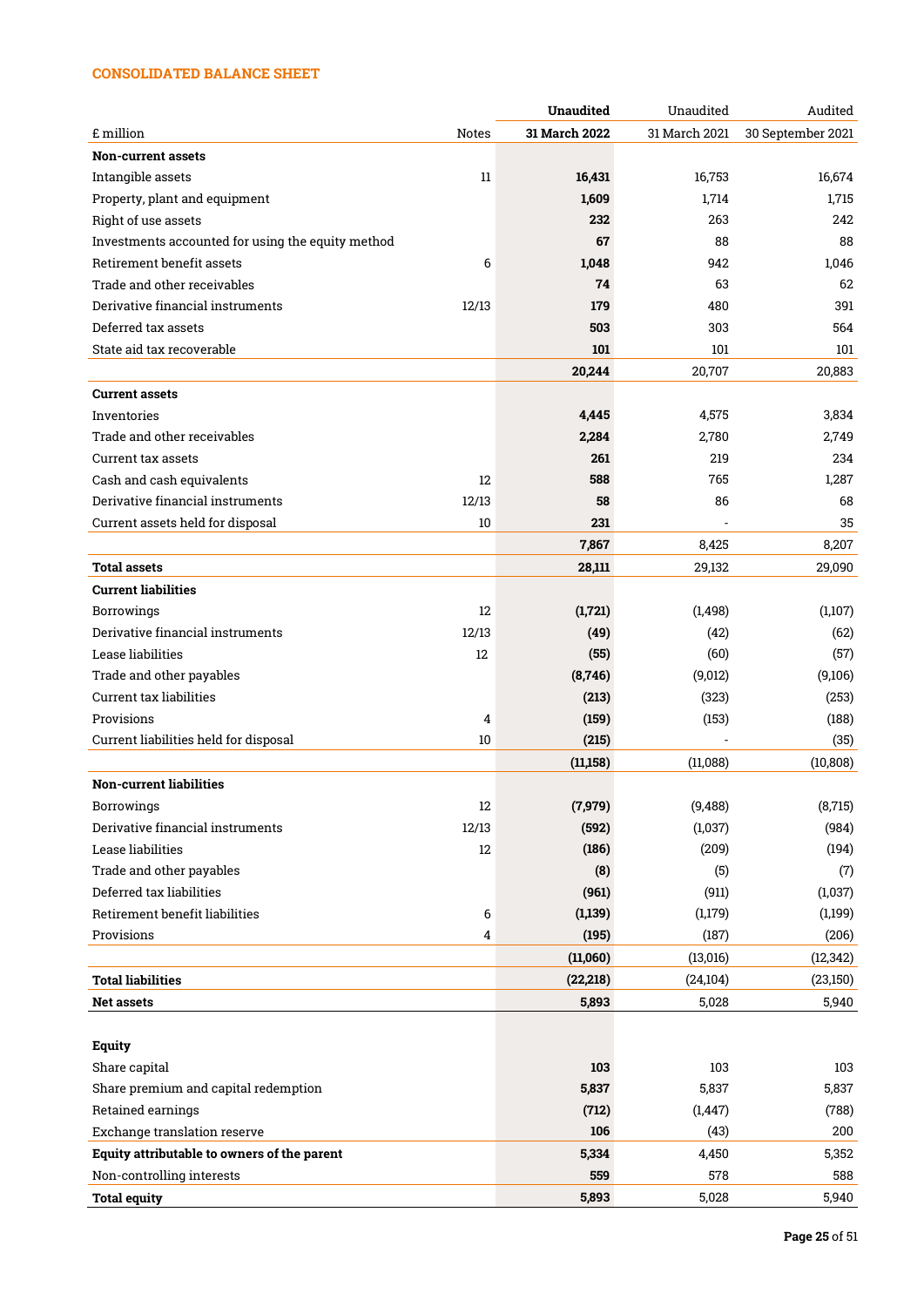# CONSOLIDATED STATEMENT OF CHANGES IN EQUITY

|                                                                        |                         |                                                      |                      |                                    |                                                      |                                  | <b>Unaudited</b>       |
|------------------------------------------------------------------------|-------------------------|------------------------------------------------------|----------------------|------------------------------------|------------------------------------------------------|----------------------------------|------------------------|
| £ million                                                              | <b>Share</b><br>capital | <b>Share</b><br>premium<br>and capital<br>redemption | Retained<br>earnings | Exchange<br>translation<br>reserve | Equity<br>attributable<br>to owners<br>of the parent | Non-<br>controlling<br>interests | <b>Total</b><br>equity |
| At 1 October 2021                                                      | 103                     | 5,837                                                | (788)                | 200                                | 5,352                                                | 588                              | 5,940                  |
| Profit for the period                                                  |                         |                                                      | 995                  |                                    | 995                                                  | 40                               | 1,035                  |
| Exchange movements on assets                                           |                         |                                                      |                      | (77)                               | (77)                                                 | (11)                             | (88)                   |
| Exchange movements on net<br>investment hedges                         |                         |                                                      |                      | 28                                 | 28                                                   |                                  | 28                     |
| Exchange movements on quasi equity<br>loans                            |                         |                                                      |                      |                                    |                                                      |                                  |                        |
| Current tax on hedge of net                                            |                         |                                                      | -                    | (36)                               | (36)                                                 |                                  | (36)                   |
| investments and quasi-equity loans                                     |                         |                                                      |                      | (9)                                | (9)                                                  |                                  | (9)                    |
| Net actuarial losses on retirement                                     |                         |                                                      |                      |                                    |                                                      |                                  |                        |
| benefits                                                               |                         |                                                      | (12)                 |                                    | (12)                                                 |                                  | (12)                   |
| Current tax relating to net actuarial<br>gains on retirement benefits  |                         |                                                      | 10                   |                                    | 10                                                   |                                  | 10                     |
| Deferred tax relating to net actuarial<br>gains on retirement benefits |                         |                                                      | (14)                 |                                    | (14)                                                 |                                  | (14)                   |
| Other comprehensive expense                                            | ä,                      |                                                      | (16)                 | (94)                               | (110)                                                | (11)                             | (121)                  |
| <b>Total comprehensive</b><br>income/(expense)                         |                         |                                                      | 979                  | (94)                               | 885                                                  | 29                               | 914                    |
| <b>Transactions with owners</b>                                        |                         |                                                      |                      |                                    |                                                      |                                  |                        |
| Costs of employees' services                                           |                         |                                                      |                      |                                    |                                                      |                                  |                        |
| compensated by share schemes                                           |                         |                                                      | 14                   |                                    | 14                                                   |                                  | 14                     |
| Dividends paid                                                         |                         |                                                      | (917)                |                                    | (917)                                                | (58)                             | (975)                  |
| At 31 March 2022                                                       | 103                     | 5,837                                                | (712)                | 106                                | 5.334                                                | 559                              | 5,893                  |
|                                                                        |                         |                                                      |                      |                                    |                                                      |                                  |                        |
| At 1 October 2020                                                      | 103                     | 5,837                                                | (2, 364)             | 1,295                              | 4,871                                                | 647                              | 5,518                  |
| Profit for the period                                                  |                         |                                                      | 1,806                |                                    | 1,806                                                | 38                               | 1,844                  |
| Exchange movements on assets                                           | $\overline{a}$          |                                                      |                      | (1,316)                            | (1, 316)                                             | (44)                             | (1,360)                |
| Exchange movements on net                                              |                         |                                                      |                      |                                    |                                                      |                                  |                        |
| investment hedges<br>Exchange movements on quasi equity                |                         |                                                      |                      | 600                                | 600                                                  |                                  | 600                    |
|                                                                        |                         |                                                      |                      |                                    |                                                      |                                  |                        |

| Exchange movements on assets           |     |       |          | (1,316)  | (1, 316)       | (44) | (1,360)  |
|----------------------------------------|-----|-------|----------|----------|----------------|------|----------|
| Exchange movements on net              |     |       |          |          |                |      |          |
| investment hedges                      |     |       |          | 600      | 600            |      | 600      |
| Exchange movements on quasi equity     |     |       |          |          |                |      |          |
| loans                                  |     |       |          | (157)    | (157)          |      | (157)    |
| Exchange movements recycled to         |     |       |          |          |                |      |          |
| profit and loss upon disposal of       |     |       |          |          |                |      |          |
| subsidiaries                           |     |       |          | (337)    | (337)          |      | (337)    |
| Current tax on hedge of net            |     |       |          |          |                |      |          |
| investments and quasi-equity loans     |     |       |          | (130)    | (130)          |      | (130)    |
| Deferred tax on hedge of net           |     |       |          |          |                |      |          |
| investments and quasi-equity loans     |     |       |          | 2        | $\overline{2}$ |      | 2        |
| Net actuarial gains on retirement      |     |       |          |          |                |      |          |
| benefits                               |     |       | 6        |          | 6              |      | 6        |
| Current tax relating to net actuarial  |     |       |          |          |                |      |          |
| gains on retirement benefits           |     |       | 14       |          | 14             |      | 14       |
| Deferred tax relating to net actuarial |     |       |          |          |                |      |          |
| gains on retirement benefits           |     |       | (12)     |          | (12)           |      | (12)     |
| Other comprehensive                    |     |       |          |          |                |      |          |
| income/(expense)                       |     |       | 8        | (1, 338) | (1, 330)       | (44) | (1, 374) |
| <b>Total comprehensive</b>             |     |       |          |          |                |      |          |
| income/(expense)                       |     |       | 1,814    | (1, 338) | 476            | (6)  | 470      |
| <b>Transactions with owners</b>        |     |       |          |          |                |      |          |
| Costs of employees' services           |     |       |          |          |                |      |          |
| compensated by share schemes           |     |       | 9        |          | 9              |      | 9        |
| Dividends paid                         |     |       | (906)    |          | (906)          | (63) | (969)    |
| At 31 March 2021                       | 103 | 5,837 | (1, 447) | (43)     | 4,450          | 578  | 5.028    |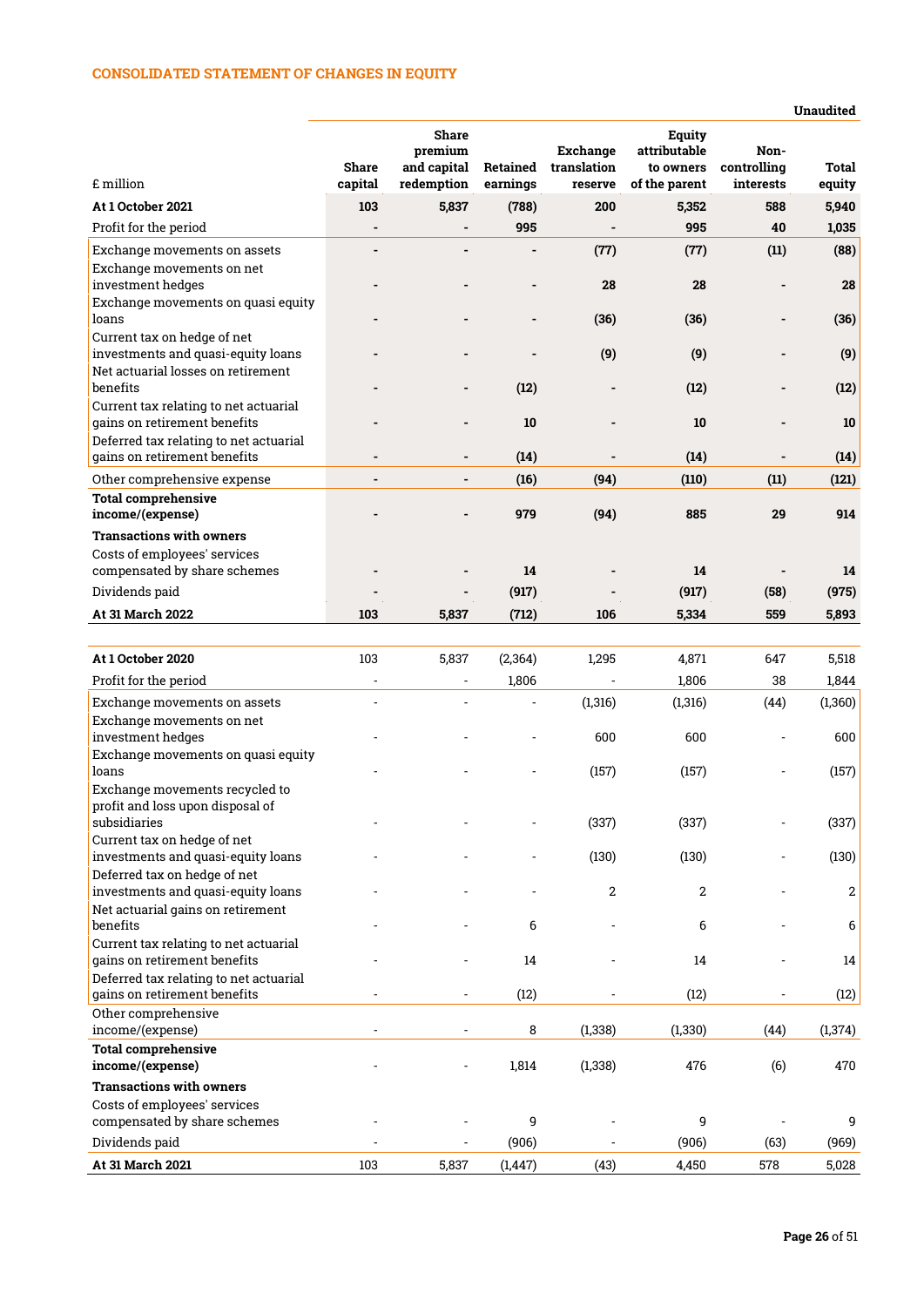# CONSOLIDATED CASHFLOW STATEMENT

|                                                                    | <b>Unaudited</b>                | Unaudited                       | Audited                         |
|--------------------------------------------------------------------|---------------------------------|---------------------------------|---------------------------------|
| £ million                                                          | 6 months ended<br>31 March 2022 | 6 months ended<br>31 March 2021 | Year ended 30<br>September 2021 |
| <b>Cash flows from operating activities</b>                        |                                 |                                 |                                 |
| Operating profit                                                   | 1,201                           | 1,637                           | 3,146                           |
| Dividends received from investments accounted for under the equity |                                 | 4                               | 4                               |
| method                                                             |                                 |                                 |                                 |
| Depreciation, amortisation and impairment                          | 356                             | 372                             | 815                             |
| Loss on disposal of non-current assets                             | $\mathbf{2}$                    | 2                               | 2                               |
| Loss/(profit) on disposal of subsidiary                            | 16                              | (281)                           | (281)                           |
| Post-employment benefits                                           | (24)                            | (73)                            | (63)                            |
| Costs of employees' services compensated by share schemes          | 14                              | $11\,$                          | 25                              |
| Fair value adjustment of loan receivable                           | (2)                             | (17)                            | (15)                            |
| Movement in provisions                                             | 62                              | (52)                            | 18                              |
| Operating cash flows before movement in working capital            | 1,625                           | 1,603                           | 3,651                           |
| (Increase)/decrease in inventories                                 | (689)                           | (720)                           | 70                              |
| Decrease/(increase) in trade and other receivables                 | 240                             | (28)                            | (201)                           |
| Decrease in trade and other payables                               | (203)                           | (583)                           | (533)                           |
| Movement in working capital                                        | (652)                           | (1, 331)                        | (664)                           |
| Tax paid                                                           | (273)                           | (431)                           | (820)                           |
| Net cash flows generated from/(used in) operating activities       | 700                             | (159)                           | 2,167                           |
| <b>Cash flows from investing activities</b>                        |                                 |                                 |                                 |
| Interest received                                                  | $\mathbf{2}$                    |                                 | 15                              |
| Proceeds from the sale of non-current assets                       | 23                              | 30                              | 50                              |
| Proceeds from sale of subsidiaries, net of cash disposed of        | 57                              | 626                             | 845                             |
| Purchase of non-current assets                                     | (87)                            | (91)                            | (200)                           |
| Purchase of subsidiaries, net of cash acquired                     | (13)                            |                                 |                                 |
| Net cash (used in)/generated from investing activities             | (18)                            | 565                             | 710                             |
| <b>Cash flows from financing activities</b>                        |                                 |                                 |                                 |
| Interest paid                                                      | (244)                           | (255)                           | (415)                           |
| Purchase of shares by Employee Share Ownership Trusts              | (1)                             |                                 |                                 |
| Lease liabilities paid                                             | (34)                            | (38)                            | (69)                            |
| Increase in borrowings                                             | 891                             | 856                             | 858                             |
| <b>Repayment of borrowings</b>                                     | (1,004)                         | (899)                           | (2,224)                         |
| Cash flows relating to derivative financial instruments            | 40                              | 14                              | 41                              |
| Dividends paid to non-controlling interests                        | (58)                            | (63)                            | (93)                            |
| Dividends paid to owners of the parent                             | (917)                           | (906)                           | (1, 305)                        |
| Net cash used in financing activities                              | (1,327)                         | (1,291)                         | (3,207)                         |
| Net decrease in cash and cash equivalents                          | (645)                           | (885)                           | (330)                           |
| Cash and cash equivalents at the start of period                   | 1,287                           | 1,626                           | 1,626                           |
| Effect of foreign exchange rates on cash and cash equivalents      | (12)                            | 24                              | (9)                             |
| Transferred to held for disposal                                   | (42)                            |                                 |                                 |
| Cash and cash equivalents at the end of period                     | 588                             | 765                             | 1,287                           |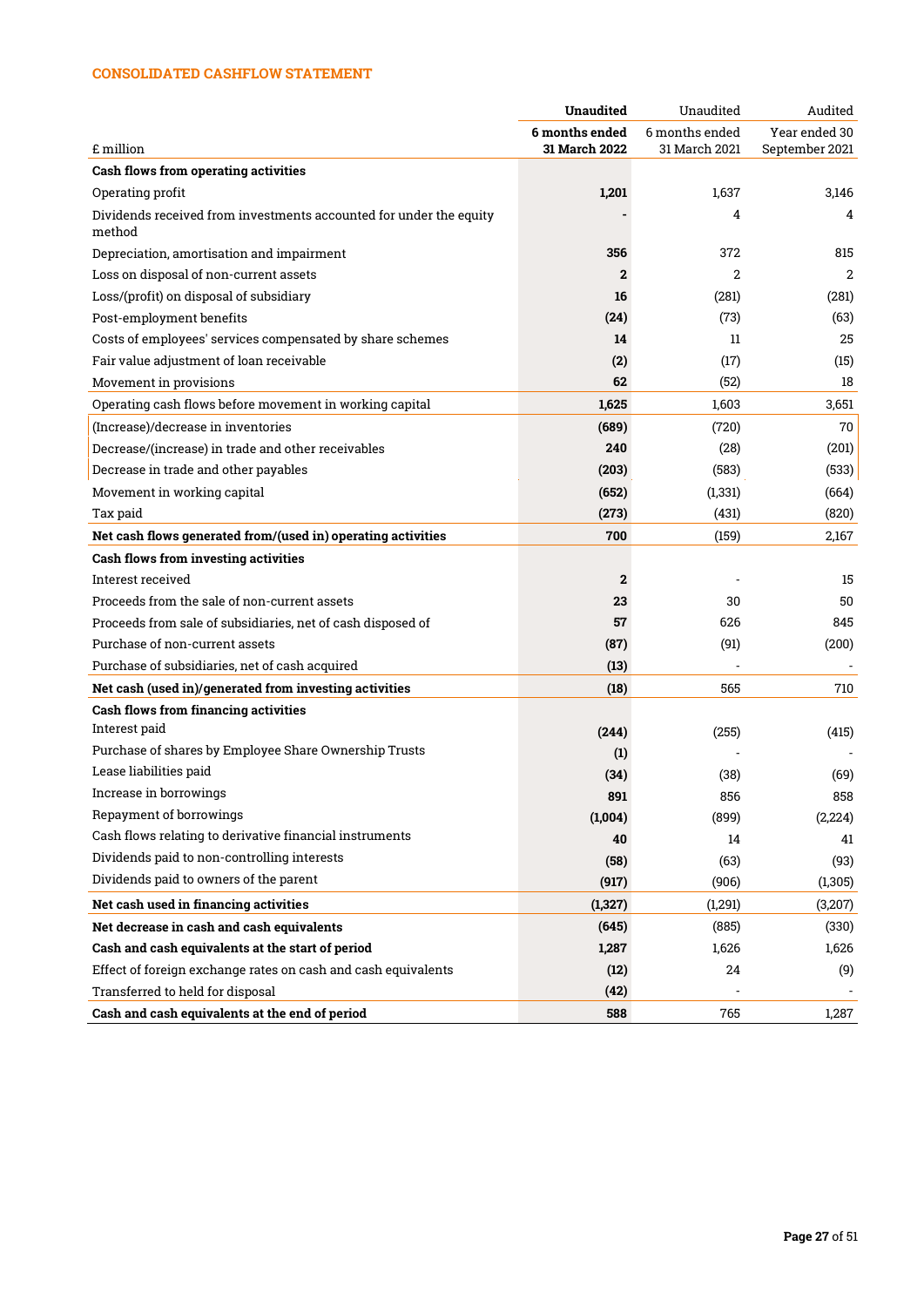# NOTES TO THE FINANCIAL STATEMENTS

#### 1. ACCOUNTING POLICIES BASIS OF PREPARATION

The financial information comprises the unaudited results for the six months ended 31 March 2022 and 31 March 2021, together with the audited results for the year ended 30 September 2021.

The comparative information shown for the year ended 30 September 2021 does not constitute statutory accounts within the meaning of section 434 of the Companies Act 2006, and does not reflect all of the information contained in the Group's published financial statements for that year. The Auditors' Report on those statements was unqualified with no reference to matters to which the auditor drew attention by way of emphasis and did not contain any statements under section 498 of the Companies Act 2006. The financial statements for the year ended 30 September 2021 were approved by the Board of Directors on 15 November 2021 and have been filed with the Registrar of Companies.

As previously reported, the financial statements of the Group for the year ending 30 September 2022 will be prepared under UKadopted International Accounting Standards ("UK-adopted IAS"). Accordingly, this condensed set of financial statements for the six months ended 31 March 2022 has been prepared in accordance with the Disclosure Guidance and Transparency Rules of the Financial Conduct Authority and with UK-adopted IAS 34 Interim Financial Reporting. The condensed set of financial statements for the six months ended 31 March 2022 should be read in conjunction with the annual financial statements for the year ended 30 September 2021 which have been prepared in accordance with International Accounting Standards in conformity with the requirements of the Companies Act 2006 and International Financial Reporting Standards adopted pursuant to Regulation (EC) No.1606/2002 as it applies in the European Union.

Except for the adoption of the new standards and interpretations effective as of 1 October 2021, the Group's principal accounting policies and methods of computation used in preparing this information are the same as those applied in the financial statements for the year ended 30 September 2021, which are available on our website www.imperialbrandsplc.com.

## BASIS FOR GOING CONCERN

The financial statements have been prepared under the historical cost convention except where fair value measurement is required under IFRS as described below in the accounting policies on financial instruments, and on a going concern basis. The Group's policy is to ensure that we always have sufficient capital markets funding and committed bank facilities in place to meet foreseeable peak borrowing requirements.

The Group recognises that the current political situation in Ukraine and Russia brings uncertainty. During the period of the COVID-19 pandemic, the Group effectively managed operations across the world, and has proved it has an established mechanism to operate efficiently despite uncertainty. The Directors consider that a one-off discrete event with immediate cash outflow is of greatest concern to short term liquidity of the Group.

The Directors have assessed the principal risks of the business, including stress testing a range of different scenarios that may affect the business. These included scenarios which examined the implications of:

• A one-off discrete event resulting in immediate cash outflow such as unexpected duty or tax payments of c. £900 million.

• A rapid and lasting deterioration to the Group's profitability because markets become closed to tobacco products or there are sustained failures to our tobacco manufacturing and supply chains. These assumed a permanent reduction in profitability of 15 per cent from 1 June 2022.

• The additional impact of potential bad debt risks arising from a recession, of c. £200 million.

• The withdrawal of facilities that provide receivables factoring of c. £660 million.

The scenario planning also considered mitigation actions including reductions to capital expenditure and dividend payments. There are additional actions that were not modelled but could be taken including other cost mitigations such as staff redundancies, retrenchment of leases, and discussions with lenders about capital structure.

Under the worst-case scenario, where the largest envisaged downside scenarios all take place at the same time the Group would have sufficient headroom until February 2023. The Group believes this worst-case scenario to be highly unlikely given the relatively small impact on our trading performance and bad debt levels during the COVID-19 pandemic. In addition, the Group has a number of mitigating actions available that could be implemented should such a scenario arise.

Based on its review of future cash flows covering the period through to September 2023, and having assessed the principal risks facing the Group, the Board is of the opinion that the Group as a whole and Imperial Brands PLC have adequate resources to meet their operational needs from the date of this Report through to September 2023 and concludes that it is appropriate to prepare the financial statements on a going concern basis.

The preparation of the consolidated financial statements requires management to make estimates and assumptions that affect the reported amounts of revenues and expenses during the period and of assets, liabilities and contingent liabilities at the balance sheet date. The key estimates and assumptions are set out in note 2 Critical Accounting Estimates and Judgements. Such estimates and assumptions are based on historical experience and various other factors that are believed to be reasonable in the circumstances and constitute management's best judgement at the date of the financial statements. In the future, actual experience may deviate from these estimates and judgements. This could affect future financial statements as the original estimates and judgements are modified, as appropriate, in the year in which the circumstances change.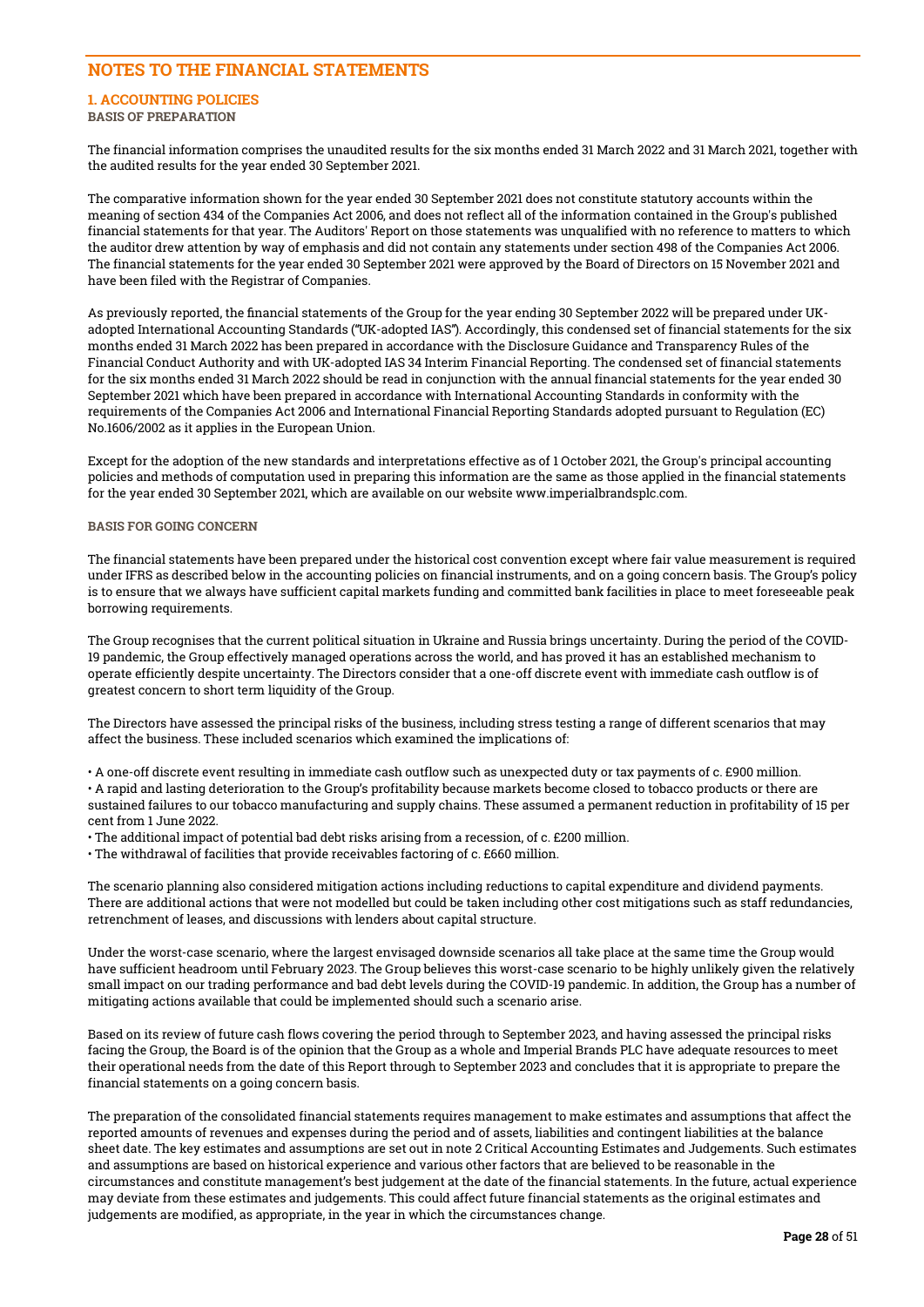### NEW ACCOUNTING STANDARDS ADOPTED IN THE PERIOD

The following amendments to the accounting standards, issued by the IASB or International Financial Reporting Interpretations Committee (IFRIC) and endorsed for use in the UK, have been adopted by the Group from 1 October 2021 with no impact on the group's consolidated results, financial position or disclosures:

• Amendments to IFRS 9, IAS 39 and IFRS 7 - Interest rate benchmark reform (phase 2) (effective in the year ending 30 September 2022)

Following the announcement of the discontinuation of GBP LIBOR at the end of 2021 and USD LIBOR discontinuation in 2023, the Group has amended its bank facility agreement to stop referencing GBP and USD LIBOR and instead reference the daily risk free rates of SONIA and SOFR respectively. In the first half of the fiscal year all GBP LIBOR derivatives have been changed to reference SONIA instead of GBP LIBOR. All USD LIBOR derivatives will be changed to reference SOFR instead of USD LIBOR during the remainder of calendar year 2022. There are no changes pending for EUR derivatives. No temporary reliefs or practical expedients were required to be taken by the Group.

#### USE OF ADJUSTED MEASURES

Management believes that non-GAAP or adjusted measures provide an important comparison of business performance and reflect the way in which the business is controlled. The adjusted measures seek to remove the distorting effects of a number of significant gains or losses arising from transactions which are not directly related to the ongoing underlying performance of the business and may be non-recurring events or not directly within the control of management.

Accordingly, adjusted performance measures of operating profit, net finance costs, profit before tax, tax, attributable earnings and earnings per share exclude, where applicable, acquisition and disposal costs, amortisation and impairment of acquired intangibles, restructuring costs, post-employment benefits net financing cost, fair value and exchange gains and losses on financial instruments, and related tax effects and tax matters. Reconciliations between adjusted and reported operating profit are included within note 5 to the financial statements, adjusted and reported net finance costs in note 5, adjusted and reported tax in note 7, and adjusted and reported earnings per share in note 9. There are also other adjusted reported measures which are defined below.

The adjusted measures in this report are not defined terms under IFRS and may not be comparable with similarly titled measures reported by other companies.

The items excluded from adjusted performance results are those which are one-off in nature or items which arose due to acquisitions and are not influenced by the day to day operations of the Group, and the movements in the fair value of financial instruments which are marked to market and not naturally offset. Adjusted net finance costs also excludes all post-employment benefit net finance cost since pension assets and liabilities and redundancy and social plan provisions do not form part of adjusted net debt. This allows comparison of the Group's cost of debt with adjusted net debt. The adjusted measures are used by management to assess the Group's financial performance and aid comparability of results year on year.

The adjusted performance measures used by the group are as follows:

#### ADJUSTED OPERATING PROFIT

Adjusted operating profit is calculated as operating profit amended for a number of adjustments, the principal changes are detailed below. This measure is separately calculated and disclosed for Tobacco, NGP and Distribution where appropriate. A reconciliation can be found in note 5.

#### Acquisition and disposal costs / Profit on disposal of subsidiaries

Adjusted performance measures exclude costs and profits or losses associated with major acquisitions and disposals as they do not relate to the day to day operational performance of the Group. Acquisition costs and profits or losses on disposal can be significant in size and are one-off in nature. Exclusion of these items allows a clearer presentation of the day to day underlying income and costs of the business. Where applicable and not reported separately, this includes changes in contingent or deferred consideration.

The impairment losses arising due to the revaluation of the assets of the Group's Russian operations on classification as an asset held for sale have been treated as an adjusting item as they relate to a disposal. Impairments and exit costs arising in associated markets that have been caused by the transfer of the Russian business have also been classified as adjusting items as they are linked to the disposal.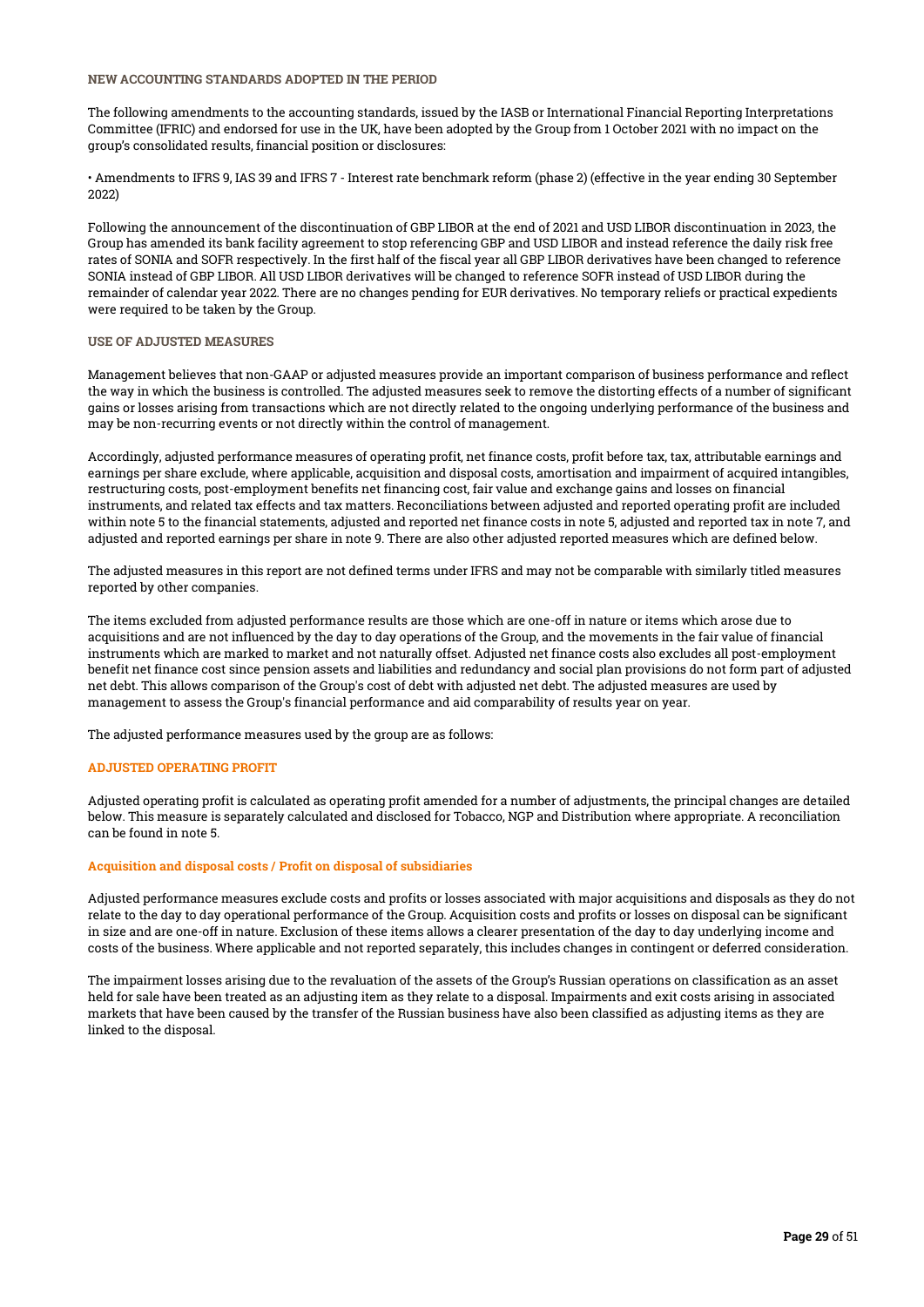#### Amortisation and impairment of acquired intangibles

Acquired intangibles are amortised over their estimated useful economic lives where these are considered to be finite. Acquired intangibles considered to have an indefinite life are not amortised. Any negative goodwill arising is recognised immediately in the income statement. We exclude from our adjusted performance measures the amortisation and impairment of acquired intangibles, other than software and internally generated intangibles, and the deferred tax associated with amortisation of acquired intangibles. Gains and losses on the sale of intellectual property are removed from adjusted operating profit.

It is recognised that there may be some correlation between the amortisation charges derived from the acquisition value of acquired intangibles, and the subsequent future profit streams arising from sales of associated branded products. However, the amortisation of intangibles is not directly related to the operating performance of the business. Conversely, the level of profitability of branded products is directly influenced by day to day commercial actions, with variations in the level of profit derived from branded product sales acting as a clear indicator of performance. Given this, the Group's view is that amortisation and impairment charges do not clearly correlate to the ongoing variations in the commercial results of the business and are therefore excluded to allow a clearer view of the underlying performance of the organisation. The deferred tax is excluded on the basis that it will only crystallise upon disposal of the intangibles and goodwill. The related current cash tax benefit is retained in the adjusted measure to reflect the ongoing tax benefit to the Group.

#### Presentation of Auxly Cannabis Group Inc.

As the movement in the fair value of loan receivables associated with the Auxly Cannabis Group Inc. investment has the potential to be significant the Group has disclosed a fair value movement separately on the face of the income statement.

#### Restructuring costs

Significant one-off costs incurred in integrating acquired businesses and in major rationalisation and optimisation initiatives together with their related tax effects are excluded from our adjusted earnings measures. These include restructuring costs incurred as part of fundamental multi-year transformational change projects but do not include costs related to ongoing cost reduction activity. These costs are all Board approved, and include impairment of property, plant and equipment which are surplus to requirements due to restructuring activity. These costs are required in order to address structural issues associated with operating within the Tobacco sector that have required action to both modernise and right-size the organisation, ultimately delivering an operating model suitable for the future of the business. The Group's view is that as these costs are both significant and one-off in nature, excluding them allows a clearer presentation of the underlying costs of the business.

### ADJUSTED NET FINANCE COSTS

Adjusted net finance costs excludes the movements in the fair value of financial instruments which are marked to market and not naturally offset. This measure also excludes all post-employment benefit net finance costs since pension assets and liabilities and redundancy and social plan provisions do not form part of adjusted net debt. This allows comparison of the Group's cost of debt with adjusted net debt. A reconciliation can be found in note 5. The detail of these adjustments is given below.

#### Fair value gains and losses on derivative financial instruments and exchange gains and losses on borrowings

IFRS 9 requires that all derivative financial instruments are recognised in the consolidated balance sheet at fair value, with changes in the fair value being recognised in the consolidated income statement unless the instrument satisfies the hedge accounting rules under IFRS and the Group chooses to designate the derivative financial instrument as a hedge.

The Group hedges underlying exposures in an efficient, commercial and structured manner. However, the strict hedging requirements of IFRS 9 may lead to some commercially effective hedge positions not qualifying for hedge accounting. As a result, and as permitted under IFRS 9, the Group has decided not to apply cash flow or fair value hedge accounting for its derivative financial instruments. However, the Group does apply net investment hedging, designating certain borrowings and derivatives as hedges of the net investment in the Group's foreign operations, as permitted by IFRS 9, in order to reduce income statement volatility.

We exclude fair value gains and losses on derivative financial instruments and exchange gains and losses on borrowings from adjusted net finance costs. Fair value gains and losses on the interest element of derivative financial instruments are excluded as there is no direct natural offset between the movements on derivatives and the interest charge on debt in any one period, as the derivatives and debt instruments may be contracted over different periods, although they will reverse over time or are matched in future periods by interest charges. The fair value gains on derivatives are excluded as they can introduce volatility in the finance charge for any given period.

Fair value gains and losses on the currency element of derivative financial instruments and exchange gains and losses on borrowings are excluded as the relevant foreign exchange gains and losses on the instruments in a net investment hedging relationship are accumulated as a separate component of other comprehensive income in accordance with the Group's policy on foreign currency.

Fair value movements arising from the revaluation of contingent consideration liabilities are adjusted out where they represent one-off acquisition costs that are not linked to the current period underlying performance of the business. Fair value adjustments on loans receivable measured at fair value are excluded as they arise due to counterparty credit risk changes that are not directly related to the underlying commercial performance of the business.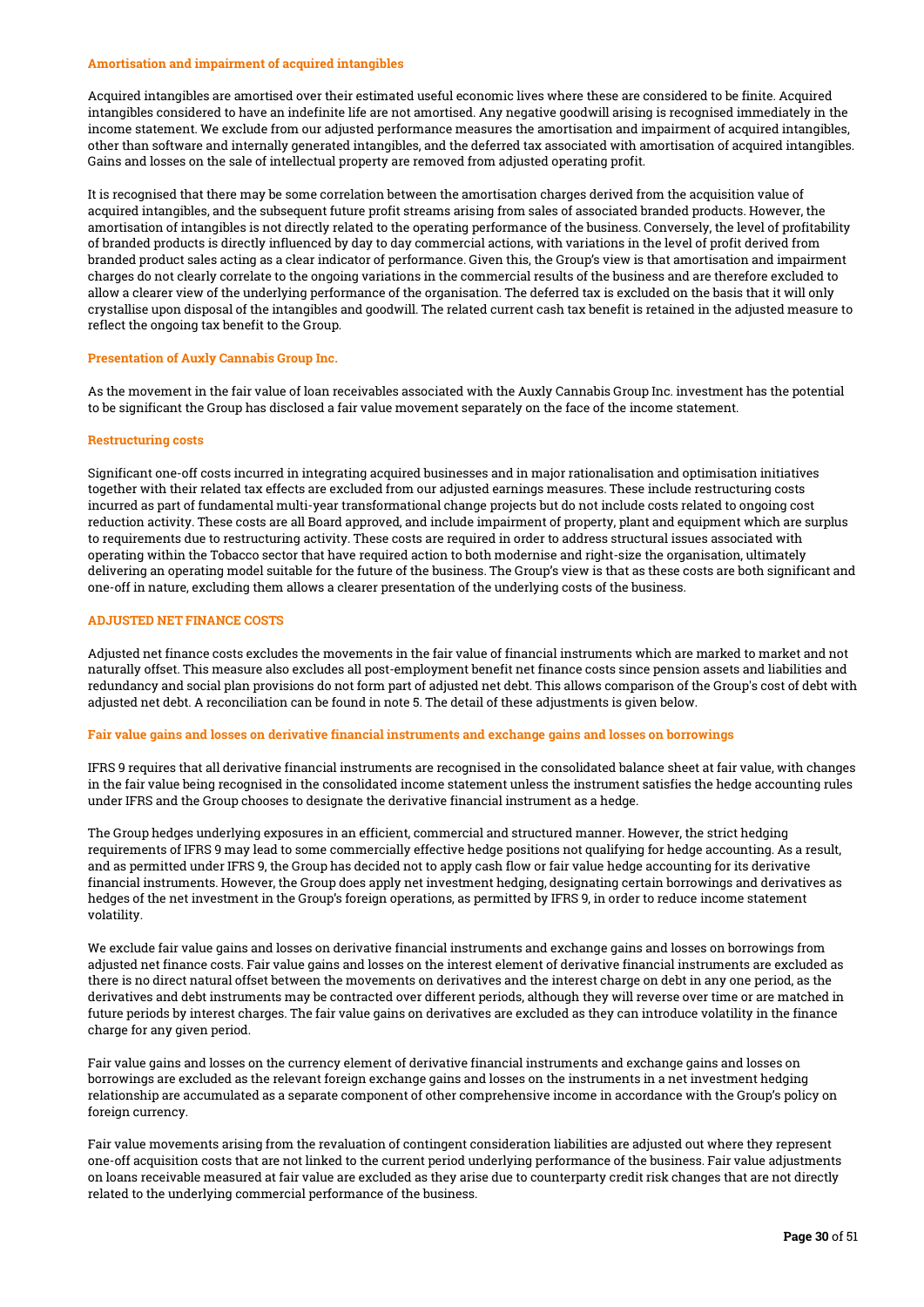#### Post-employment benefits net financing cost

The net interest on defined benefit assets or liabilities, together with the unwind of discount on redundancy, social plans and other long-term provisions are reported within net finance costs. These items together with their related tax effects are excluded from our adjusted earnings measures, as they primarily represent charges associated with historic employee benefit commitments, rather than the ongoing current period costs of operating the business.

#### ADJUSTED TAX CHARGE

The adjusted tax charge is calculated by amending the reported tax charge for significant one-off tax charges or credits arising from:

• prior period tax items (including re-measurement of deferred tax balances on a change in tax rates); or

• a provision for uncertain tax items not arising in the normal course of business; or

• newly enacted taxes in the year; or

• tax items that are closely related to previously recognised tax matters, and are excluded from our adjusted tax charge to aid comparability and understanding of the Group's performance.

The recognition and utilisation of deferred tax assets relating to losses not historically generated in the normal course of business are excluded on the same basis. A reconciliation can be found in note 7.

The adjusted tax rate is calculated as the adjusted tax charge divided by the adjusted profit before tax.

#### ADJUSTED EARNINGS

Adjusted earnings is calculated by amending the reported basic earnings for all of the adjustments recognised in the calculation of the adjusted operating profit, adjusted finance costs and adjusted tax charge metrics as detailed above. In addition, adjustments have been made to present this measure on an organic basis to allow year on year comparability (see organic adjustments). Adjusted earnings per share and organic earnings per share are calculated by providing adjusted earnings and organic earnings by the weighted average number of shares. A reconciliation can be found in note 9.

OTHER NON-GAAP MEASURES USED BY MANAGEMENT

#### TOBACCO AND NGP NET REVENUE

Tobacco & Next Generation Products (NGP) net revenue comprises associated revenue less duty and similar items, excluding peripheral products. Management considers this an important measure in assessing the performance of Tobacco & NGP operations.

The Group recognises revenue on sales to Logista, a Group company, within its reported Tobacco & NGP revenue figure. As the revenue calculation includes sales made to Logista from other Group companies but excludes Logista's external sales, this metric differs from revenue calculated under IFRS accounting standards. For the purposes of Adjusted Performance Measures on Net Revenue we treat Logista as an arm's length distributor on the basis that contractual rights are in line with other Third Party suppliers to Logista. Variations in the amount of inventory held by Logista results in a different level of revenue compared to that which is included within the income statement. For tobacco product sales, inventory level variations are normally not significant. A reconciliation can be found in note 3.

#### DISTRIBUTION NET REVENUE

Distribution net revenue comprises the Distribution segment revenue less the cost of distributed products. Management considers this an important measure in assessing the performance of Distribution operations. The eliminations in note 3 all relate to sales to Distribution. A reconciliation can be found in note 3.

#### ADJUSTED OPERATING CASH FLOW

Adjusted operating cash flow is calculated as cash flow from operations pre-restructuring and before interest and tax payments less net capital expenditure relating to property, plant and equipment, software and intellectual property rights. A reconciliation can be found in note 5.

#### ADJUSTED NET DEBT

Management monitors the Group's borrowing levels using adjusted net debt which excludes interest accruals, lease commitments and the fair value of derivative financial instruments providing commercial hedges of interest rate risk. The adjusted net debt metric is used in monitoring performance against various debt management obligations including covenant compliance. A reconciliation can be found in note 12.

### CASH CONVERSION

The Group uses cash conversion as a key metric for assessing underlying cash performance. Cash Conversion is calculated as adjusted operating cash flow as a percentage of adjusted operating profit. A reconciliation can be found in note 5.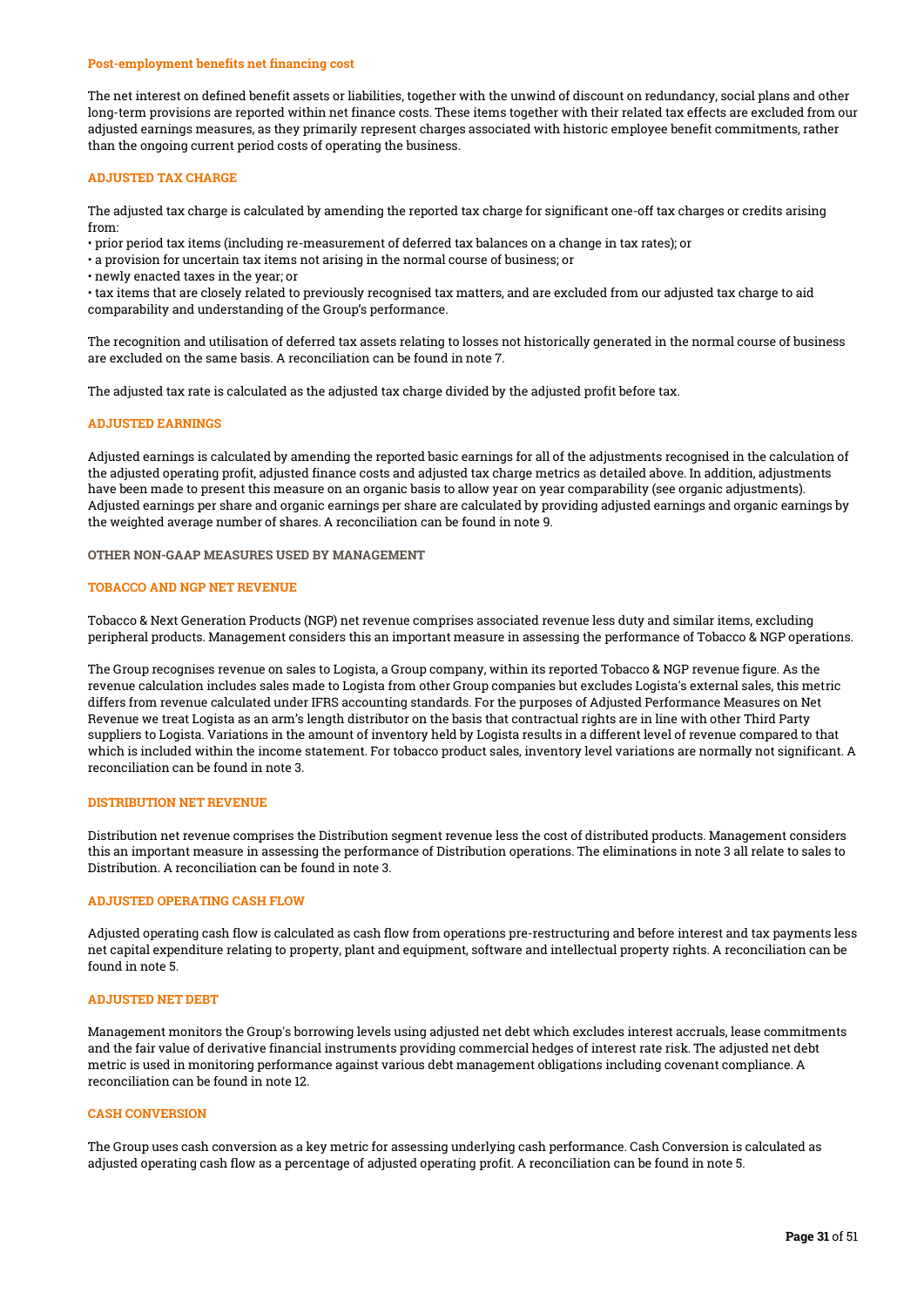#### ADJUSTED OPERATING PROFIT MARGIN

Adjusted operating profit margin is adjusted operating profit divided by net revenue expressed as a percentage. This measure is separately calculated and disclosed for Tobacco, NGP and Distribution where appropriate. A reconciliation of adjusted operating profit can be found in note 5 and a reconciliation of net revenue can be found in note 3.

#### FREE CASH FLOW

Free cash flow is adjusted operating profit (as defined above) adjusted for certain cash and non-cash items. The principal adjustments are depreciation, working capital movements, net capex, restructuring cash flows, tax cash flows, cash interest and minority interest dividends. A reconciliation can be found in note 5.

#### NET DEBT TO EBITDA (MULTIPLE)

This is defined as adjusted net debt divided by adjusted EBITDA. Adjusted net debt is measured at balance sheet foreign exchange rates, with a full reconciliation shown in note 12. Adjusted EBITDA is calculated as adjusted operating profit plus amortisation, depreciation and impairments. A reconciliation of EBITDA can be found in the RNS on page 13.

#### ALL IN COST OF DEBT

This is defined as adjusted net finance costs (defined above) divided by the average net debt in the year (note 12). A reconciliation of adjusted net finance costs can be found in note 5.

#### CONSTANT CURRENCY

Constant currency removes the effect of exchange rate movements on the translation of the results of our overseas operations. We translate current year results at prior year foreign exchange rates.

## 2. CRITICAL ACCOUNTING ESTIMATES AND JUDGEMENTS

The Group makes estimates and judgements associated with accounting entries which will be affected by future events. Estimates and judgements are continually evaluated based on historical experience, and other factors, including current information that helps form a forward-looking view of expected future outcomes.

Estimates involve the determination of the quantum of accounting balances to be recognised. Judgements typically involve decisions such as whether to recognise an asset or liability. The actual amounts recognised in the future may deviate from these estimates and judgements.

The estimates and judgements that have a significant risk of causing a material adjustment to the carrying amounts of assets and liabilities within the current financial year are discussed in note 2 of the financial statements for the year ended 30 September 2021.

Those risks particularly relevant to the current period and the remaining 6 months of the year include:

- Determination of the useful life of intangible assets
- Amortisation and impairment of intangible assets
- Income taxes
- Legal proceedings and disputes
- Provisions
- Categorisation of Russian business assets as assets and liabilities held for sale (see note 10)

#### CONTROL OF LOGISTA

The Group continues to determine that it has effective control of Logista, principally by virtue of its holding 50.01% of the voting shares and the powers set out in the Relationship Framework Agreement; and that it is appropriate to consolidate this entity in line with the requirements of IFRS 10 Consolidated Financial Statements.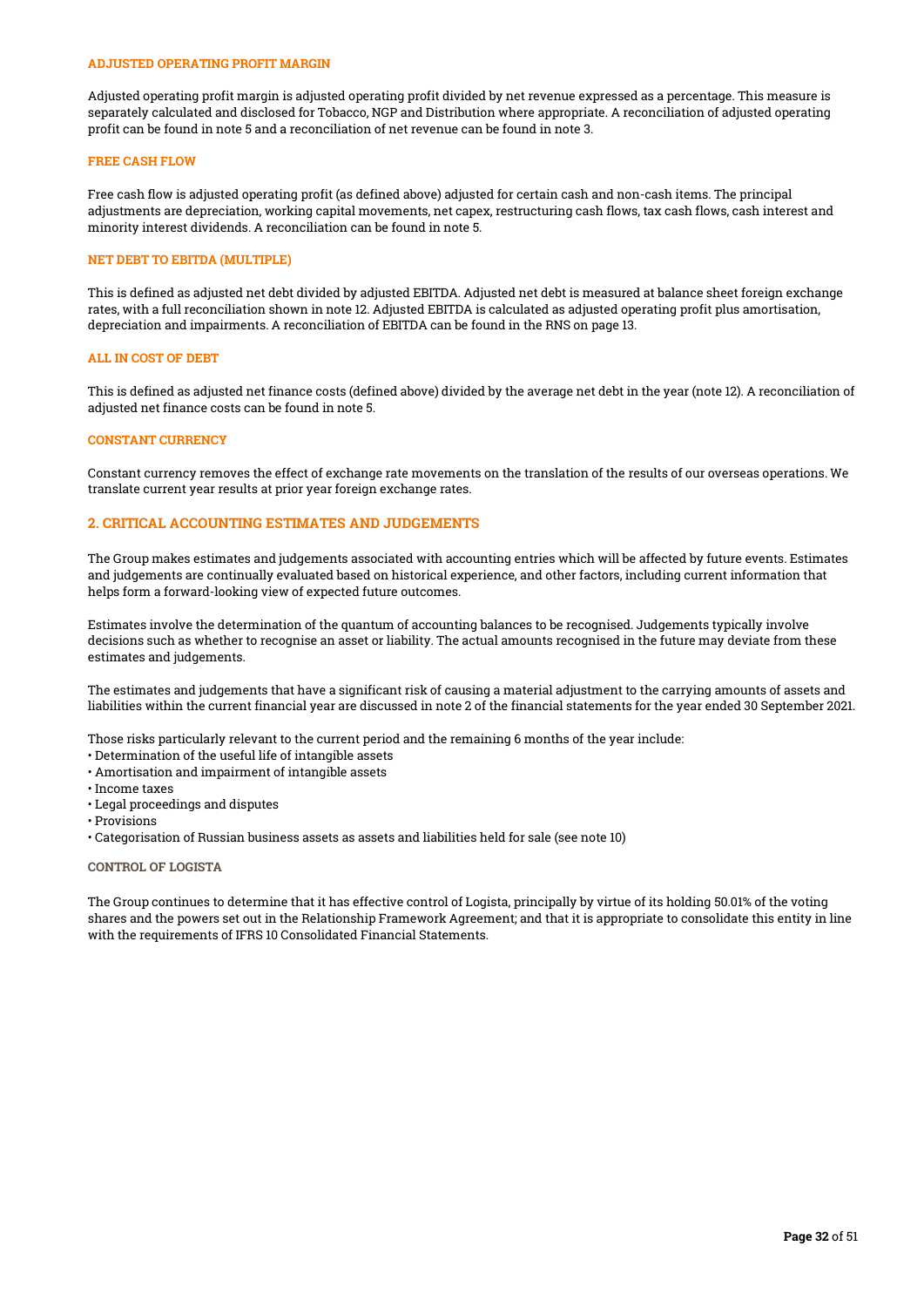#### 3. SEGMENT INFORMATION

Imperial Brands comprises two distinct businesses – Tobacco & NGP and Distribution. The Tobacco & NGP business comprises the manufacture, marketing and sale of Tobacco & NGP and Tobacco & NGP-related products, including sales to (but not by) the Distribution business. The Distribution business comprises the distribution of Tobacco & NGP products for Tobacco & NGP product manufacturers, including Imperial Brands, as well as a wide range of non-Tobacco & NGP products and services. The Distribution business is run on an operationally neutral basis ensuring all customers are treated equally, and consequently transactions between the Tobacco & NGP and Distribution businesses are undertaken on an arm's length basis reflecting market prices for comparable goods and services.

The function of Chief Operating Decision Maker (defined in IFRS 8), which is to review performance and allocate resources, is performed by the Board and the Chief Executive, who are regularly provided with information on our segments. This information is used as the basis of the segment revenue and profit disclosures provided below. The main profit measure used by the Board and the Chief Executive is adjusted operating profit. Segment balance sheet information is not provided to the Board or the Chief Executive.

Our reportable segments are Europe, Americas, Africa, Asia & Australasia (AAA) and Distribution. Operating segments are comprised of geographical groupings of business markets. The main Tobacco & NGP business markets within the Europe, Americas and AAA reportable segments are:

Europe – United Kingdom, Germany, Spain, France, Italy, Greece, Sweden, Norway, Belgium, Netherlands, Ukraine and Poland.

#### Americas – United States.

AAA – Australia, Japan, Russia, Saudi Arabia, Taiwan and our African markets including Algeria and Morocco.

#### TOBACCO & NGP

|                                      | <b>Unaudited</b>                | Unaudited                       | Audited                         |
|--------------------------------------|---------------------------------|---------------------------------|---------------------------------|
| £ million unless otherwise indicated | 6 months ended<br>31 March 2022 | 6 months ended<br>31 March 2021 | Year ended 30<br>September 2021 |
| Revenue                              | 11,044                          | 11,244                          | 23,863                          |
| Net revenue                          | 3,495                           | 3.592                           | 7,610                           |
| Operating profit                     | 1,124                           | 1,560                           | 2,991                           |
| Adjusted operating profit            | 1,481                           | 1,465                           | 3,308                           |
| Adjusted operating margin %          | 42.4                            | 40.8                            | 43.5                            |

#### RECONCILIATION FROM OPERATING PROFIT TO ADJUSTED OPERATING PROFIT

|                                                     | <b>Unaudited</b>                | Unaudited                       | Audited                         |
|-----------------------------------------------------|---------------------------------|---------------------------------|---------------------------------|
| £ million                                           | 6 months ended<br>31 March 2022 | 6 months ended<br>31 March 2021 | Year ended 30<br>September 2021 |
| Adjusted operating profit                           | 1,481                           | 1,465                           | 3,308                           |
| Russian and associated markets exit                 | (201)                           |                                 |                                 |
| Amortisation and impairment of acquired intangibles | (156)                           | (168)                           | (365)                           |
| Restructuring costs                                 | (7)                             | (36)                            | (249)                           |
| Fair value adjustment of loan receivable            | $\mathbf{2}$                    | 17                              | 15                              |
| Profit on disposal of subsidiaries                  |                                 | 281                             | 281                             |
| Acquisition and disposal costs                      | (5)                             |                                 |                                 |
| Excise tax provision                                | 10                              |                                 |                                 |
| Operating profit                                    | 1,124                           | 1.560                           | 2,991                           |

#### **DISTRIBUTION**

|                                      | <b>Unaudited</b>                       | Unaudited                       | Audited                         |
|--------------------------------------|----------------------------------------|---------------------------------|---------------------------------|
| E million unless otherwise indicated | 6 months ended<br><b>31 March 2022</b> | 6 months ended<br>31 March 2021 | Year ended 30<br>September 2021 |
| Revenue                              | 4,639                                  | 4.654                           | 9.589                           |
| Distribution net revenue             | 502                                    | 533                             | 1,069                           |
| Operating profit                     | 79                                     | 74                              | 148                             |
| Adjusted operating profit            | 121                                    | 121                             | 258                             |
| Adjusted distribution margin %       | 24.1                                   | 22.7                            | 24.1                            |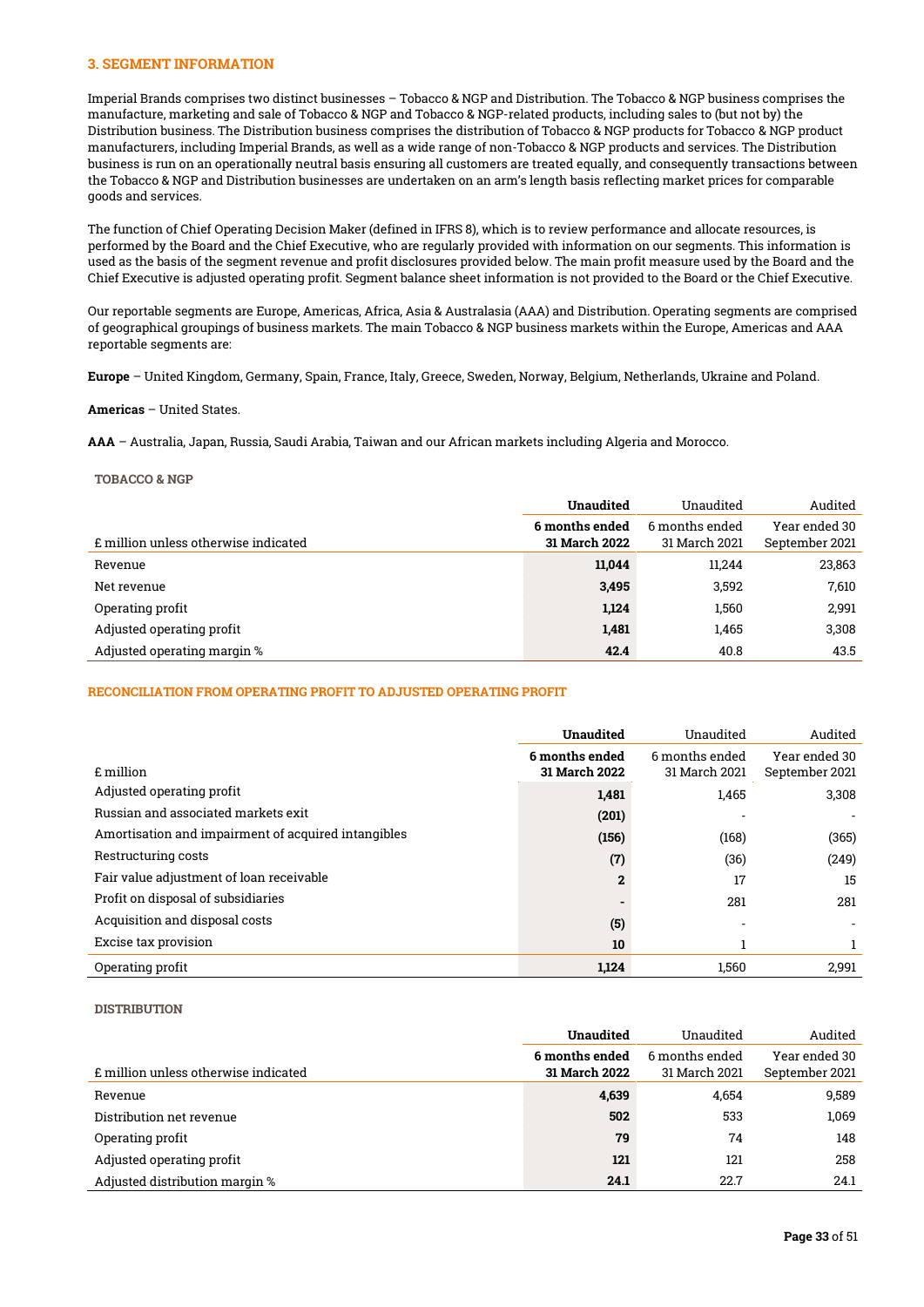# RECONCILIATION FROM OPERATING PROFIT TO ADJUSTED OPERATING PROFIT

|                                      | <b>Unaudited</b>                | Unaudited                       | Audited                         |
|--------------------------------------|---------------------------------|---------------------------------|---------------------------------|
| £ million                            | 6 months ended<br>31 March 2022 | 6 months ended<br>31 March 2021 | Year ended 30<br>September 2021 |
| Adjusted operating profit            | 121                             | 121                             | 258                             |
| Amortisation of acquired intangibles | (26)                            | (43)                            | (85)                            |
| Loss on disposal of subsidiaries     | (16)                            | $\overline{\phantom{a}}$        | $\overline{\phantom{0}}$        |
| Acquisition and disposal costs       |                                 |                                 | (17)                            |
| Restructuring costs                  |                                 | $\left( 4\right)$               | (8)                             |
| Operating profit                     | 79                              | 74                              | 148                             |

REVENUE

|                            | <b>Unaudited</b>                |                | Unaudited                       |                          |                                 | Audited                  |
|----------------------------|---------------------------------|----------------|---------------------------------|--------------------------|---------------------------------|--------------------------|
|                            | 6 months ended<br>31 March 2022 |                | 6 months ended<br>31 March 2021 |                          | Year ended<br>30 September 2021 |                          |
|                            | Total<br>External               |                | Total                           | External                 | Total                           | External                 |
| £ million                  | revenue                         | revenue        | revenue                         | revenue                  | Revenue                         | revenue                  |
| Tobacco & NGP              |                                 |                |                                 |                          |                                 |                          |
| Europe                     | 6,596                           | 6,275          | 6,873                           | 6,543                    | 14,720                          | 14,059                   |
| Americas                   | 1,550                           | 1,550          | 1,512                           | 1,512                    | 3,393                           | 3,393                    |
| Africa, Asia & Australasia | 2,898                           | 2,898          | 2,859                           | 2,859                    | 5,750                           | 5,750                    |
| Total Tobacco & NGP        | 11,044                          | 10,723         | 11.244                          | 10,914                   | 23,863                          | 23,202                   |
| Distribution               | 4,639                           | 4,639          | 4,654                           | 4,654                    | 9,589                           | 9,589                    |
| Eliminations               | (321)                           | $\blacksquare$ | (330)                           | $\overline{\phantom{a}}$ | (661)                           | $\overline{\phantom{a}}$ |
| <b>Total Group</b>         | 15,362                          | 15,362         | 15.568                          | 15.568                   | 32,791                          | 32.791                   |

## RECONCILIATION FROM TOBACCO & NGP REVENUE TO TOBACCO & NGP NET REVENUE

|                             |                                 |                          | <b>Unaudited</b> |         |                          | Unaudited                       |
|-----------------------------|---------------------------------|--------------------------|------------------|---------|--------------------------|---------------------------------|
|                             | 6 months ended<br>31 March 2022 |                          |                  |         |                          | 6 months ended<br>31 March 2021 |
| £ million                   | <b>Tobacco</b>                  | <b>NGP</b>               | <b>Total</b>     | Tobacco | <b>NGP</b>               | Total                           |
| Revenue                     | 10,937                          | 107                      | 11,044           | 11,143  | 101                      | 11,244                          |
| Duty and similar items      | (7, 533)                        | (6)                      | (7,539)          | (7,634) | (6)                      | (7,640)                         |
| Sale of peripheral products | (10)                            | $\overline{\phantom{0}}$ | (10)             | (12)    | $\overline{\phantom{a}}$ | (12)                            |
| Net Revenue                 | 3,394                           | 101                      | 3,495            | 3,497   | 95                       | 3,592                           |

|                             |           |                                 | Audited   |  |
|-----------------------------|-----------|---------------------------------|-----------|--|
|                             |           | Year ended<br>30 September 2021 |           |  |
| £ million                   | Tobacco   | <b>NGP</b>                      | Total     |  |
| Revenue                     | 23,664    | 199                             | 23,863    |  |
| Duty and similar items      | (16, 218) | (11)                            | (16, 229) |  |
| Sale of peripheral products | (24)      | $\overline{\phantom{a}}$        | (24)      |  |
| Net Revenue                 | 7,422     | 188                             | 7,610     |  |
|                             |           |                                 |           |  |

# RECONCILIATION FROM DISTRIBUTION REVENUE TO DISTRIBUTION NET REVENUE

|                            | Unaudited      | Unaudited      | Audited        |
|----------------------------|----------------|----------------|----------------|
|                            | 6 months ended | 6 months ended | Year ended 30  |
| £ million                  | 31 March 2022  | 31 March 2021  | September 2021 |
| Revenue                    | 4,639          | 4,654          | 9.589          |
| Distribution cost of sales | (4,137)        | (4,121)        | (8,520)        |
| Distribution Net Revenue   | 502            | 533            | 1.069          |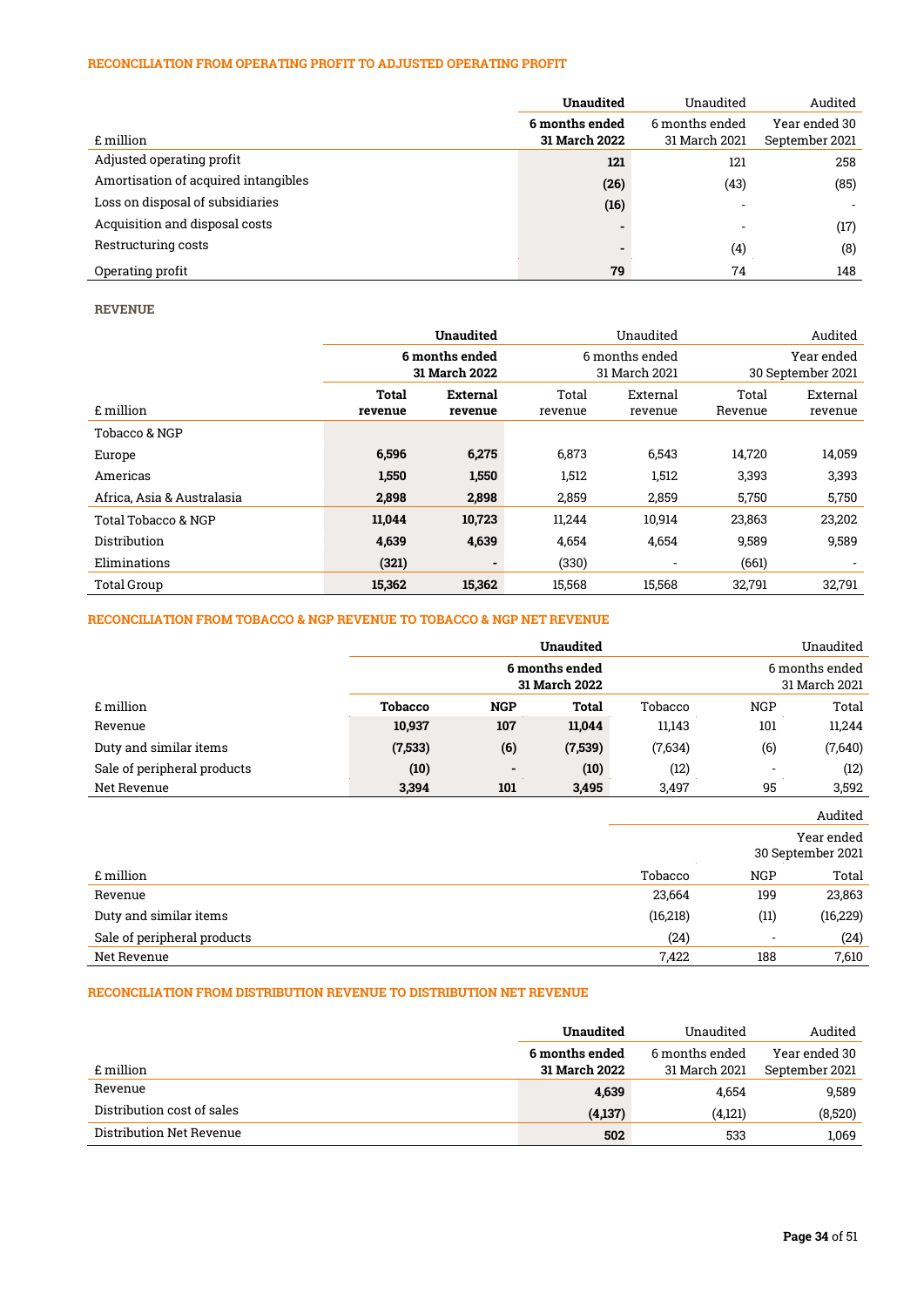# TOBACCO & NGP NET REVENUE

|                            |                |                | <b>Unaudited</b>                |         |                | Unaudited                       |
|----------------------------|----------------|----------------|---------------------------------|---------|----------------|---------------------------------|
|                            |                |                | 6 months ended<br>31 March 2022 |         |                | 6 months ended<br>31 March 2021 |
| £ million                  | <b>Tobacco</b> | <b>NGP</b>     | Total                           | Tobacco | <b>NGP</b>     | Total                           |
| Europe                     | 1,492          | 77             | 1,569                           | 1,615   | 55             | 1,670                           |
| Americas                   | 1,136          | 24             | 1,160                           | 1,098   | 33             | 1,131                           |
| Africa, Asia & Australasia | 766            | $\blacksquare$ | 766                             | 784     | $\overline{7}$ | 791                             |
| Total Tobacco & NGP        | 3,394          | 101            | 3,495                           | 3,497   | 95             | 3,592                           |
|                            |                |                |                                 |         |                | Audited                         |
|                            |                |                |                                 |         |                | Year ended<br>30 September 2021 |
| £ million                  |                |                |                                 | Tobacco | <b>NGP</b>     | Total                           |
| Europe                     |                |                |                                 | 3,425   | 126            | 3,551                           |
| Americas                   |                |                |                                 | 2,478   | 56             | 2,534                           |
| Africa, Asia & Australasia |                |                |                                 | 1,519   | 6              | 1,525                           |
| Total Tobacco & NGP        |                |                |                                 | 7,422   | 188            | 7,610                           |

# ADJUSTED OPERATING PROFIT AND RECONCILIATION TO PROFIT BEFORE TAX

|                                                                      | <b>Unaudited</b> | Unaudited      | Audited        |
|----------------------------------------------------------------------|------------------|----------------|----------------|
|                                                                      | 6 months ended   | 6 months ended | Year ended 30  |
| £ million                                                            | 31 March 2022    | 31 March 2021  | September 2021 |
| Tobacco & NGP                                                        |                  |                |                |
| Europe                                                               | 671              | 750            | 1,670          |
| Americas                                                             | 453              | 426            | 1,037          |
| Africa, Asia & Australasia                                           | 357              | 289            | 601            |
| Total Tobacco & NGP                                                  | 1,481            | 1,465          | 3,308          |
| Distribution                                                         | 121              | 121            | 258            |
| Eliminations                                                         | (2)              | 3              | 7              |
| Adjusted operating profit                                            | 1,600            | 1,589          | 3,573          |
| Russian and associated markets exit - Tobacco & NGP                  | (201)            |                |                |
| Amortisation and impairment of acquired intangibles - Tobacco & NGP  | (156)            | (168)          | (365)          |
| Amortisation of acquired intangibles - Distribution                  | (26)             | (43)           | (85)           |
| Restructuring costs - Tobacco & NGP                                  | (7)              | (36)           | (249)          |
| Restructuring costs - Distribution                                   |                  | (4)            | (8)            |
| Fair value adjustment of loan receivable - Tobacco & NGP             | 2                | 17             | 15             |
| Profit on disposal of subsidiaries - Tobacco & NGP                   |                  | 281            | 281            |
| Loss on disposal of subsidiaries - Distribution                      | (16)             |                |                |
| Acquisition and disposal costs - Tobacco & NGP                       | (5)              |                |                |
| Acquisition and disposal costs - Distribution                        |                  |                | (17)           |
| Excise tax provision - Tobacco & NGP                                 | 10               |                | 1              |
| Operating profit                                                     | 1,201            | 1,637          | 3,146          |
| Net finance income                                                   | 75               | 414            | 81             |
| Share of profit of investments accounted for using the equity method | (20)             | 8              | 11             |
| Profit before tax                                                    | 1.256            | 2,059          | 3,238          |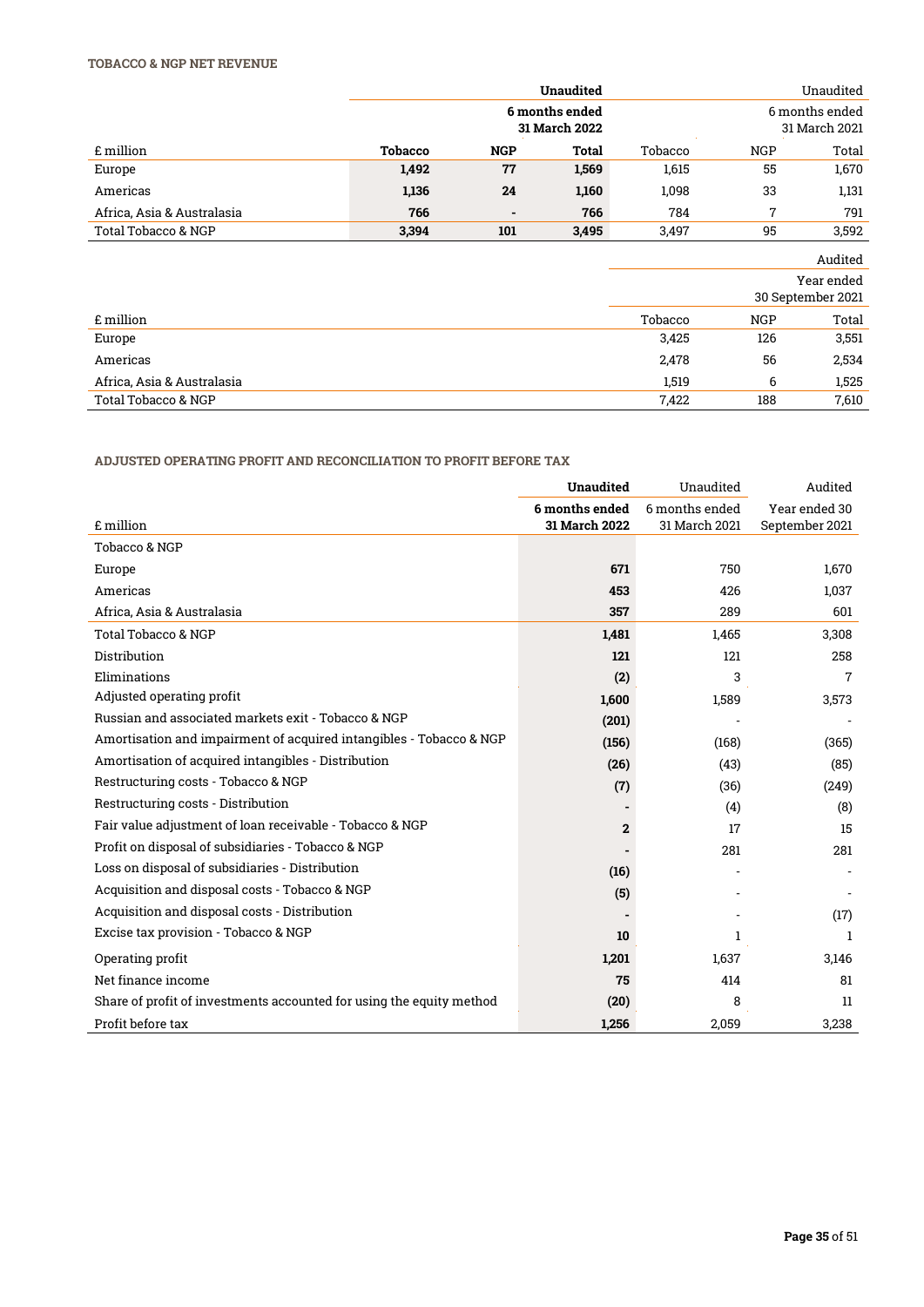#### 4. RESTRUCTURING COSTS AND PROVISIONS

RESTRUCTURING COSTS

|                    | <b>Unaudited</b>                       | Unaudited                       | Audited                         |
|--------------------|----------------------------------------|---------------------------------|---------------------------------|
| £ million          | 6 months ended<br><b>31 March 2022</b> | 6 months ended<br>31 March 2021 | Year ended 30<br>September 2021 |
| Employment related | 3                                      |                                 | 145                             |
| Asset impairments  |                                        | 24                              | 92                              |
| Other charges      | 4                                      | 11                              | 20                              |
|                    | 7                                      | 40                              | 257                             |

Restructuring costs analysed by workstream:

|                                 | <b>Unaudited</b>                | Unaudited                       | Audited                         |
|---------------------------------|---------------------------------|---------------------------------|---------------------------------|
| £ million                       | 6 months ended<br>31 March 2022 | 6 months ended<br>31 March 2021 | Year ended 30<br>September 2021 |
| 2021 strategic review programme |                                 | 27                              | 226                             |
| Cost optimisation programme     |                                 |                                 | 23                              |
| Other restructuring activities  | -                               |                                 | 8                               |
|                                 | 7                               | 40                              | 257                             |

The charge for the period of £7 million (6 months to 2021: £40 million) relates to our 2021 Strategic review programme.

Restructuring costs are included within administrative and other expenses in the consolidated income statement. All restructuring costs are treated as adjusting items.

These projects differ from everyday initiatives that are undertaken to improve the efficiency and effectiveness of the ongoing operations business. These costs are required in order to address structural issues involved in operating within the Tobacco sector that require action to both modernise and right-size the organisation, ultimately delivering an operating model suitable for the future of the business.

#### 2021 STRATEGIC REVIEW PROGRAMME

In January 2021, the Group announced the results of a Strategic Review Programme including an associated and specific timebound restructuring programme. The Group expects the majority of the associated restructuring costs to have been incurred by September 2022. Total restructuring costs in respect of the programme are expected to be in the range of £375 million - £425 million.

Restructuring costs of £7 million (6 months to 2021: £27 million) related to the 2021 Strategic Review Programme have been incurred in the period, £7 million (6 months to 2021: £7 million) of charges in respect of the change programme itself and nil (6 months to 2021: £20 million) impairments associated with NGP assets.

2021 Strategic Review Programme cash spend for the period was £24 million (6 months to 2021: £7 million).

#### COST OPTIMISATION PROGRAMME

The cost optimisation programmes (Phase I announced in 2013 and Phase II announced in November 2016) were part of the Group strategy to optimise costs and drive operational efficiencies. The programmes were time bound projects which, given their scale, were delivered over a number of years. Phase I was concluded at the end of 2018 and Phase II was concluded at the end of 2021. Whilst both programmes are concluded there remain some ongoing cash costs.

Restructuring costs of nil (6 months to 2021: £8 million) related to the Cost optimisation programmes includes nil (6 months to 2021: £4 million) of impairments associated with tangible assets.

Phase II of the programme focused on reducing product costs and overheads. Phase II cash spend for the period was £11 million (6 months to 2021: £27 million), bringing the cumulative cash cost of the programme to £559 million as at 31 March 2022. Phase II was delivering savings of c. £320 million per annum from September 2021.

Phase I cash spend for the period was £6 million (6 months to 2021: £4 million), bringing the cumulative cash cost of the programme to £577 million as at 31 March 2022. Phase I has delivered savings of c. £305 million per annum from September 2018.

#### OTHER RESTRUCTURING

In the period, restructuring costs related to Logista were nil (6 months to 2021: £5 million). In the period other restructuring cash spend was £1 million (6 months to 2021: £8 million).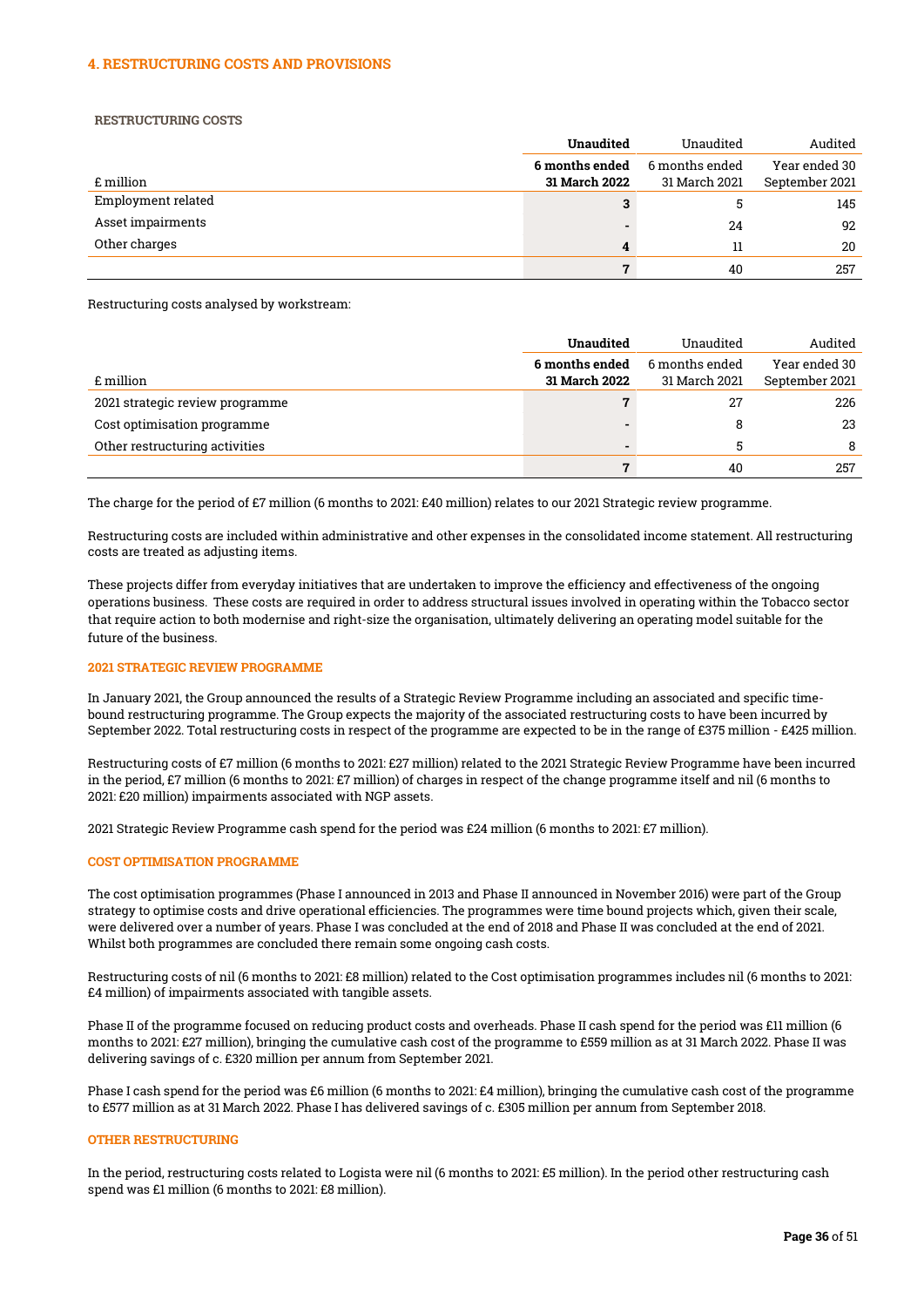|                                                                    |               |       | <b>Unaudited</b> |
|--------------------------------------------------------------------|---------------|-------|------------------|
|                                                                    |               |       | 31 March 2022    |
| £ million                                                          | Restructuring | Other | Total            |
| At 1 October 2021                                                  | 251           | 143   | 394              |
| Additional provisions charged to the consolidated income statement | 12            | 152   | 164              |
| Amounts used                                                       | (28)          | (10)  | (38)             |
| Unused amounts reversed                                            | (22)          | (15)  | (37)             |
| Transferred to held for disposal (note 10)                         | -             | (121) | (121)            |
| Exchange movements                                                 | (5)           | (3)   | (8)              |
| At 31 March 2022                                                   | 208           | 146   | 354              |
| Current                                                            | 96            | 63    | 159              |
| Non-current                                                        | 112           | 83    | 195              |
|                                                                    | 208           | 146   | 354              |

Analysed as:

|             | <b>Unaudited</b>     | Unaudited     | Audited        |
|-------------|----------------------|---------------|----------------|
|             |                      |               | 30             |
| £ million   | <b>31 March 2022</b> | 31 March 2021 | September 2021 |
| Current     | 159                  | 153           | 188            |
| Non-current | 195                  | 187           | 206            |
|             | 354                  | 340           | 394            |

Restructuring provisions relate mainly to our 2021 Strategic Review Programme and Cost optimisation programmes.

The restructuring provision is split between 2021 Strategic review programme of £69 million, Cost Optimisation Programmes of £130 million and other programmes of £9 million.

Within the Cost optimisation programme provisions of £68 million related to costs of consolidating the manufacturing capacity within the Group. It is expected that the Cost optimisation programme restructuring provisions will be predominantly utilised over the next 2 years.

Other provisions include £44 million relating to local employment requirements including holiday pay, £44 million to various local tax or duty requirements, £23 million of distribution requirements relating to employment and duty, and £17m relating to the impact of Russian exit on other operations. The provisions are spread throughout the Group and payment will be dependent on local statutory requirements.

### 5. ALTERNATIVE PERFORMANCE MEASURES

RECONCILIATION FROM OPERATING PROFIT TO ADJUSTED OPERATING PROFIT

|                                                     |              | <b>Unaudited</b> | Unaudited         | Audited        |
|-----------------------------------------------------|--------------|------------------|-------------------|----------------|
|                                                     |              | 6 months ended   | 6 months ended 31 | Year ended 30  |
| £ million                                           | <b>Notes</b> | 31 March 2022    | March 2021        | September 2021 |
| Operating profit                                    |              | 1,201            | 1,637             | 3,146          |
| Russian and associated markets exit                 | 10           | 201              |                   |                |
| Amortisation and impairment of acquired intangibles |              | 182              | 211               | 450            |
| Restructuring costs                                 | 4            |                  | 40                | 257            |
| Fair value adjustment of loan receivable            |              | (2)              | (17)              | (15)           |
| Loss/(profit) on disposal of subsidiaries           |              | 16               | (281)             | (281)          |
| Acquisition and disposal costs                      |              | 5                |                   | 17             |
| Excise tax provision                                |              | (10)             | (1)               | (1)            |
| Adjusted operating profit                           |              | 1.600            | 1.589             | 3,573          |

Amortisation and impairment of acquired intangibles, profit on disposal of subsidiaries, acquisition and disposal costs and restructuring costs are discussed in further detail in note 1.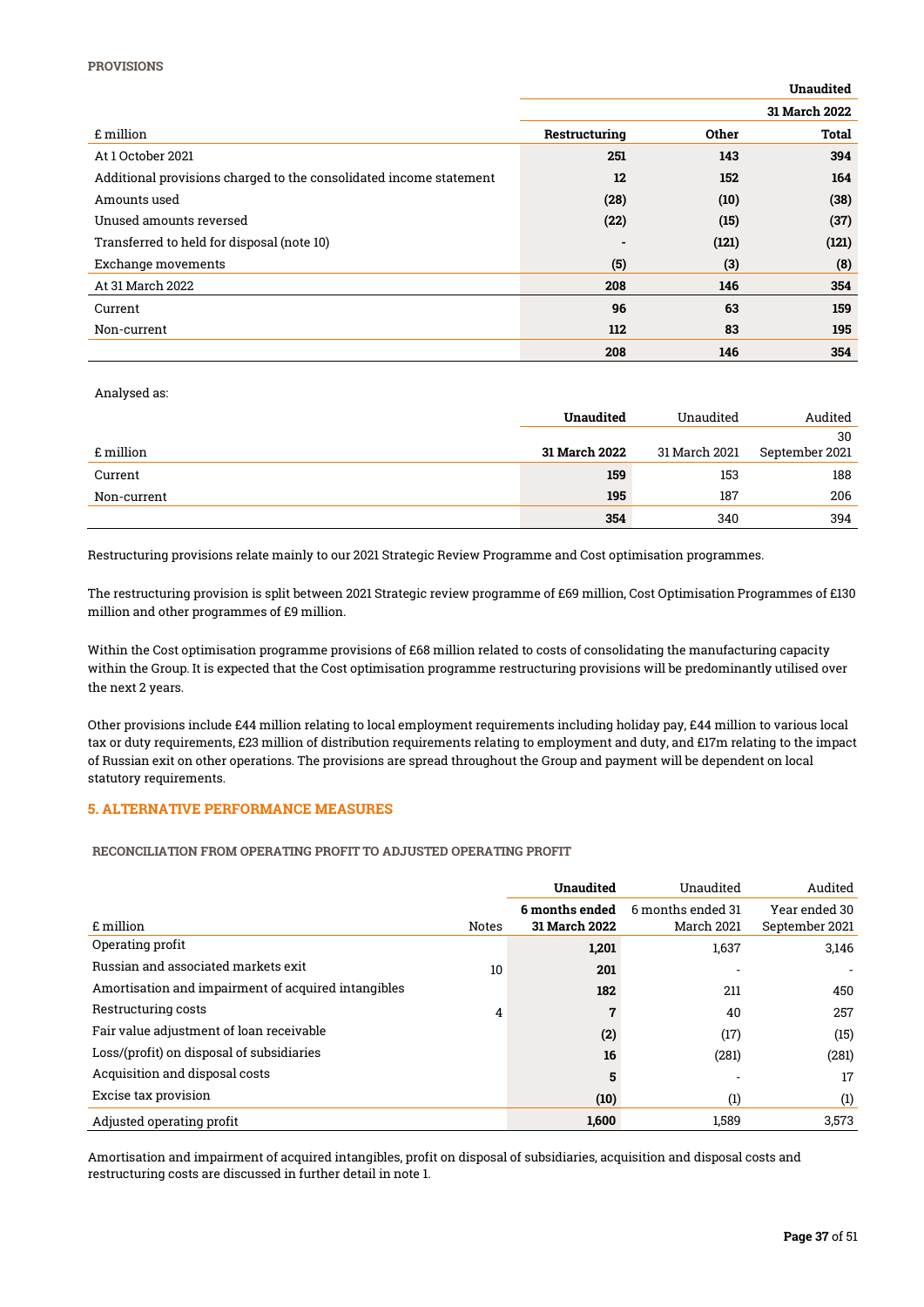#### RECONCILIATION FROM REPORTED NET FINANCE INCOME TO ADJUSTED NET FINANCE COSTS

|                                                            |       | <b>Unaudited</b>                | Unaudited                       | Audited                         |
|------------------------------------------------------------|-------|---------------------------------|---------------------------------|---------------------------------|
| £ million                                                  | Notes | 6 months ended<br>31 March 2022 | 6 months ended 31<br>March 2021 | Year ended 30<br>September 2021 |
| Reported net finance income                                |       | 75                              | 414                             | 81                              |
| Fair value gains on derivative financial instruments       |       | (688)                           | (487)                           | (508)                           |
| Fair value losses on derivative financial instruments      |       | 616                             | 402                             | 457                             |
| Exchange gains on financing activities                     |       | (164)                           | (534)                           | (445)                           |
| Net fair value and exchange gains on financial instruments |       | (236)                           | (619)                           | (496)                           |
| Interest income on net defined benefit assets              |       | (53)                            | (45)                            | (89)                            |
| Interest cost on net defined benefit liabilities           |       | 49                              | 44                              | 87                              |
| Post-employment benefits net financing income              |       | (4)                             | (1)                             | (2)                             |
| Adjusted net finance costs                                 |       | (165)                           | (206)                           | (417)                           |
| Comprising                                                 |       |                                 |                                 |                                 |
| Interest income on bank deposits                           |       | 3                               | 5                               | 18                              |
| Interest cost on lease liabilities                         |       | (4)                             | (4)                             | (7)                             |
| Interest cost on bank and other loans                      |       | (164)                           | (207)                           | (428)                           |
| Adjusted net finance costs                                 |       | (165)                           | (206)                           | (417)                           |

### CASH CONVERSION CALCULATION

|                                                        | Unaudited                       | Unaudited                       | Audited                         |
|--------------------------------------------------------|---------------------------------|---------------------------------|---------------------------------|
| £ million unless otherwise stated                      | 6 months ended<br>31 March 2022 | 6 months ended 31<br>March 2021 | Year ended 30<br>September 2021 |
| Net cash generated from/(used in) operating activities | 700                             | (159)                           | 2,167                           |
| Tax                                                    | 273                             | 431                             | 820                             |
| Proceeds from sale of non-current assets               | 23                              | 30                              | 50                              |
| Purchase of non-current assets                         | (87)                            | (91)                            | (200)                           |
| Restructuring cash spend                               | 42                              | 46                              | 112                             |
| Adjusted operating cash flow                           | 951                             | 257                             | 2,949                           |
| Adjusted operating profit                              | 1,600                           | 1,589                           | 3,573                           |
| Cash Conversion %                                      | 59 %                            | 16 %                            | 83%                             |

# RECONCILIATION FROM NET CASH FLOW FROM OPERATING ACTIVITIES TO FREE CASH FLOW

|                                                        | Unaudited                       | Unaudited                       | Audited                         |
|--------------------------------------------------------|---------------------------------|---------------------------------|---------------------------------|
| £ million                                              | 6 months ended<br>31 March 2022 | 6 months ended 31<br>March 2021 | Year ended 30<br>September 2021 |
| Net cash generated from/(used in) operating activities | 700                             | (159)                           | 2,167                           |
| Purchase of non-current assets                         | (87)                            | (91)                            | (200)                           |
| Net proceeds from sale of non-current assets           | 23                              | 30                              | 50                              |
| Dividends paid to non-controlling interests            | (58)                            | (63)                            | (93)                            |
| Net interest paid                                      | (242)                           | (255)                           | (400)                           |
| Free cash flow                                         | 336                             | (538)                           | 1,524                           |

# 6. RETIREMENT BENEFIT SCHEMES

The Group operates a number of retirement benefit schemes for its employees, including both defined benefit and defined contribution schemes. The Group's three principal schemes are defined benefit schemes and are operated by Imperial Tobacco Limited (ITL) in the UK, Reemtsma Cigarettenfabriken GmbH in Germany and ITG Brands in the USA.

In December 2021 the Imperial Tobacco Pension Fund (ITPF) entered into an agreement to purchase a bulk annuity of c. £1.8 billion. The bulk annuity will cover around 60% of the pensioner member obligation and is funded by existing assets held in the ITPF.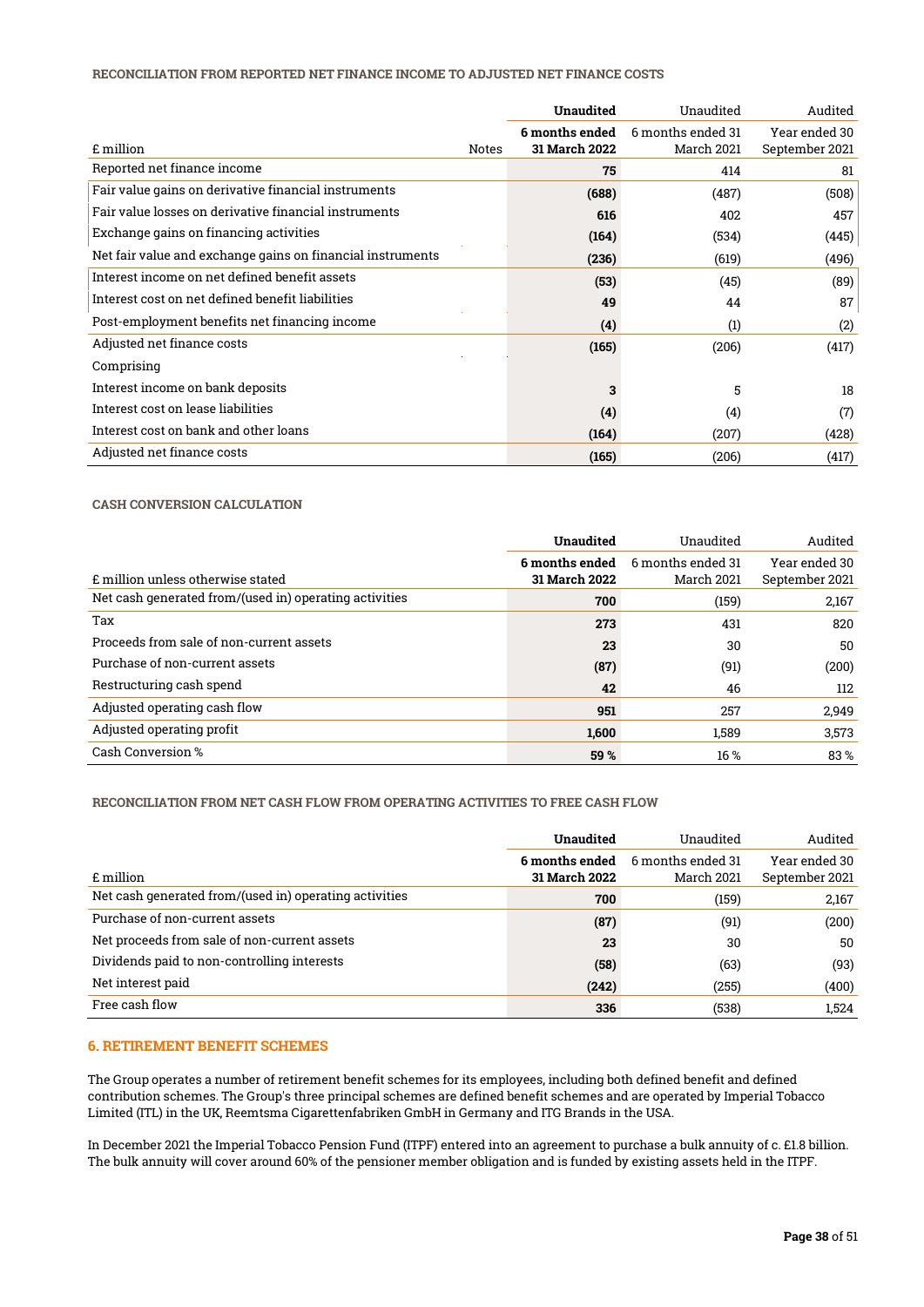# DEFINED BENEFIT PLAN ASSETS AND LIABILITIES RECOGNISED IN THE CONSOLIDATED BALANCE SHEET

|                                    | Unaudited     | Unaudited     | Audited        |
|------------------------------------|---------------|---------------|----------------|
|                                    |               |               | 30             |
|                                    | 31 March 2022 | 31 March 2021 | September 2021 |
| Retirement benefit assets          | 1,048         | 942           | 1,046          |
| Retirement benefit liabilities     | (1,139)       | (1,179)       | (1,199)        |
| Net retirement benefit liabilities | (91)          | (237)         | (153)          |

The movement in the net retirement benefit is mainly from actuarial gains and losses on the Group's pension assets and liabilities. The actuarial gains and losses were from the changes in principal actuarial assumptions on the Group schemes.

# KEY FIGURES AND ASSUMPTIONS USED FOR MAJOR PLANS

|                                                                                                |             |                                 | <b>Unaudited</b> |             |             | Unaudited                       |
|------------------------------------------------------------------------------------------------|-------------|---------------------------------|------------------|-------------|-------------|---------------------------------|
|                                                                                                |             | 6 months ended<br>31 March 2022 |                  |             |             | 6 months ended<br>31 March 2021 |
| £ million unless otherwise stated                                                              | <b>ITPF</b> | <b>RCPP</b>                     | <b>ITGBH</b>     | <b>ITPF</b> | <b>RCPP</b> | <b>ITGBH</b>                    |
| Defined benefit obligation (DBO)                                                               | 3,122       | 723                             | 364              | 3,303       | 743         | 387                             |
| Fair value of scheme assets                                                                    | (4,080)     | $\blacksquare$                  | (391)            | (4,188)     |             | (370)                           |
| Net defined benefit (asset)/liability<br>Principal actuarial assumptions used (%<br>per annum) | (958)       | 723                             | (27)             | (885)       | 743         | 17                              |
| Discount rate                                                                                  | 2.8         | 1.8                             | 3.7              | 2.1         | 1.0         | 3.0                             |
| Future salary increases                                                                        | 3.6         | 3.8                             | n/a              | 3.1         | 2.8         | n/a                             |
| Future pension increases                                                                       | 3.6         | 2.7                             | n/a              | 3.1         | 1.7         | n/a                             |
| Inflation                                                                                      | 3.6         | 2.7                             | 2.3              | 3.1         | 1.7         | 2.5                             |

|                                                    |             |             | Audited              |
|----------------------------------------------------|-------------|-------------|----------------------|
|                                                    |             |             | 30<br>September 2021 |
| £ million unless otherwise stated                  | <b>ITPF</b> | <b>RCPP</b> | <b>ITGBH</b>         |
| Defined benefit obligation (DBO)                   | 3,404       | 765         | 403                  |
| Fair value of scheme assets                        | (4,386)     |             | (396)                |
| Net defined benefit (asset)/liability              | (982)       | 765         | $7\overline{ }$      |
| Principal actuarial assumptions used (% per annum) |             |             |                      |
| Discount rate                                      | 2.1         | 1.1         | 2.7                  |
| Future salary increases                            | 3.4         | 3.1         | n/a                  |
| Future pension increases                           | 3.4         | 2.0         | n/a                  |
| Inflation                                          | 3.4         | 2.0         | 2.3                  |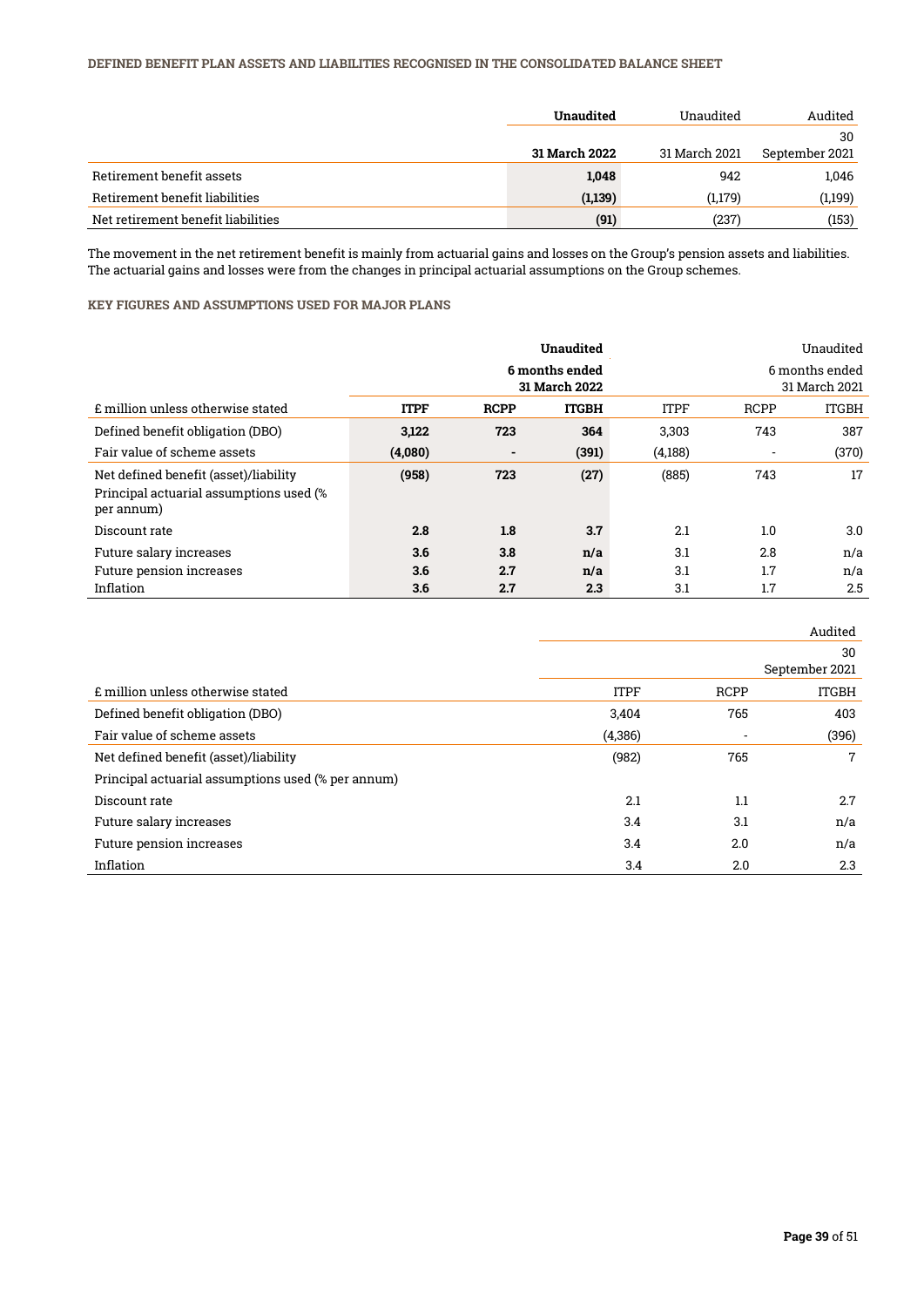### RECONCILIATION FROM REPORTED TAX TO ADJUSTED TAX

Reported tax for the six months ended 31 March 2022 has been calculated on the basis of a forecast effective rate for the year ended 30 September 2022.

|                                                                          | <b>Unaudited</b>  | Unaudited      | Audited        |
|--------------------------------------------------------------------------|-------------------|----------------|----------------|
|                                                                          | 6 months ended    | 6 months       |                |
|                                                                          | 31                | ended 31 March | Year ended 30  |
| £ million                                                                | <b>March 2021</b> | 2021           | September 2021 |
| Reported tax                                                             | 221               | 215            | 331            |
| Deferred tax on amortisation and impairment of acquired intangibles      | 8                 | 12             | 31             |
| Tax on net foreign exchange and fair value gains and losses on financial |                   |                |                |
| instruments                                                              | $\mathbf{2}$      | 88             | 78             |
| Tax on post-employment benefits net financing cost                       |                   |                |                |
| Tax on restructuring costs                                               | 3                 | 9              | 72             |
| Tax on disposal of subsidiaries                                          |                   | 6              | 11             |
| Recognition of tax credits                                               |                   |                | 239            |
| Uncertain tax positions                                                  | 57                |                |                |
| Deferred tax on unremitted earnings                                      | 26                |                |                |
| Tax on unrecognised losses                                               | (8)               | (10)           | (47)           |
| Adjusted tax charge                                                      | 316               | 320            | 716            |

#### UNCERTAIN TAX POSITIONS

As an international business the Group is exposed to uncertain tax positions and changes in legislation in the jurisdictions in which it operates. The Group's uncertain tax positions principally include cross border transfer pricing, interpretation of new or complex tax legislation and tax arising on the valuation of assets. The assessment of uncertain tax positions is subjective and significant management judgement is required. This judgement is based on current interpretation of legislation, management experience and professional advice. Until matters are finally concluded it is possible that amounts ultimately paid will be different from the amounts provided. Management have assessed the Group's provision for uncertain tax positions and have concluded that apart from the matters referred to below the provisions in place are not material individually or in aggregate, and that a reasonably possible change in the next financial year would not have a material impact to the results of the Group.

#### FRENCH TAX LITIGATION

In November 2015 the Group received a challenge from the French tax authorities that could lead to additional tax liabilities of up to £230 million. The challenge concerns the valuation placed on the shares of Altadis Distribution France (now known as Logista France) following an intra-group transfer of shares in October 2012 and the tax Consequences flowing from a potentially higher value that is argued for by the tax authorities. In October 2018 the Commission Nationale, an independent adjudication body, whose decision is advisory only, issued a report supportive of the Group's arguments for no adjustment. In December 2018 the French tax authorities issued their final assessments seeking the full amount of additional tax assessed of £230 million (2021: £234 million). In January 2019 the Group appealed against the assessment. In August 2020, the French tax authorities rejected the Group's appeal and the matter will now proceed to litigation. All submissions have been made to the court and we await a hearing date. The Group believes it is appropriate to maintain a £40 million (2021: £41 million) provision for uncertain tax positions in respect of this matter.

#### STATE AID UK CFC

The Group continues to monitor developments in relation to EU State Aid investigations. On 25 April 2019, the EU Commission's final decision regarding its investigation into the UK's Controlled Foreign Company regime was published. It concludes that the legislation up until December 2018 does partially represent State Aid. The UK Government has appealed to the European Court seeking annulment of the EU Commission's decision. The Group, along with a number of UK corporates, has made a similar application to the European Court. The UK Government is obliged to collect any State Aid granted pending the outcome of the European Court process.

Based on advice, the Group's position remains that no State Aid has been received, but following HMRC guidance an assessment of potential state aid was submitted to HMRC in July 2020. In February 2021 a charging notice for £101 million, in line with the Group's assessment, was issued to the Group by HMRC and has since been paid. Advice to date is that our appeal and that of the UK government against the Commission's decision should ultimately be successful so a current tax receivable of £101 million has been recognised as a non-current asset.

Based upon current advice the Group does not consider any provision is required in relation to any other EU State Aid investigation.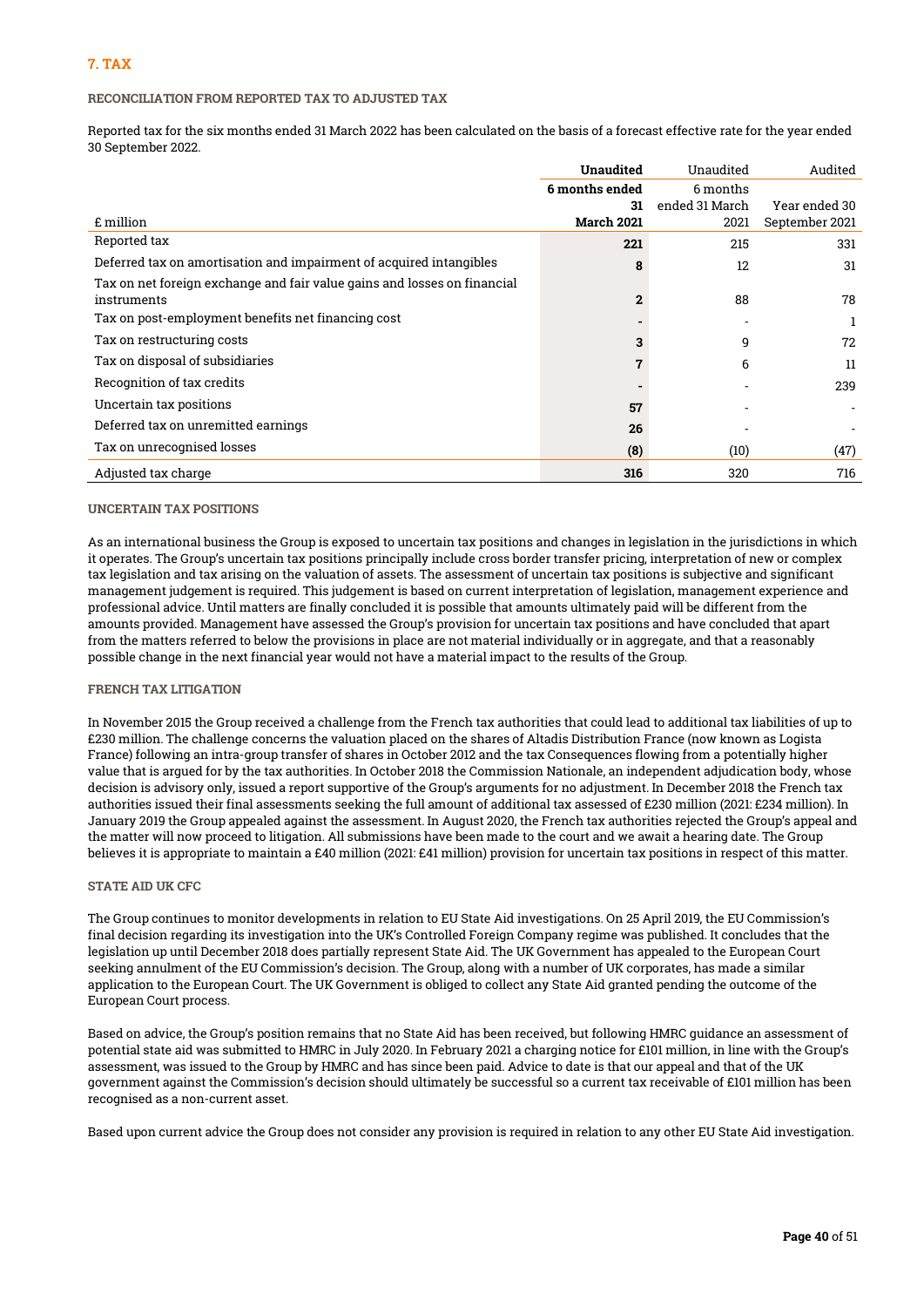## TRANSFER PRICING

The Group has tax audits in progress, relating to transfer pricing matters in a number of jurisdictions, principally UK, France and Germany. The Group estimates the potential gross level of exposure relating to transfer pricing issues is approximately £700 million (2021: £900 million). The Group holds a provision of £163 million (2021: £260 million) in respect of these items.

In August 2020 the Group notified HMRC of a potential Diverted Profits Tax (DPT) issue relating to brand rewards. In September 2020, HMRC issued a preliminary notice under the DPT regime in respect of the year ended 30 September 2016 indicating a potential liability of c. £6 million. Collaborative discussions on the issue continue and it is the Group's belief the issue is a transfer pricing one, and will be resolved as such. In November 2020, HMRC issued a final DPT notice, which has now been paid. In September 2021, further preliminary DPT notices were received in respect of the year ended 30 September 2017 indicating a potential liability of c. £4 million, which has since been paid. Based on advice, the Group continues to believe this is a transfer pricing matter. On conclusion of the transfer pricing discussions, an appropriate refund is anticipate for all DPT payments.

The Group believe the transfer pricing provision held above appropriately provides for this and other transfer pricing issues.

#### FRENCH BRANCH TAX

In December 2021 the Group received assessments from the French tax authorities which could lead to additional liabilities of £169 million. The challenge concerns the intragroup financing of the French branch of Imperial Tobacco Limited. In February 2022 the Group appealed against the assessment. Advice to date is that our appeal should ultimately be successful.

#### 8. DIVIDENDS

#### DISTRIBUTIONS TO ORDINARY EQUITY HOLDERS

|                                                                            | Unaudited | Audited | Audited |
|----------------------------------------------------------------------------|-----------|---------|---------|
| £ million                                                                  | 2022      | 2021    | 2020    |
| Paid interim of nil pence per share (2021: 90.60 pence, 2020: 89.70 pence) |           |         |         |
| - Paid June 2020                                                           |           |         | 197     |
| - Paid September 2020                                                      |           |         | 197     |
| - Paid December 2020                                                       |           |         | 453     |
| - Paid June 2021                                                           |           | 199     |         |
| - Paid September 2021                                                      |           | 199     |         |
| - Paid December 2021                                                       |           | 458     |         |
| Interim dividend paid                                                      |           | 856     | 847     |
| Proposed interim of 42.54 pence per share (2021: nil, 2020: nil)           |           |         |         |
| - To be paid June 2022                                                     | 201       |         |         |
| - To be paid September 2022                                                | 201       |         |         |
| Interim dividend proposed                                                  | 402       |         |         |
| Paid final of nil pence per share (2021: 48.48 pence, 2020: 48.01 pence)   |           |         |         |
| - Paid March 2021                                                          |           |         | 454     |
| - Paid March 2022                                                          |           | 459     |         |
| Final dividend                                                             |           | 459     | 454     |
| Total ordinary share dividends of 42.54 pence per share (2021: 139.08      |           |         |         |
| pence, 2020: 137.71 pence)                                                 | 402       | 1,315   | 1,301   |

The declared interim dividend for 2022 amounts to a total dividend of £402 million based on the number of shares ranking for dividend at 31 March 2022. This will be paid in two stages, one in June 2022 and one in September 2022.

The dividend paid during the half year to 31 March 2022 is £917 million (2021: £906 million).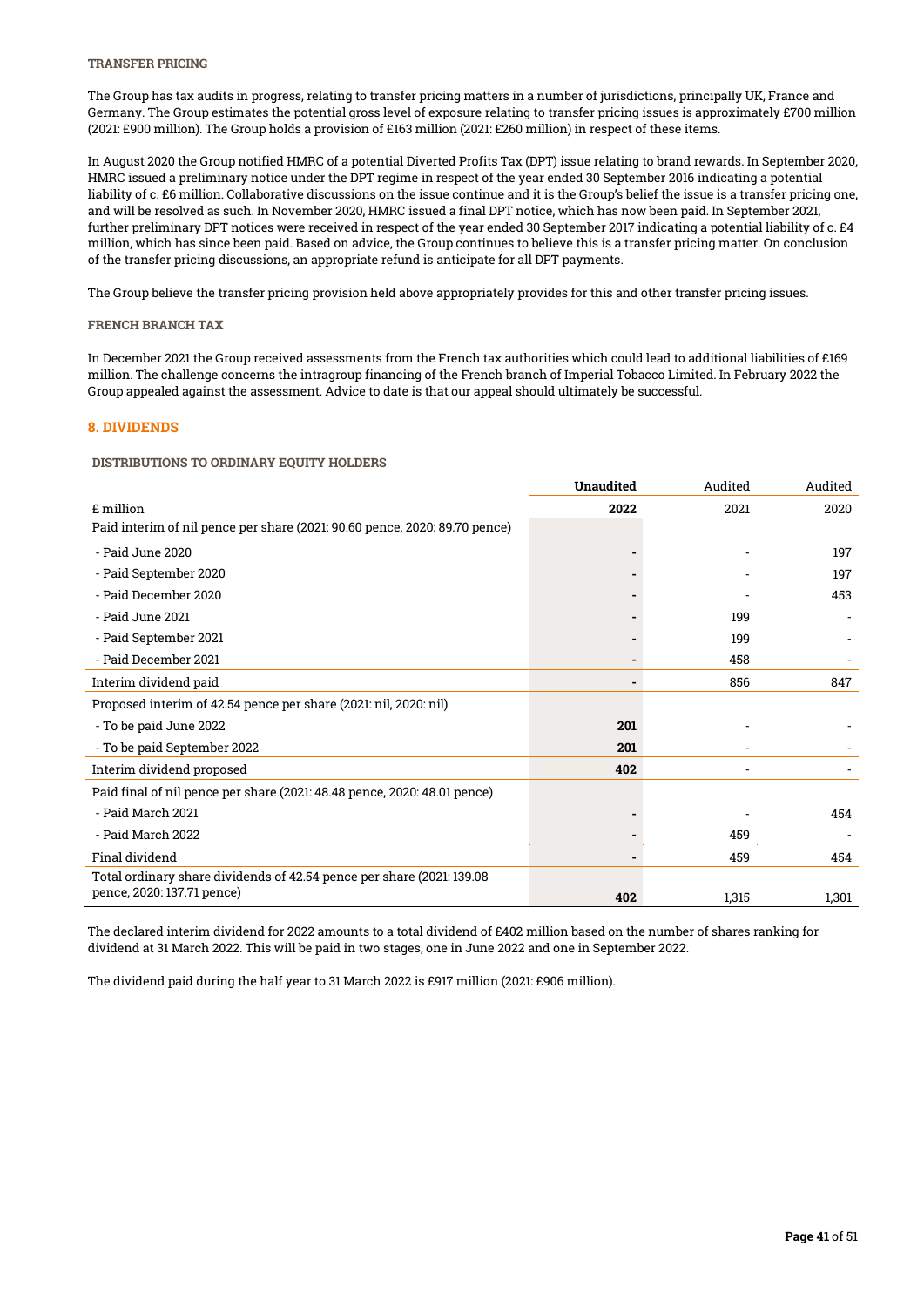# 9. EARNINGS PER SHARE

|                                                               | <b>Unaudited</b>     | Unaudited      | Audited        |
|---------------------------------------------------------------|----------------------|----------------|----------------|
|                                                               | 6 months ended       | 6 months ended | Year ended 30  |
| £ million                                                     | <b>31 March 2022</b> | 31 March 2021  | September 2021 |
| Earnings: basic and diluted $-$ attributable to owners of the |                      |                |                |
| Parent Company                                                | 995                  | 1,806          | 2,834          |
|                                                               |                      |                |                |
| Millions of shares                                            |                      |                |                |
| Weighted average number of shares:                            |                      |                |                |
| Shares for basic earnings per share                           | 945.7                | 944.6          | 945.0          |
| Potentially dilutive share options                            | 4.1                  | 1.4            | 2.5            |
| Shares for diluted earnings per share                         | 949.8                | 946.0          | 947.5          |
|                                                               |                      |                |                |
| Pence                                                         |                      |                |                |
| Basic earnings per share                                      | 105.2                | 191.2          | 299.9          |
| Diluted earnings per share                                    | 104.8                | 190.9          | 299.1          |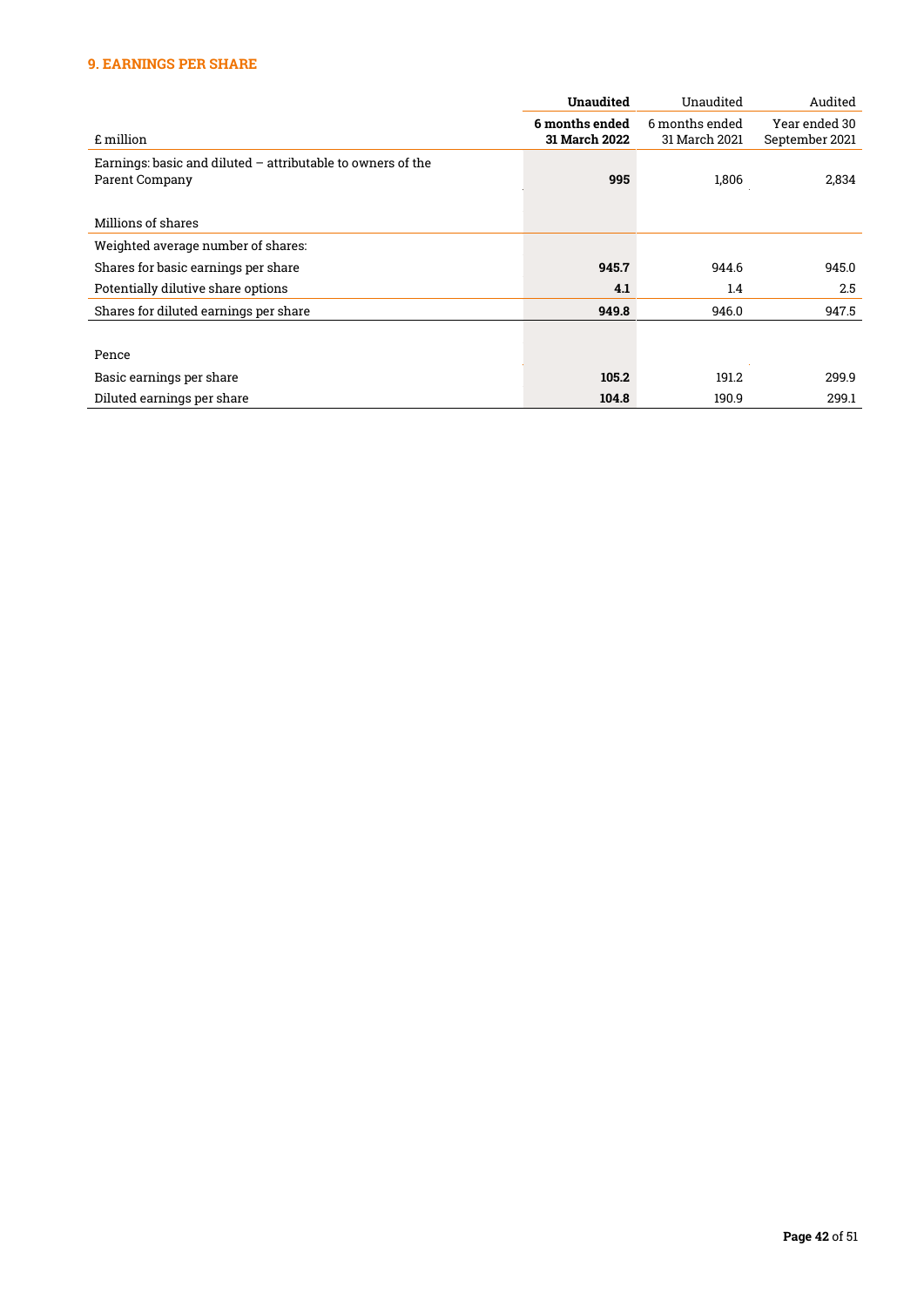#### RECONCILIATION FROM REPORTED TO ADJUSTED EARNINGS AND EARNINGS PER SHARE

|                                                        | <b>Unaudited</b> |                 | Unaudited     |                |                | Audited           |
|--------------------------------------------------------|------------------|-----------------|---------------|----------------|----------------|-------------------|
|                                                        |                  | 6 months ended  |               | 6 months ended |                | Year ended        |
|                                                        |                  | 31 March 2022   |               | 31 March 2021  |                | 30 September 2021 |
|                                                        | Earnings per     | <b>Earnings</b> | Earnings per  | Earnings       | Earnings per   | Earnings          |
| £ million unless otherwise indicated                   | share (pence)    | net of tax      | share (pence) | net of tax     | share (pence)  | net of tax        |
| Reported basic                                         | 105.2            | 995             | 191.2         | 1,806          | 299.9          | 2,834             |
| Russian and associated markets exit                    | 21.3             | 201             |               |                |                |                   |
| Amortisation and impairment of acquired<br>intangibles | 18.4             | 174             | 21.1          | 199            | 44.3           | 419               |
| Restructuring costs                                    | 0.4              | 4               | 3.3           | 31             | 19.6           | 185               |
| Fair value adjustment loan receivable                  | (0.2)            | (2)             | (1.8)         | (17)           | (1.6)          | (15)              |
| Loss/(profit) on disposal of subsidiaries              | 1.0              | 9               | (30.4)        | (287)          | (29.7)         | (281)             |
| Acquisition and disposal costs                         | 0.5              | 5               |               |                | 1.8            | 17                |
| Excise tax provision                                   | (1.1)            | (10)            | (0.1)         | (1)            | (0.1)          | (1)               |
| Net fair value and exchange movements                  |                  |                 |               |                |                |                   |
| on financial instruments                               | (25.2)           | (238)           | (74.9)        | (707)          | (60.7)         | (574)             |
| Post-employment benefits net financing                 |                  |                 |               |                |                |                   |
| cost<br>Brand impairment in equity accounted           | (0.4)            | (4)             | (0.1)         | (1)            | (0.3)          | (3)               |
| joint venture                                          | 2.5              | 24              |               |                |                |                   |
| Tax on disposal of premium cigar division              |                  |                 |               |                |                |                   |
|                                                        |                  |                 |               |                | (1.2)          | (11)              |
| Recognition of tax credits                             |                  |                 |               |                | (25.3)         | (239)             |
| Uncertain tax positions                                | (6.0)            | (57)            |               |                | $\overline{a}$ |                   |
| Deferred tax on unremitted earnings                    | (2.7)            | (26)            |               |                | $\overline{a}$ |                   |
| Tax on unrecognised losses                             | 0.8              | 8               | 1.1           | 10             | 5.0            | 47                |
| Adjustments above attributable to non-                 |                  |                 |               |                |                |                   |
| controlling interests                                  | (1.5)            | (14)            | (1.8)         | (17)           | (4.6)          | (43)              |
| Adjusted                                               | 113.0            | 1,069           | 107.6         | 1,016          | 247.1          | 2,335             |
| Adjusted diluted                                       | 112.6            | 1,069           | 107.5         | 1,016          | 246.4          | 2,335             |
|                                                        |                  |                 |               |                |                |                   |
|                                                        |                  |                 |               |                |                |                   |
|                                                        |                  |                 |               |                |                |                   |
| Organic adjusted                                       | 113.0            | 1,069           | 107.0         | 1,011          | 246.5          | 2,330             |
| Premium Cigar divestment adjusted                      |                  |                 | 0.6           | 5              | 0.6            | 5                 |
| Adjusted                                               | 113.0            | 1,069           | 107.6         | 1,016          | 247.1          | 2,335             |
|                                                        |                  |                 |               |                |                |                   |
| Organic adjusted diluted                               | 112.6            | 1,069           | 106.9         | 1,011          | 245.8          | 2,330             |
| Premium Cigar divestment adjusted                      |                  |                 |               |                |                |                   |
| diluted                                                |                  |                 | 0.6           | 5              | 0.6            | 5                 |
| Adjusted diluted                                       | 112.6            | 1.069           | 107.5         | 1,016          | 246.4          | 2,335             |

#### 10. DISPOSAL OF SUBSIDIARIES

#### PREMIUM CIGAR DIVISION

On 27 April 2020 the Group announced that it had agreed the sale of the Premium Cigar Division ("the Division"). The share sale element of the sale of the Division completed on 29 October 2020. Further deferred consideration of €88 million (£74 million) relating to the share sale was received on 26 October 2021.

The sale of the La Romana factory in the Dominican Republic is due to complete during the Group's 2022 financial year when it is expected that €69 million (£58 million) of sales consideration will be received subject to a true up in respect of inventory values. The carrying value of the net assets of the La Romana factory total \$64 million (£49 million). This sale of the La Romana factory does not meet the recognition criteria for an asset held for sale as there is ongoing work to separate the factory for disposal.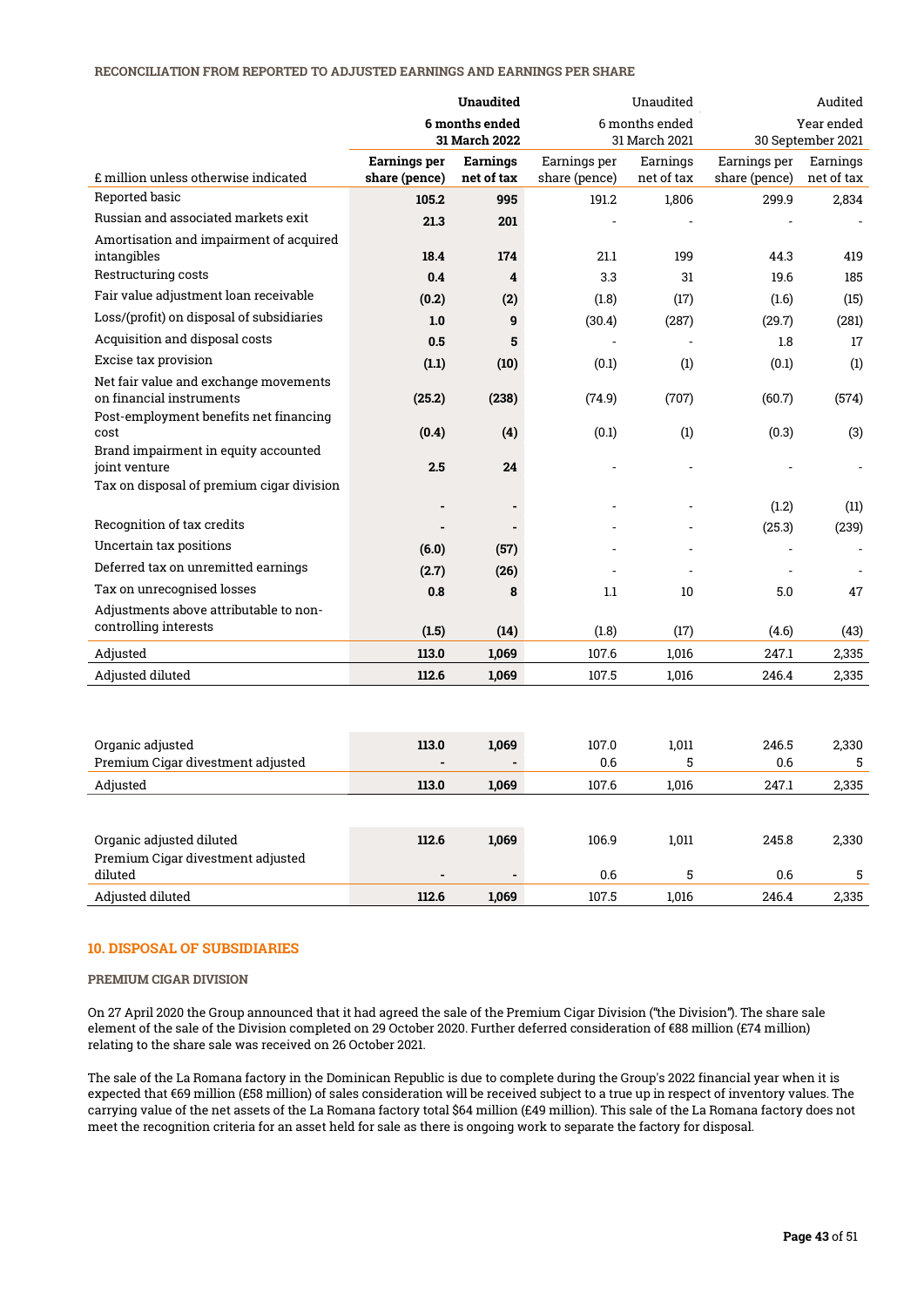On 2 February 2022 the Group's subsidiary Logista sold its interest in Supergroup S.A.S. for a consideration of nil. A loss on disposal of £16 million before tax and £9 million after tax has been recognised. In addition Logista sold two properties in the period that had previously been recognised as assets held for sale for consideration of €15 million (£13 million).

#### RUSSIAN OPERATIONS

On 15 March 2022 the Group announced it had entered into negotiations to transfer its Russian assets and operations (the Disposal Group) to a third party. On 27 April 2022, following registration with the Russian tax authority, the Group completed the transfer of assets for a total consideration of £20 million. Disposal costs of c. £4 million are expected to be incurred. The transaction met the IFRS 5 criteria for presentation as an asset held for sale as at the 31 March 2022 balance sheet date.

#### IMPAIRMENT AND PRESENTATION AS AN ASSET HELD FOR SALE

There is a requirement to reassess the carrying value of the Disposal Group immediately prior to classification as held for sale. At 31 March 2022 an impairment test was undertaken. The test involved an assessment of the level of proceeds expected to be achieved on completion of the disposal, less transaction tax and costs with a comparison of this figure to the carrying value of the net assets of the Disposal Group (as it is required to be valued at the lower of cost and its fair value less costs to sell). Since bid offers are an observable input not based on a quoted price the fair value is based on a level 2 valuation under IFRS 13.

The fair value less costs to sell was £16 million based on the sales consideration less associated disposal costs. As a result of this test an impairment of £166 million was recognised at 31 March 2022 against the carrying value of the Disposal Group. The noncurrent assets have been written down to zero and the current assets of the Disposal Group have been presented at their original carrying values within current assets held for sale as the balance of the impairment has been recognised as a provision within liabilities held for sale. Total net assets held for sale (after impairment) is £16 million. The actual transfer consideration has been used as the basis of the fair value and therefore no further disclosure of sensitivities has been given.

#### IMPACT OF RUSSIAN EXIT ON OTHER OPERATIONS

The decision to transfer the assets of the Russian operations has implications for a limited number of Group markets that have historically been supplied by the Volgograd factory. Following a review of the impacts resulting from the decision to transfer the Russian factory it was determined that it was unviable to continue trading in these areas for a number of reasons including duty and supply chain challenges. The decision to exit operations results in a number of assets held by these markets having to be impaired. In addition certain exit costs are expected to have to be incurred ending operations. Total impairment and exit costs of £35 million are now required to be recognised. As the original decision to cease Group operations in Russia was the triggering event resulting in the impairments these provisions have been recognised as at the 31 March 2022 balance sheet date.

The Group has an investment in the Global Horizon Ventures joint venture company which is accounted for as an investment using the equity method. This entity held an intangible asset relating to royalties arising on the sales of a specific brand within Russia. Following the transfer of the Russian assets these royalties will cease and therefore the Group's share of this asset has now been fully impaired with a charge of £24 million.

The total value of all direct and indirect impairments and exit costs associated with the transfer of operations in Russia that were recognised at 31 March 2022 was £225 million. Within this charge, £201 million has been treated as an adjusting item and removed from Adjusted Operating Profit. The impairment charge of £24 million relating to the joint venture operations is recognised in the consolidated income statement within the share of profit of investments accounted for under the equity method line. This impairment has also been treated as an adjusting item and is excluded from Adjusted Earnings.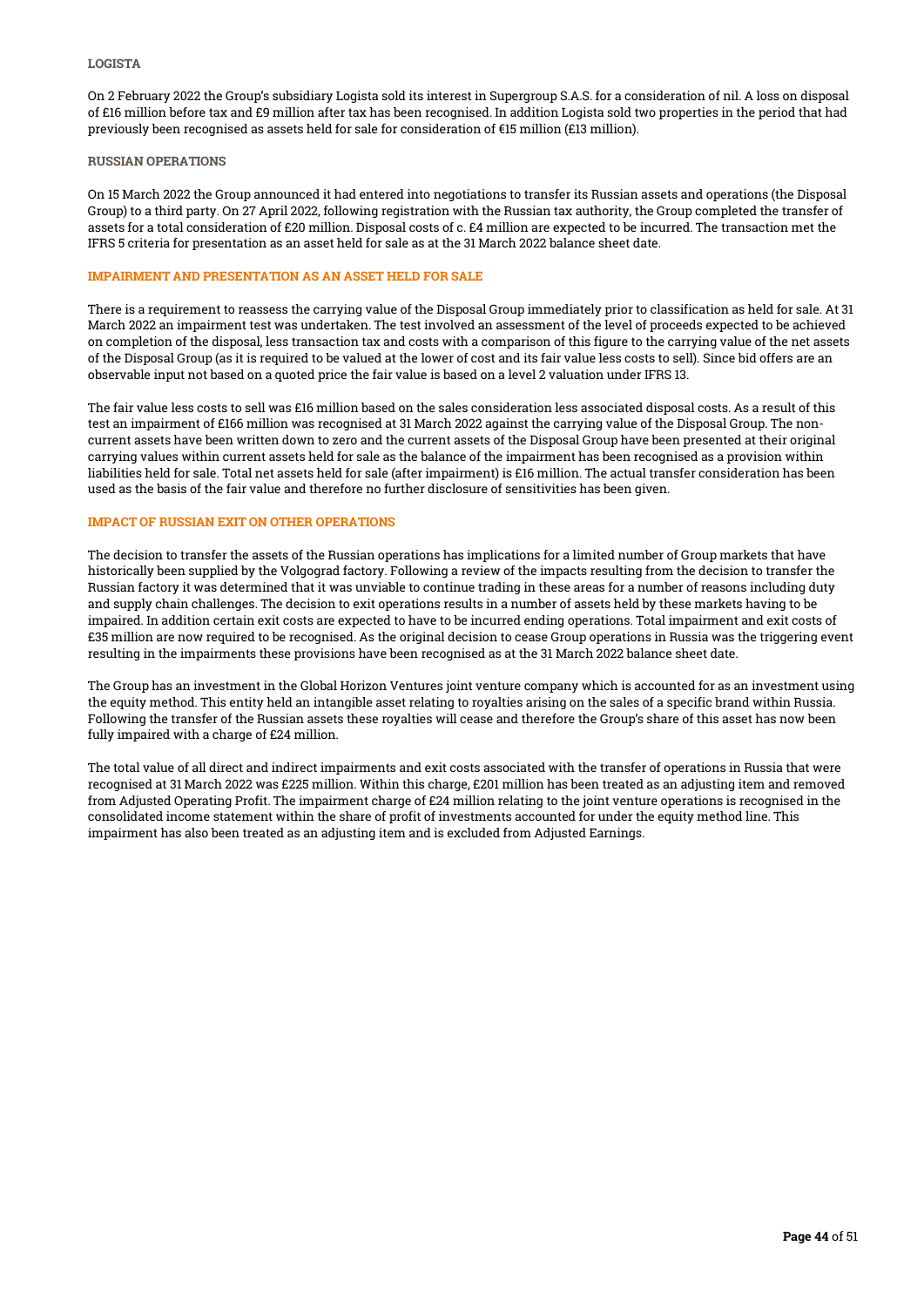## ASSET HELD FOR DISPOSAL

The assets and liabilities classified as held for disposal are as follows:

|                               | <b>Unaudited</b> | Unaudited                | Audited        |
|-------------------------------|------------------|--------------------------|----------------|
| £ million                     | 31 March 2022    | 31 March 2021            | September 2021 |
| Non-current assets            |                  |                          |                |
| Property, plant and equipment |                  |                          | 8              |
| Deferred tax assets           | 6                |                          |                |
|                               | 6                | $\overline{\phantom{a}}$ | 8              |
| <b>Current assets</b>         |                  |                          |                |
| Inventories                   | 56               |                          | 9              |
| Trade and other receivables   | 127              |                          | 18             |
| Cash and cash equivalents     | 42               |                          |                |
|                               | 225              |                          | 27             |
| <b>Total Assets</b>           | 231              |                          | 35             |
| <b>Current liabilities</b>    |                  |                          |                |
| Trade and other payables      | (85)             |                          | (13)           |
| Lease liabilities             | (2)              |                          |                |
| <b>Tax liabilities</b>        | (7)              |                          | (4)            |
| Provisions                    | (121)            |                          | (18)           |
|                               | (215)            |                          | (35)           |
| <b>Total liabilities</b>      | (215)            |                          | (35)           |
| <b>Net assets</b>             | 16               |                          |                |

# 11. INTANGIBLE ASSETS

The Group tests goodwill and intangible assets with indefinite lives for impairment annually, or more frequently if there are any indicators that impairment may have arisen. Goodwill is allocated to groups of cash-generating units (CGUs) and is monitored at a Cash Generating Unit Grouping (CGUG) level. The last goodwill impairment test was conducted as at 30 September 2021. At present there is a significant level of headroom for the recoverability of goodwill within each CGUG. The next goodwill impairment review will take place on or before the 30 September 2022. We have reviewed goodwill and indefinite life intangible assets for indicators of impairment as required by IAS 36. Following a review of the recoverable values of other intangible assets not currently subject to amortisation, no intangible assets (2021: £20 million) were identified as not being recoverable. Nil impairment charge (2021: £20 million) was therefore recognised. We have not identified any other indicators and therefore there is no requirement to undertake a full impairment test at this stage.

On 16 February 2022, the Group's subsidiary Logista acquired 70 per cent of the share capital of Speedlink Worldwide Express B.V. for a purchase consideration of €17 million (£14 million) comprised of €15 million (£13 million) which has been paid in cash and €2 million (£2 million) of contingent consideration which is payable upon achievement of certain business objectives, the maximum contingent consideration payable is €3 million (£3 million). There is an intention to purchase the remaining 30% of share capital over the next 3 years. As effective control has been achieved through this acquisition, Speedlink Worldwide Express B.V. has been consolidated as a subsidiary within the Group with a 65 per cent minority interest. Provisional goodwill of €16 million (£14 million) was recognised on acquisition. If new information is obtained within one year of the date of acquisition about the facts and circumstances that existed at the date of acquisition that identifies adjustments, the value of the goodwill will be revised.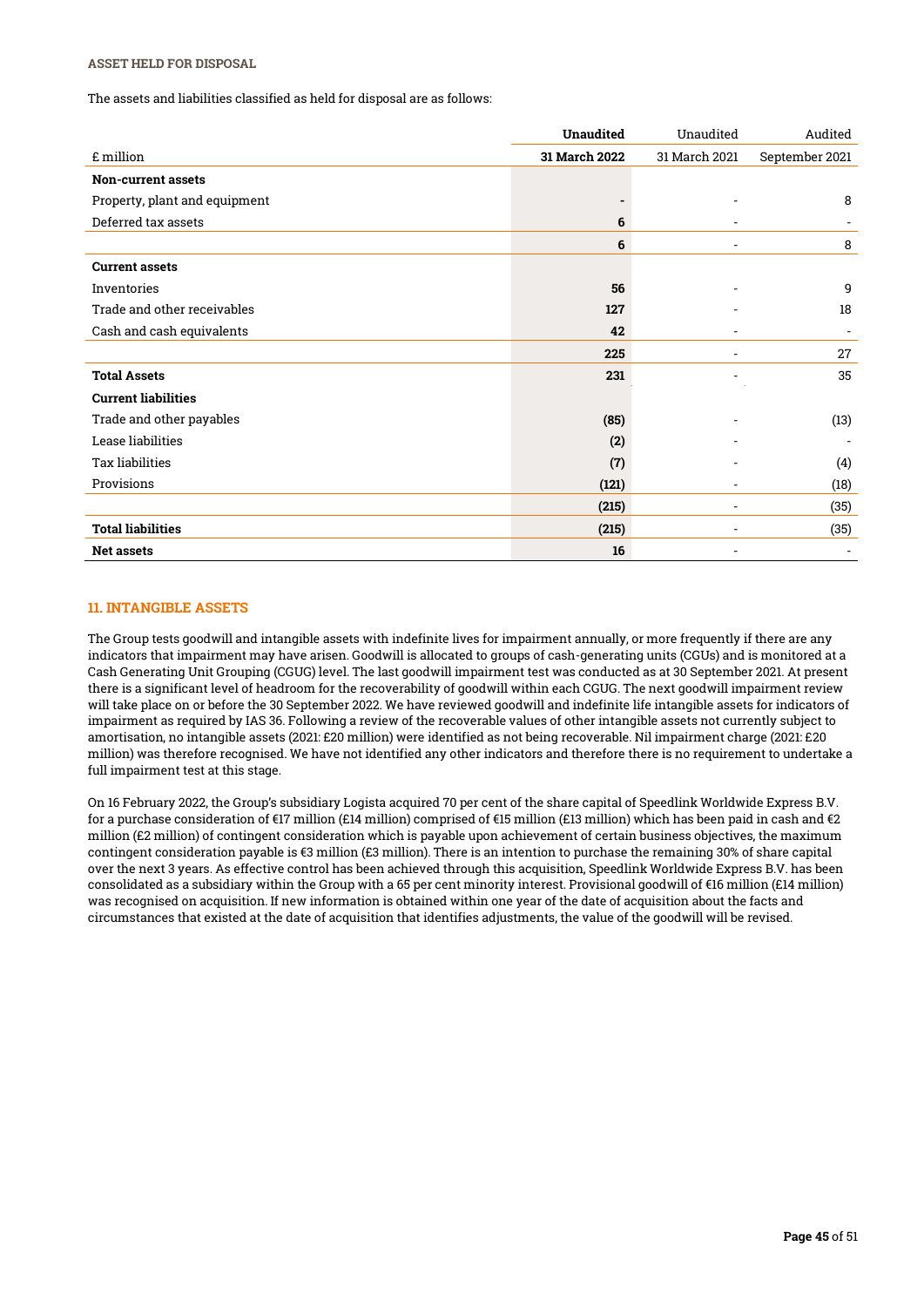### 12. NET DEBT

The movements in cash and cash equivalents, borrowings, and derivative financial instruments in the period were as follows:

|  | Unaudited |
|--|-----------|
|  |           |

|                                                                       |            |              |             | <b>Derivative</b> | Liabilities              | Cash        |         |
|-----------------------------------------------------------------------|------------|--------------|-------------|-------------------|--------------------------|-------------|---------|
|                                                                       | Current    | Lease        | Non-current |                   | financial from financing | and cash    |         |
| £ million                                                             | borrowings | creditors    | borrowings  | instruments       | activities               | equivalents | Total   |
| At 1 October 2021<br>Reallocation of current<br>borrowings from non-  | (1,107)    | (251)        | (8,715)     | (587)             | (10,660)                 | 1,287       | (9,373) |
| current borrowings                                                    | (746)      |              | 746         |                   |                          |             |         |
| Cash flow<br>Change in accrued                                        | 113        | 34           | ۰           | (40)              | 107                      | (645)       | (538)   |
| interest                                                              | 55         | (3)          | 21          | (4)               | 69                       |             | 69      |
| Change in fair values<br>New leases and                               |            |              | ٠           | 72                | 72                       |             | 72      |
| modifications                                                         |            | (26)         |             |                   | (26)                     |             | (26)    |
| Exchange movements<br>Transferred to asset<br>held for disposal (note | (36)       | 3            | (31)        | 155               | 91                       | (12)        | 79      |
| 10)                                                                   |            | $\mathbf{2}$ |             |                   | $\mathbf{2}$             | (42)        | (40)    |
| At 31 March 2022                                                      | (1,721)    | (241)        | (7,979)     | (404)             | (10, 345)                | 588         | (9,757) |
|                                                                       |            |              |             |                   |                          |             |         |

Unaudited Derivative Liabilities Cash Current Lease Non-current financial from financing and cash £ million borrowings creditors borrowings instruments activities equivalents Total At 1 October 2020 (1,442) (299) (10,210) (816) (12,767) 1,626 (11,141) Reallocation of current borrowings from non-current borrowings (1,055) - 1,055 - - - - Cash flow 899 38 (856) (14) 67 (885) (818) Change in accrued interest 56 (4) 17 2 71 - 71 Change in fair values and the set of the set of the set of the set of the set of the set of the set of the set of the set of the set of the set of the set of the set of the set of the set of the set of the set of the set o New leases and modifications - (20) - - (20) - (20) Exchange movements 44 16 506 230 796 24 820 At 31 March 2021 (1,498) (269) (9,488) (513) (11,768) 765 (11,003)

Average reported net debt during the period was £10,027 million (2021: £11,887 million).

#### ADJUSTED NET DEBT

Management monitors the Group's borrowing levels using adjusted net debt which excludes lease liabilities, interest accruals and the fair value of derivative financial instruments. Adjusted net debt is used for the purpose of debt monitoring as it excludes noncash accounting adjustments and therefore better tracks operational debt management performance.

|                                         | <b>Unaudited</b> | Unaudited     | Audited        |
|-----------------------------------------|------------------|---------------|----------------|
|                                         |                  |               | 30             |
| £ million                               | 31 March 2022    | 31 March 2021 | September 2021 |
| Reported net debt                       | (9,757)          | (11,003)      | (9,373)        |
| Accrued interest                        | 68               | 81            | 140            |
| Lease liabilities                       | 241              | 269           | 251            |
| Fair value of interest rate derivatives | 291              | 325           | 367            |
| Adjusted net debt                       | (9,157)          | (10, 328)     | (8,615)        |

The fair value of bonds is estimated to be £8,690 million (2021: £11,668 million) and has been determined by reference to market prices at the balance sheet date. The carrying value of bonds is £8,743 million (2021: £10,926 million). The fair value of all other borrowings is considered to be equal to their carrying amount.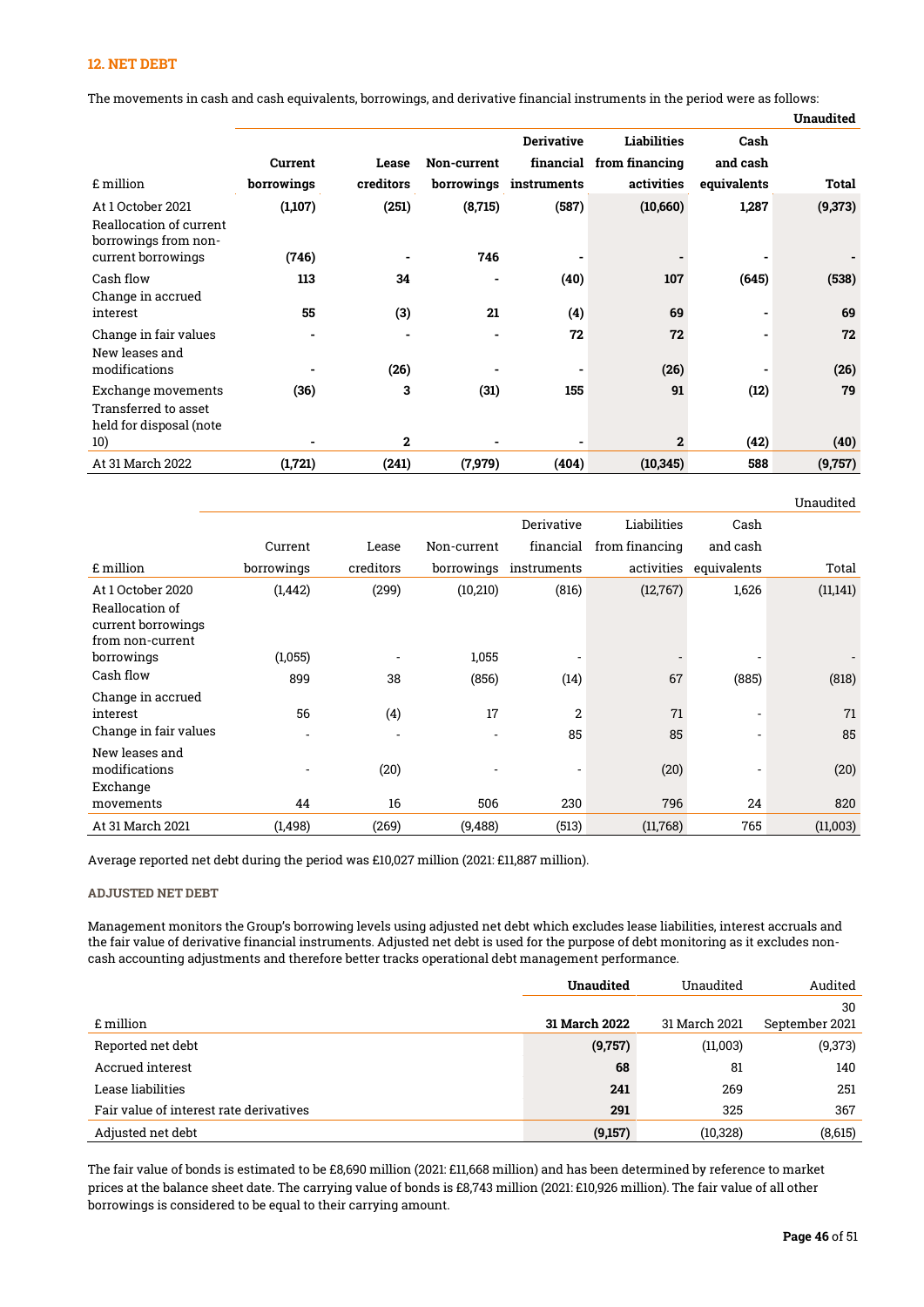# 13. FINANCIAL INSTRUMENTS

The table below sets out the Group's accounting classification of each class of financial assets and liabilities:

|                                 |                   |                   |                          |           |         | <b>Unaudited</b> |
|---------------------------------|-------------------|-------------------|--------------------------|-----------|---------|------------------|
|                                 |                   |                   |                          |           |         | 31 March 2022    |
|                                 | <b>Fair value</b> | <b>Fair value</b> | Assets and               |           |         |                  |
|                                 | through           | through           | liabilities at           |           |         |                  |
|                                 | income            | comprehensive     | amortised                |           |         |                  |
| £ million                       | statement         | income            | cost                     | Total     | Current | Non-current      |
| Trade and other receivables     | 43                |                   | 2,151                    | 2,194     | 2,138   | 56               |
| Cash and cash equivalents       |                   | ٠                 | 588                      | 588       | 588     |                  |
| <b>Derivatives</b>              | 237               | $\blacksquare$    | $\overline{\phantom{0}}$ | 237       | 58      | 179              |
| <b>Total financial assets</b>   | 280               | ۰                 | 2,739                    | 3,019     | 2,784   | 235              |
| <b>Borrowings</b>               |                   | ٠                 | (9,700)                  | (9,700)   | (1,721) | (7, 979)         |
| Trade and other payables        |                   |                   | (8,133)                  | (8,133)   | (8,133) |                  |
| <b>Derivatives</b>              | (471)             | (170)             |                          | (641)     | (49)    | (592)            |
| Lease liabilities               |                   |                   | (241)                    | (241)     | (55)    | (186)            |
| Total financial liabilities     | (471)             | (170)             | (18,074)                 | (18, 715) | (9,958) | (8, 757)         |
| Total net financial liabilities | (191)             | (170)             | (15, 335)                | (15,696)  | (7,174) | (8,522)          |

|                                 |                          |                          |                |           |          | Unaudited     |
|---------------------------------|--------------------------|--------------------------|----------------|-----------|----------|---------------|
|                                 |                          |                          |                |           |          | 31 March 2021 |
|                                 | Fair value               | Fair value               | Assets and     |           |          |               |
|                                 | through                  | through                  | liabilities at |           |          |               |
|                                 | income                   | comprehensive            | amortised      |           |          |               |
| £ million                       | statement                | income                   | cost           | Total     | Current  | Non-current   |
| Trade and other receivables     | 38                       |                          | 2,648          | 2,686     | 2,628    | 58            |
| Cash and cash equivalents       | $\overline{\phantom{a}}$ | $\overline{\phantom{a}}$ | 765            | 765       | 765      |               |
| <b>Derivatives</b>              | 566                      | $\overline{\phantom{0}}$ |                | 566       | 86       | 480           |
| Total financial assets          | 604                      | $\overline{\phantom{a}}$ | 3,413          | 4,017     | 3,479    | 538           |
| <b>Borrowings</b>               | $\overline{\phantom{a}}$ | $\overline{\phantom{a}}$ | (10, 986)      | (10, 986) | (1, 498) | (9, 488)      |
| Trade and other payables        |                          |                          | (8,319)        | (8,319)   | (8,319)  |               |
| Derivatives                     | (886)                    | (193)                    |                | (1,079)   | (42)     | (1,037)       |
| Lease liabilities               |                          | $\overline{\phantom{a}}$ | (269)          | (269)     | (60)     | (209)         |
| Total financial liabilities     | (886)                    | (193)                    | (19,574)       | (20, 653) | (9, 919) | (10, 734)     |
| Total net financial liabilities | (282)                    | (193)                    | (16, 161)      | (16, 636) | (6, 440) | (10, 196)     |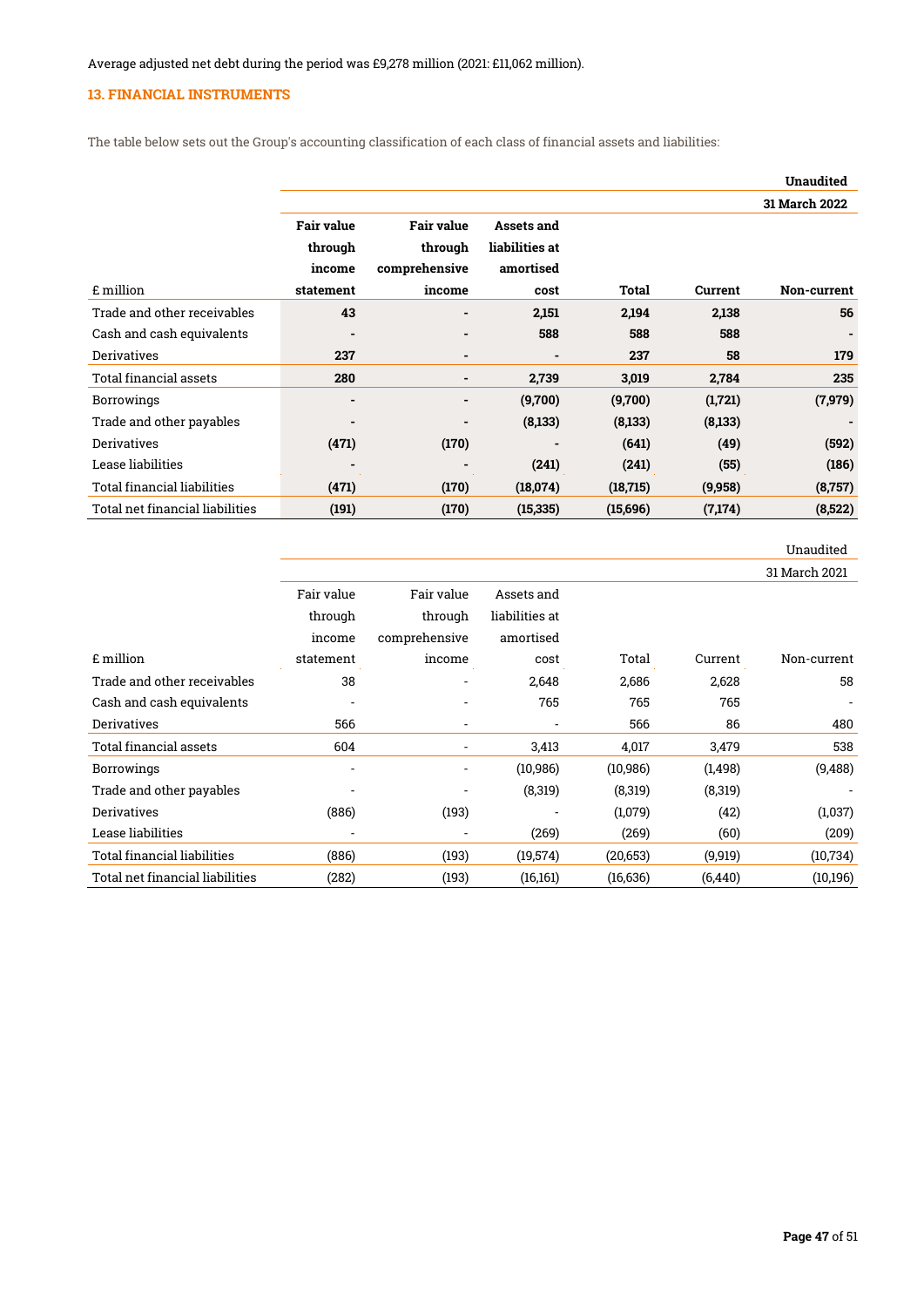|                                   |                          |               |                |           |         | 30                       |
|-----------------------------------|--------------------------|---------------|----------------|-----------|---------|--------------------------|
|                                   |                          |               |                |           |         | September 2021           |
|                                   | Fair value               | Fair value    | Assets and     |           |         |                          |
|                                   | through                  | through       | liabilities at |           |         |                          |
|                                   | income                   | comprehensive | amortised      |           |         |                          |
| £ million                         | statement                | income        | cost           | Total     | Current | Non-current              |
| Trade and other receivables       | 37                       |               | 2,611          | 2,648     | 2,590   | 58                       |
| Cash and cash equivalents         |                          |               | 1,287          | 1,287     | 1,287   |                          |
| <b>Derivatives</b>                | 459                      |               |                | 459       | 68      | 391                      |
| <b>Total financial assets</b>     | 496                      |               | 3,898          | 4,394     | 3,945   | 449                      |
| <b>Borrowings</b>                 | $\overline{\phantom{0}}$ |               | (9,822)        | (9,822)   | (1,107) | (8, 715)                 |
| Trade and other payables          |                          |               | (8, 373)       | (8,373)   | (8,373) | $\overline{\phantom{a}}$ |
| <b>Derivatives</b>                | (832)                    | (214)         |                | (1,046)   | (62)    | (984)                    |
| Lease liabilities                 |                          |               | (251)          | (251)     | (57)    | (194)                    |
| Total financial liabilities       | (832)                    | (214)         | (18, 446)      | (19, 492) | (9,599) | (9,893)                  |
| Total net financial (liabilities) | (336)                    | (214)         | (14, 548)      | (15,098)  | (5,654) | (9, 444)                 |

Trade and other receivables excludes prepayments and Trade and other payables excludes accruals.

The Group's derivative financial instruments which are held at fair value, are as follows.

|                                                                      | <b>Unaudited</b> | Unaudited     | Audited        |
|----------------------------------------------------------------------|------------------|---------------|----------------|
|                                                                      |                  |               | 30             |
| £ million                                                            | 31 March 2022    | 31 March 2021 | September 2021 |
| Assets                                                               |                  |               |                |
| Interest rate swaps                                                  | 190              | 541           | 451            |
| Forward foreign currency contracts                                   | 21               | 21            | 4              |
| Cross-currency swaps                                                 | 26               | 4             | 4              |
| Total carrying value of derivative financial assets                  | 237              | 566           | 459            |
| Liabilities                                                          |                  |               |                |
| Interest rate swaps                                                  | (480)            | (862)         | (813)          |
| Forward foreign currency contracts                                   | (16)             | (3)           | (4)            |
| Cross-currency swaps                                                 | (179)            | (261)         | (266)          |
| Carrying value of derivative financial liabilities before collateral | (675)            | (1,126)       | (1,083)        |
| Collateral $1$                                                       | 34               | 47            | 37             |
| Total carrying value of derivative financial liabilities             | (641)            | (1,079)       | (1,046)        |
| Total carrying value of derivative financial instruments             | (404)            | (513)         | (587)          |
|                                                                      |                  |               |                |
| Analysed as:                                                         |                  |               |                |
| Interest rate swaps                                                  | (290)            | (321)         | (362)          |
| Forward foreign currency contracts                                   | 5                | 18            |                |
| Cross-currency swaps                                                 | (153)            | (257)         | (262)          |
| Collateral $1$                                                       | 34               | 47            | 37             |
| Total carrying value of derivative financial instruments             | (404)            | (513)         | (587)          |

<sup>1</sup> Collateral deposited against derivative financial liabilities under the terms and conditions of an ISDA Credit Support Annex

Audited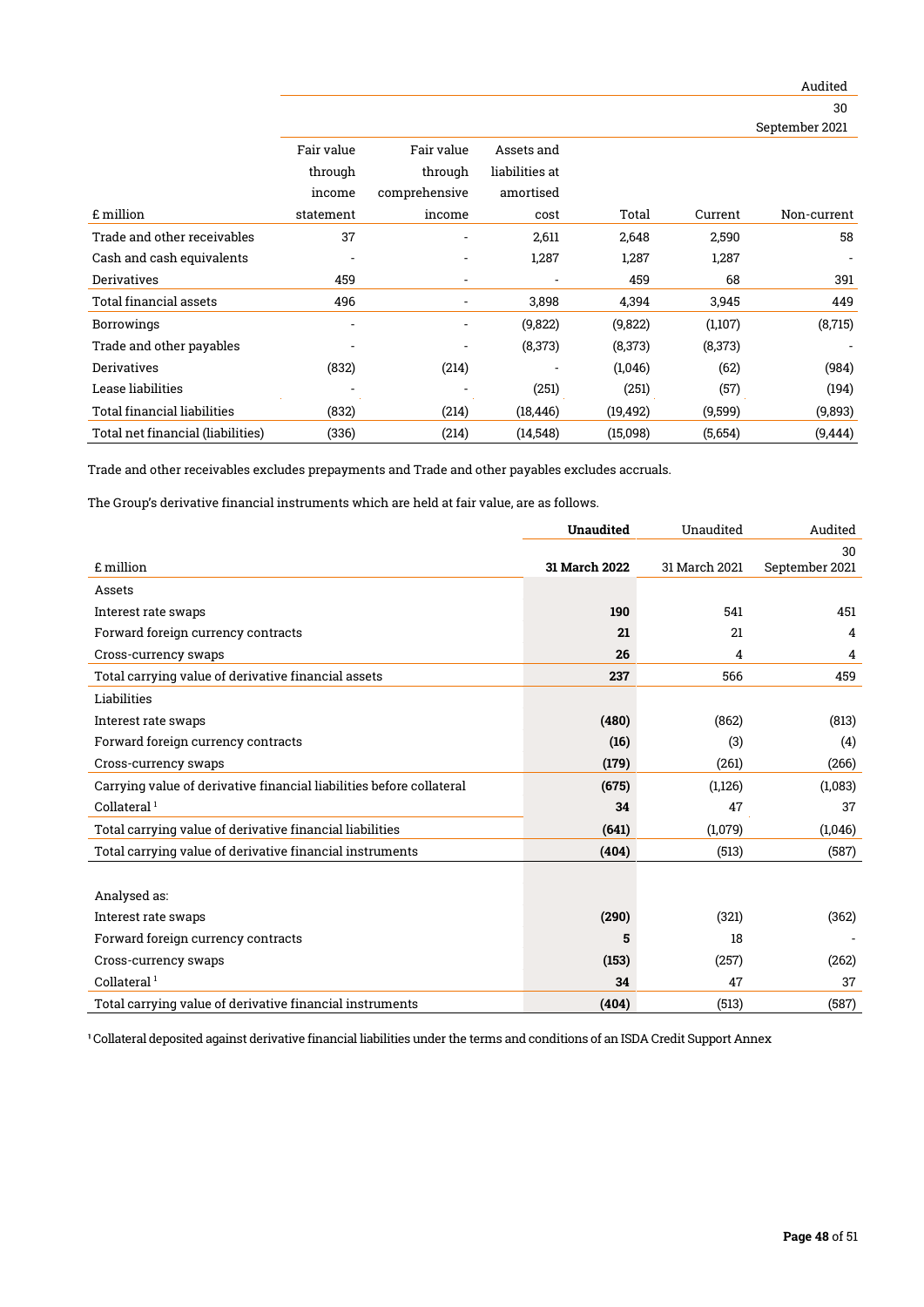All financial assets and liabilities are carried on the balance sheet at amortised cost, other than derivative financial instruments and the investment in Auxly Cannabis Group which are carried at fair value. Derivative fair values are determined based on observable market data such as yield curves, foreign exchange rates and credit default swap prices to calculate the present value of future cash flows associated with each derivative at the balance sheet date (Level 2 classification hierarchy per IFRS 7). Market data is sourced through Bloomberg and valuations are validated by reference to counterparty valuations where appropriate. Some of the Group's derivative financial instruments contain early termination options and these have been considered when assessing the element of the fair value related to credit risk. On this basis the reduction in reported net derivative liabilities due to credit risk is £17 million (2021: £21 million) and would have been a £33 million (2021: £46 million) reduction without considering the early termination options. There were no changes to the valuation methods or transfers between hierarchies during the year. With the exception of capital market issuance and the Auxly investment, the fair value of all financial assets and financial liabilities is considered approximate to their carrying amount.

## 14. CONTINGENT LIABILITIES

The following summary includes updates to matters that have developed since publication of the 2021 Annual Report and Accounts.

#### USA STATE SETTLEMENT AGREEMENTS

In November 1998, the major US cigarette manufacturers, including Reynolds and Philip Morris, entered into the Master Settlement Agreement ("MSA") with 52 US states and territories and possessions. These cigarette manufacturers previously settled four other cases, brought by Mississippi, Florida, Texas and Minnesota, by separate agreements with each state (collectively with the MSA, the "State Settlement Agreements", with Mississippi, Florida, Texas and Minnesota known collectively as the "Previously Settled States"). ITG is a party to the MSA and to the Mississippi, and Minnesota State Settlement Agreements.

In connection with its 12 June 2015 acquisition of four cigarette brands (Winston, Salem, Kool and Maverick, referred to as the "Acquired Brands") from Reynolds and Lorillard, ITG has been involved in litigation and other disputes with the Previously Settled States, Philip Morris, and Reynolds in their state courts. ITG has also been involved in litigation with Reynolds in the Delaware court that has jurisdiction over disputes under the acquisition agreement for the Acquired Brands. All cases have now been resolved with the exception of Florida which continues to be heard before the Delaware court.

The Court will hear argument on potentially dispositive motions in May 2022 with a trial, if necessary, in September 2022. Amounts at issue range from \$105 million to \$184 million through 2021 and \$17 million to \$27 million annually going forward.

#### MSA PREVIOUSLY SETTLED STATES REDUCTION

The MSA contains a downward adjustment, called the Previously Settled States Reduction, which reduces aggregate payments made by Philip Morris, Reynolds, and ITGB by a specified percentage each year. The State of California, later joined by the remainder of the MSA states and by Philip Morris, challenged the application of that Reduction to ITGB for every year from 2016 forward, claiming that it cannot apply to ITGB since it is not making settlement payments to Florida, Minnesota, or Texas under their settlements. The Independent Auditor to the MSA, which initially addresses disputes related to payments, has rejected that challenge every year. It is possible that one of the parties making the challenge may seek to arbitrate the claim under the MSA. The PSS Reduction provides annual MSA payment reductions of about \$65 million.

The parties have resolved Philip Morris' related claim under the MSA, challenging ITG's right to receive a "Previously Settled States Reduction" worth about \$65 million a year, as such claim relates to Minnesota and Texas.

#### OVERALL SUMMARY OF LIABILITY POSITION ASSOCIATED WITH USA STATE SETTLEMENT AGREEMENTS

The Group's legal advice is that it has a strong position on pending claims related to the Acquired Brands and the Group therefore considers that no provision is required for these matters.

#### PRODUCT LIABILITY INVESTIGATIONS

The Group is currently involved in a number of legal cases in which claimants are seeking damages for alleged smoking and health related effects. In the opinion of the Group's lawyers, the Group has meritorious defences to these actions, all of which are being vigorously contested. Although it is not possible to predict the outcome of the pending litigation, the Directors believe that the pending actions will not have a material adverse effect upon the results of the operations, cash flow or financial condition of the Group. This assessment of the probability of economic outflows at the year-end is a judgement which has been taken by management. Consequently, the Group has not provided for any amounts in respect of these cases in the financial statements. There have been no material updates in any product liability investigations in the first half of FY22.

#### COMPETITION AUTHORITY INVESTIGATIONS

#### **BELGIUM**

On 29 May 2017, the National Competition Authority in Belgium (the BCA) conducted raids at the premises of several manufacturers and wholesalers of tobacco products. On 1 October 2021 the BCA announced that it had issued a Proposal for Decision which alleges the existence of anticompetitive practices in the tobacco industry that lasted for several years and consisted in repeated indirect exchanges of information on manufacturers' prices through wholesalers. The BCA stated that such conduct may be contrary to Article IV.1 CEL and Article 101 TFEU.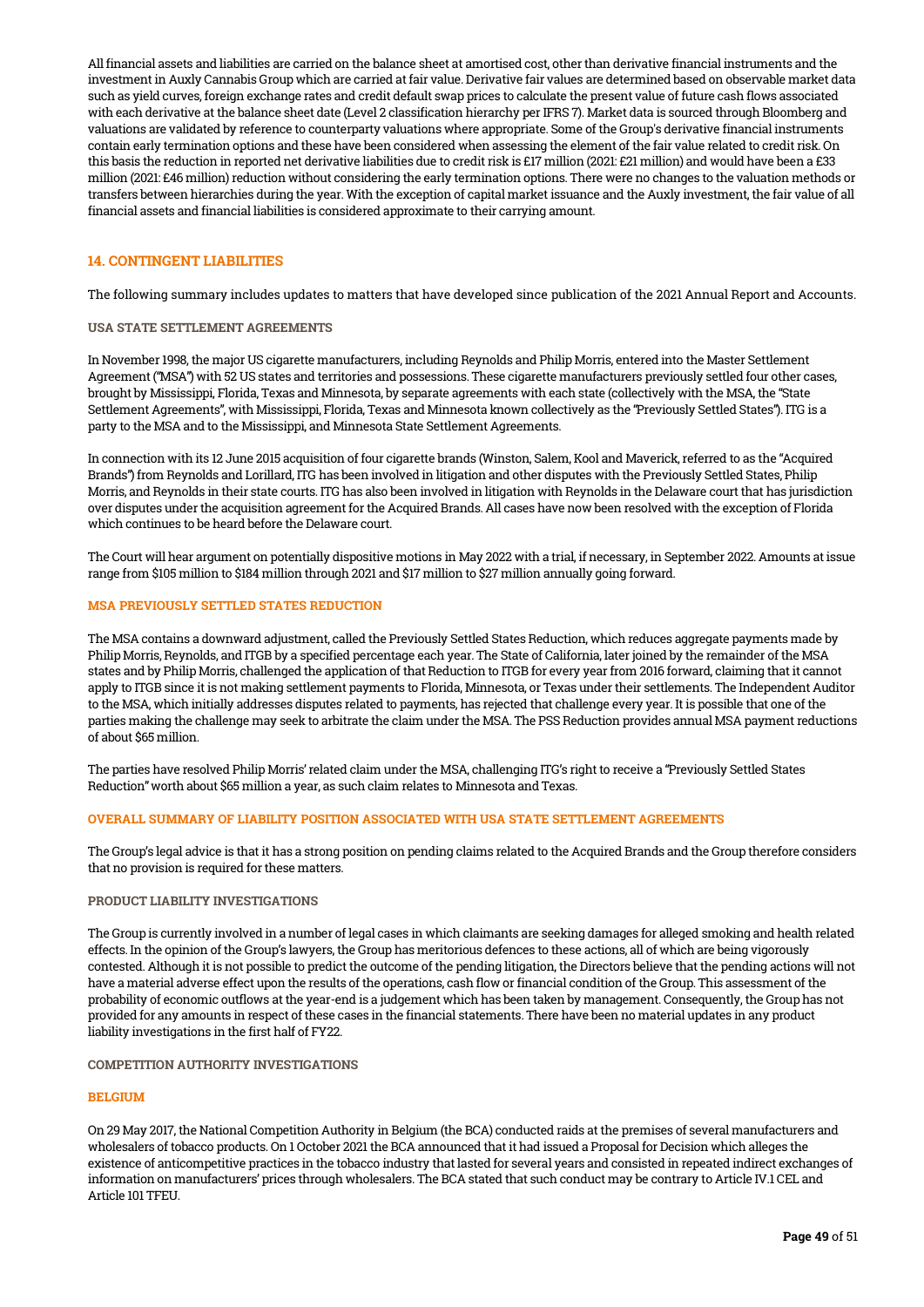Following the parties' defence and a hearing, an infringement Decision was issued in April 2022 by the BCA Competition College imposing a fine of €7.14 million on the Company's Belgian subsidiary, payable within 30 Days of the notification of the Decision. This amount had been fully provided for in the accounts. The Company's Belgian subsidiary will pursue an appeal to the Market Court in Brussels, by submitting its detailed grounds of appeal in May 2022.

#### OTHER LITIGATION

#### US HELMS-BURTON LITIGATION

Imperial has been named as a defendant in a civil action in federal court in Miami, Florida under Title III of the Cuban Liberty and Democratic Solidarity Act of 1996 ("Helms-Burton") filed on 6 August 2020. Title III provides US nationals with a cause of action and a claim for treble damages against persons who have "trafficked" in property expropriated by the Cuban government. Title III is largely untested because it did not come into effect until May 2019. Treble damages are automatically available under Helms Burton. Although the filed claim is for unquantified damages, we understand the claim could potentially reach approximately \$365 million, based on the claimants' claim to own 90% of the property, which they value at \$135 million (and then treble). The claim is based on allegations that Imperial, through Corporación Habanos S.A. (a joint venture between one of Imperial's now former subsidiaries and the Cuban government), has "trafficked" in a factory in Havana, Cuba that the Cuban government confiscated from the claimants' ancestor in the early 1960s, by using the factory to manufacture, market, sell, and distribute Habanos cigars.

At the time the claim was filed against Imperial and up until the conclusion of the Brexit "transition period" on 31 December 2020, Imperial was subject to an EU law known as the EU Blocking Statute (Regulation (EC) No. 2271/96), which conflicts with Helms-Burton, protected Imperial against the impact of Title III, and impacted how Imperial might respond to the threatened litigation. The EU Blocking Statute has been transposed into domestic law with only minimal changes. Accordingly, on 10 January 2021, Imperial submitted an application to the UK Department for International Trade for authorisation from the Secretary of State for International Trade to defend the action or, at a minimum, to file and litigate a motion to dismiss the action. On 8 February 2021, the UK Secretary of State for International Trade authorised Imperial to file and litigate a motion to dismiss the action.

Imperial is pursuing a motion to dismiss the filed claim and, the Claimants having been granted leave to amend their claim a second time, Imperial filed a motion to dismiss the second amended complaint in April 2022. A decision on Imperial's motion to dismiss is not expected until the third quarter of 2022 at the earliest. In the event the motion to dismiss is denied, the court has set a schedule for further proceedings, with trial commencing in July 2023.

Separately, two other groups of prospective claimants have indicated that they intend to file a lawsuit against Imperial in federal court in Miami, Florida. Neither claim has been filed. The threatened claims relate to other properties in Cuba, which the prospective claimants claim were confiscated from their ancestors by the Cuban government in the 1960s and which they claim are now used by Corporación Habanos S.A for commercial activities. The prospective claimants claim to be entitled to treble damages from Imperial.

No provision has been made for potential liabilities related to Helms-Burton claims.

#### UK

In June 2020, the Group responded to a claimant law firm's allegation of human rights issues in the Malawian tobacco supply chain, which included allegations relating to child and forced labour. In December 2020, a claim was filed in the UK High Court against Imperial Brands plc, Imperial Tobacco Limited and four of its subsidiaries (the Imperial Defendants) and two entities in the British American Tobacco (BAT) group by a group of tobacco farm workers. The Imperial Defendants have acknowledged service and confirmed to the claimants that they intend to defend the claim in full. The Imperial Defendants have not yet been required to file their Defence.

The Claimants' disclosure application to be heard at the end of November 2021 was adjourned. The deadline for Imperial and BAT to file a defence has been postponed pending other case management actions and will be determined at a subsequent case management hearing. The claim is unquantified and given the early stage of the litigation a provision would not be appropriate.

#### **MOROCCO**

A number of cases have been raised against Société Marocaine des Tabacs SA (SMT) disputing a reduction to retirees' pensions. These cases have been in the courts for several years and SMT has successfully defended many of them in the lower courts. A total of 128 cases have been reviewed by the Cour de Cassation (Supreme Court) in Morocco, and it is understood that they have been decided against SMT and in favour of retirees. To date SMT has filed retractions proceedings against 14 of these decisions.

The written reasoned judgment of the Cour de Cassation has not been received by SMT at the time of signing these accounts. Furthermore, the judgments in favour of the retirees reportedly relate to unquantified claims. Because of this, it is not possible to assess the impact of the decided cases on the remaining cases within the Moroccan courts. SMT continues to rigorously defend its position. SMT is due to present further legal arguments before the Court of Appeal by June 2022.

#### **SPAIN**

A claim has been made against the Group's subsidiary, Altadis SA, by the General Attorney of Spain (GA) seeking repayment of state aid paid out between c. 2004 – 2010 (a period prior to the Group's acquisition of Altadis, which took place in 2008). State aid was paid by the regional government of Andalusia to various insurance companies, to finance the early retirement costs of Altadis ex-employees following the termination of their employment contracts related to closure of an Altadis factory. In January 2022 the Court ordered that the claim should proceed to the next stage and that Altadis should file a bank guarantee in the sum of €27.3 million at Court (the amount claimed plus